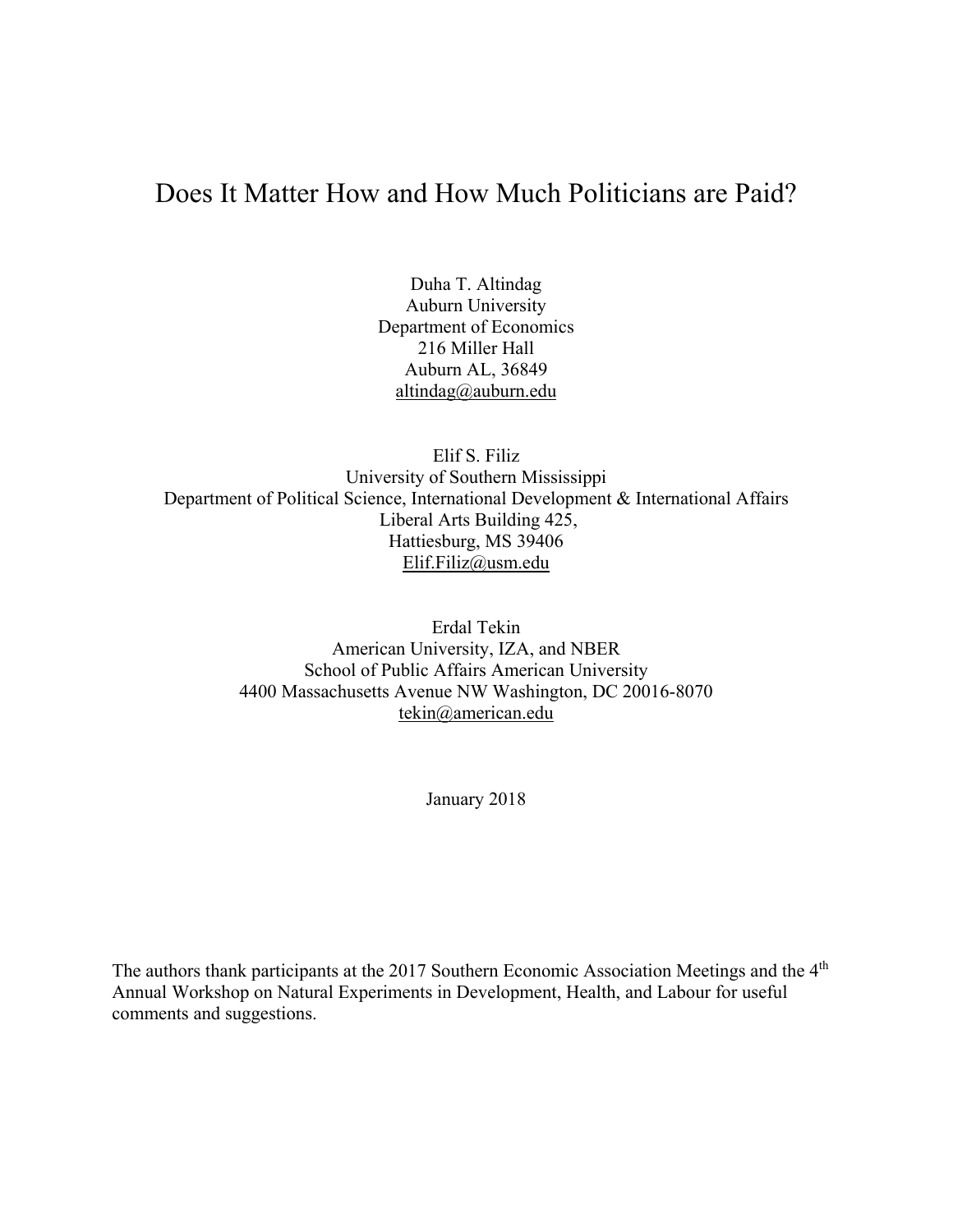#### **Abstract**

An important question in representative democracies is how to ensure that politicians behave in the best interest of citizens rather than their own private interests. One institutional device available to regulate the actions of politicians is their pay structure This paper provides fresh insights into the impact of politician salaries on their performance using a unique law change implemented in 2012 in Turkey. Specifically, the members of the parliament (MPs) in Turkey who are retired from their pre-political career jobs earn a retirement pension on top of their MP salaries. The 2012 law significantly increased MPs' pensions by pegging it to 18 percent of the salary of the President of Turkey, while keeping the salaries of non-retired MPs unchanged. Using a difference-indifferences framework, we find that the salary increase due to the new law reduced the overall performance of retired MPs by 12.3 percent of a standard deviation. This finding is robust to numerous specification tests. Furthermore, we show that one mechanism through which MPs reduce their performance is absenteeism.

JEL Codes: J22, J26, J33, J45

Key Words: Politician; MP; Members of the parliament; Performance; Salary; Retirement; Turkey; Election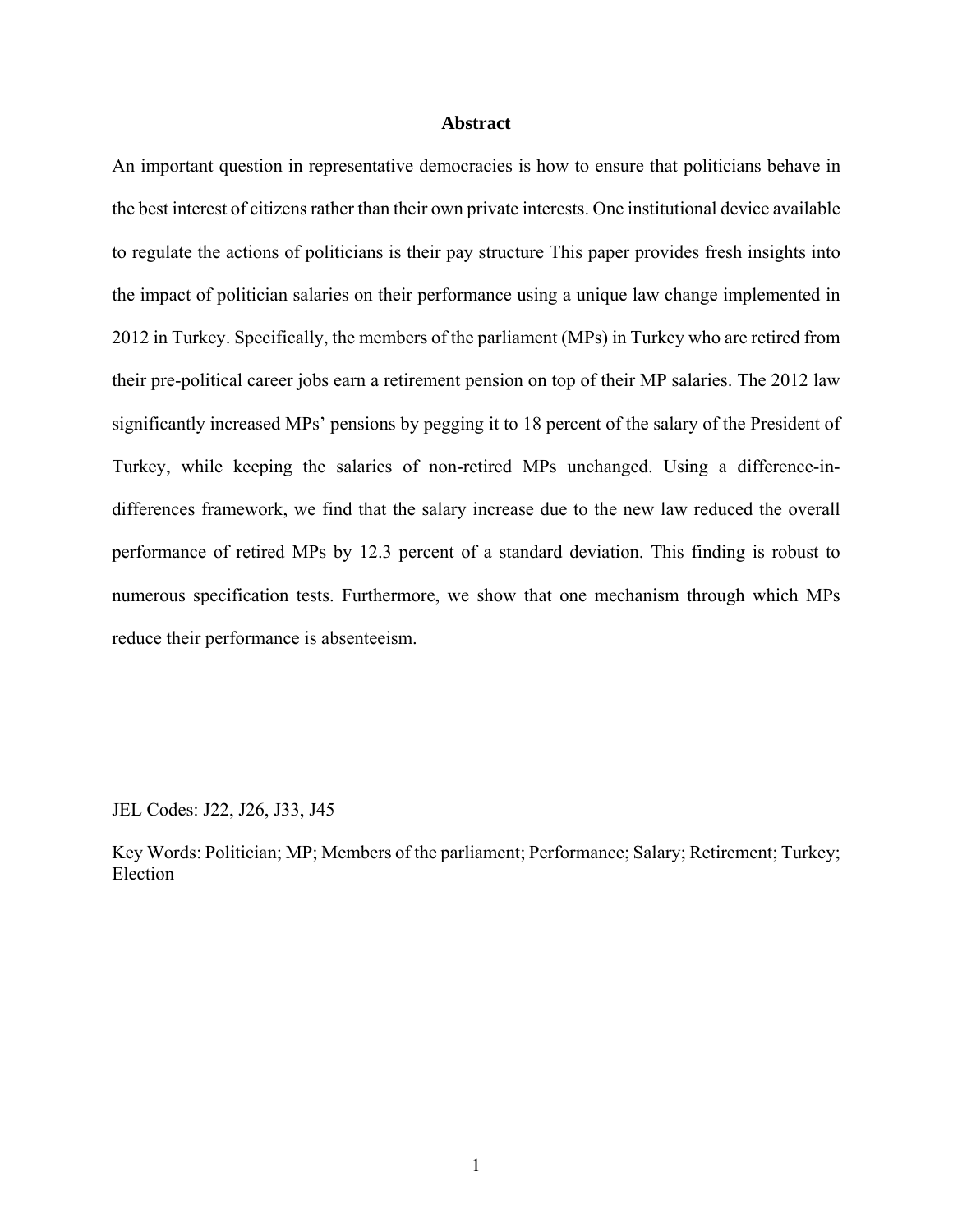# **1. Introduction**

 $\overline{a}$ 

Members of the parliament (MPs) play a fundamental role in representative democracies. They are the political actors who hold the powers of sovereignty delegated to them by citizens and are expected to use these powers for the benefit of the citizens whom they represent. Of fundamental interest in this context is the understanding of the factors that determine the willingness of MPs to conduct their political activities in a way that is expected of them by their voters. Past research has identified a handful of tools that are available to ensure that MPs act in the best interest of their constituents rather than pursuing their own private interests. For example, in most democracies, regular elections are the primary mechanism for citizens to hold MPs accountable for their performance by enabling the removal of those who are under-performing.<sup>1</sup> Other tools include limits on the number of terms an individual can serve as a politician. For example, Ferraz and Finan (2011) show that Brazilian mayors who are term-limited and cannot run in the upcoming election are more corrupt than their counterparts who are not term limited. Besley and Case (1995) and Alt, Mesquita and Rose (2011) provide similar evidence using data from US governors.

One institutional factor that received much attention recently, and that is likely to affect the performance of MPs is their pay. Theoretically, the question of whether a higher pay would lead MPs to perform better is ambiguous. On the one hand, a higher pay can attract better-skilled MPs, who can also perform better for the benefit of citizens. A higher pay can also compel the existing MPs to run for re-election, which may then induce them to work harder on behalf of their constituents (e.g., Caselli and Morelli 2004; Besley 2004). Additionally, if MPs are allowed to

<sup>&</sup>lt;sup>1</sup> Specifically, retrospective voting is suggested as a tool for disciplining politicians (e.g., Barro 1973; Persson et al. 1997). Several studies test this hypothesis by estimating the impact of past macroeconomic conditions on the votes captured by incumbent politicians. These studies provide varying degrees of support for the idea of retrospective voting as an effective tool to improve performance (for example, see Brender and Drazen 2008 and Fair 1978).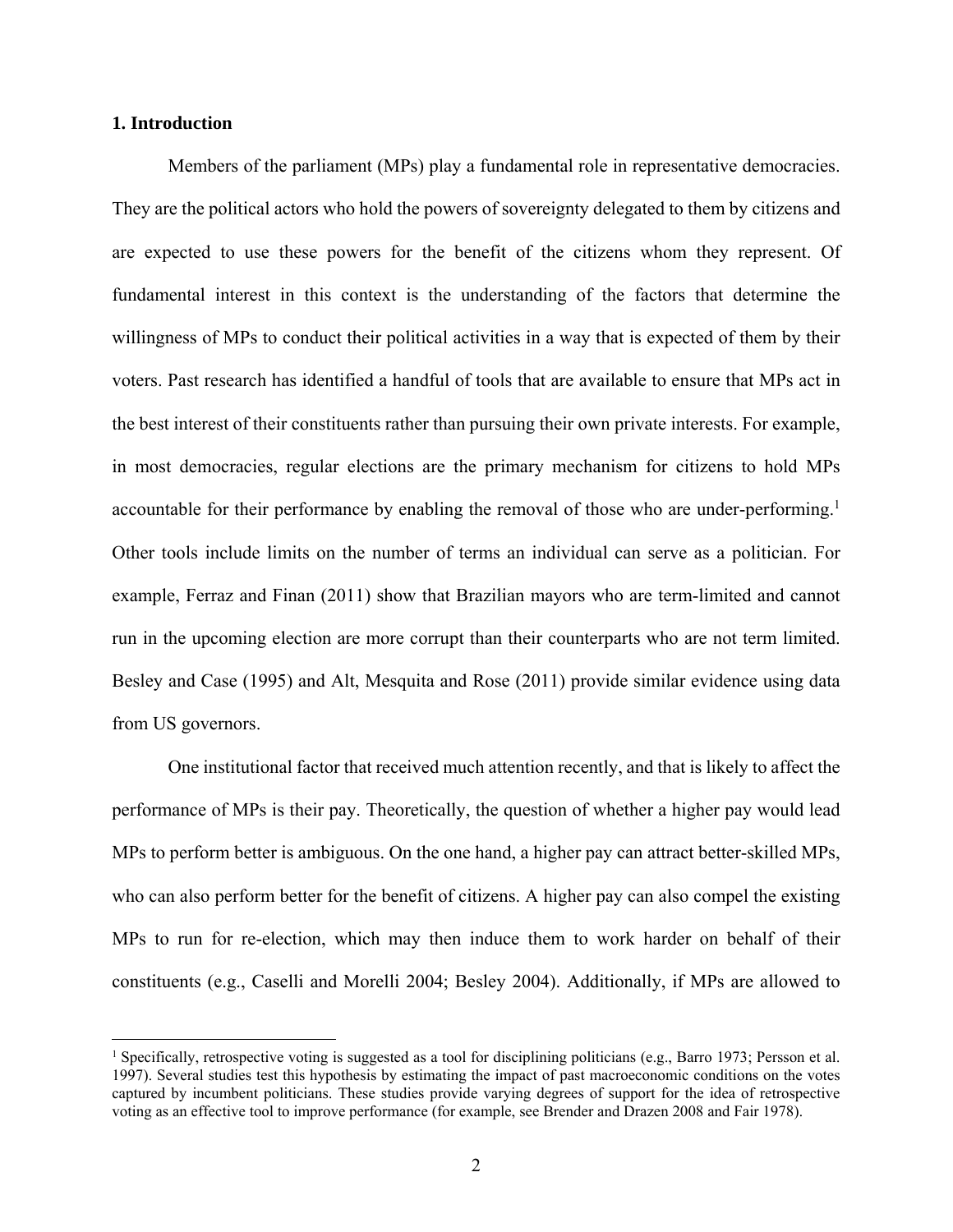work outside the parliament, an increase in their pay for their MP jobs may lead them to devote less effort on these extra-parliamentary jobs, and allocate more time to parliamentary activities (Gagliarducci, Nannicini, and Naticchioni 2010). On the other hand, if high-ability individuals are driven into politics because they are intrinsically motivated to serve the public, then a higher pay could lower the average quality of those who seek office (e.g., Besley 2004; Kotakorpi and Poutvaara 2011; Gagliarducci et al. 2013; Mattozzi and Merlo 2008).

The empirical investigations of the impact of politician pay on performance have equally produced mixed results. For example, Ferraz and Finan (2009) and Gagliarducci and Nannicini (2013) study the impact of wages on the performance of local legislators in Brazil and mayors in Italy, respectively, by using a regression discontinuity design that exploits sharp changes in wages. Both papers find a positive impact of a wage increase on the quality and the performance of elected officials. Kotakorpi and Poutvaara (2011) examine the impact of an increase in the salaries of MPs in Finland on their quality proxied by their education. This study too employs a difference-indifferences research design, in which the authors use candidates in municipal elections as a control group. The paper finds that higher salary increases the fraction of candidates with higher education, but only among females. In a study of the impact of salary on U.S. state legislators and governors, Hoffman and Lyons (2013) find no evidence that a higher salary influences legislative productivity using a spatial discontinuity design.

Most recently, Braendle (2015), Fisman et al. (2015), and Mocan and Altindag (2013) examine the impact of politician salary on their behavior including work effort, drawing on the same source of identification, i.e., a law change that generated wide variation in the salaries of the Members of the European Parliament (MEPs) from 27 member states. Despite using the same institutional context and the same identification strategy, these studies also appear to differ in their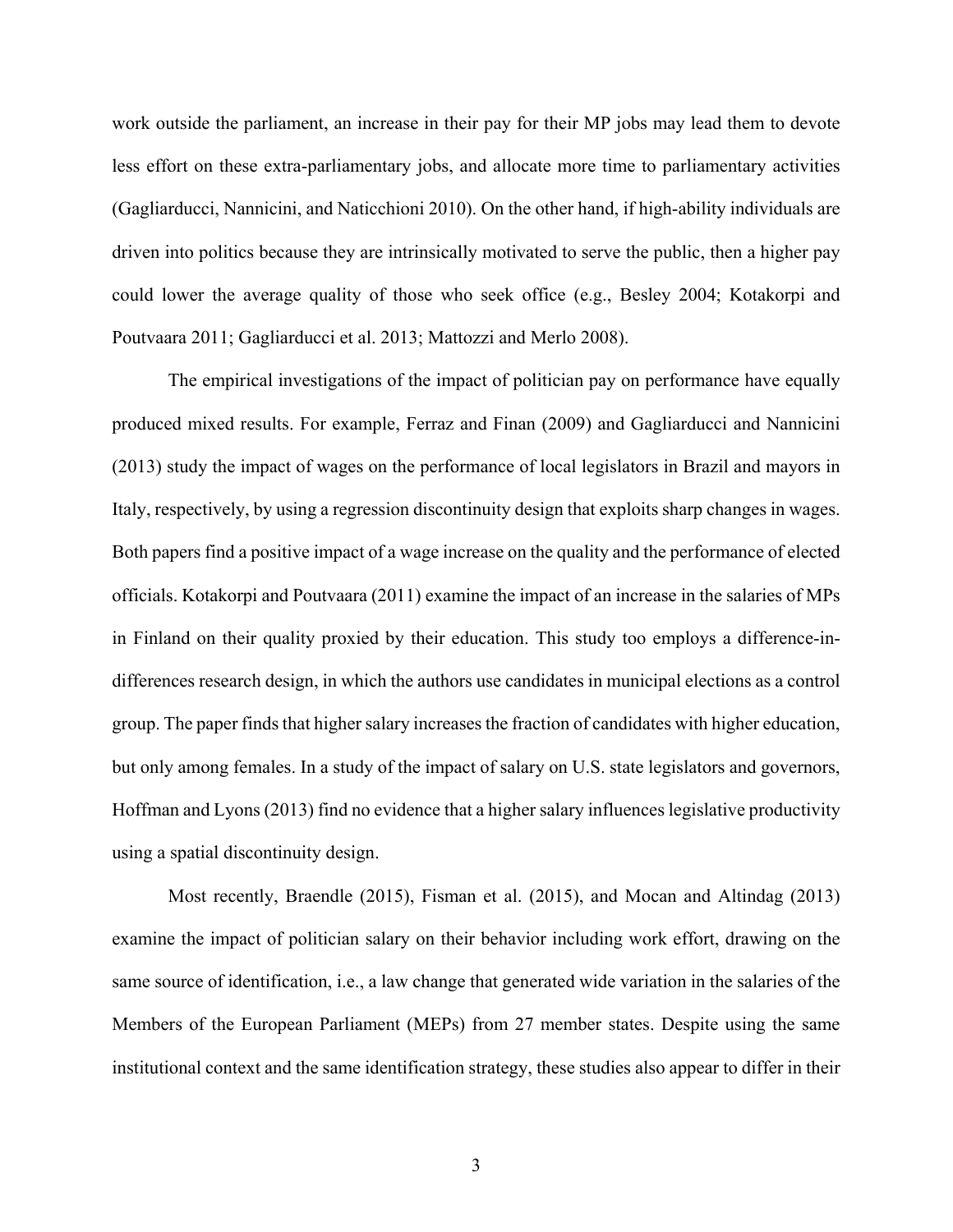findings. For example, Mocan and Altindag (2013) show that the salary increase led to a rise in absenteeism. However, their evidence on performance was rather mixed with the findings of a negative impact on the number of questions posed by MEPs and no impact on other work effort measures, including the number of speeches delivered, motions filed, and reports written. Braendle (2015) documents that while the salary increase had a positive impact on effort proxied by the number of speeches, written declarations, and reports drafted, it also increased absenteeism. Finally, Fisman et al. (2015) find no discernable impact of the salary increase on a composite performance measure derived from individual measures of questions, motions for resolutions, reports, written declarations, and speeches in plenary. While Fisman et al. (2015) show that average quality measured by education was reduced as a result of the salary reform, Braendle (2015) finds that it remained unchanged.

In this paper, we provide a fresh contribution to the growing literature on the impact of politicians' earnings on their productivity and quality. To provide some context, Turkish MPs who are retired from the jobs that they held prior to becoming an elected official can collect retirement pensions while serving as an MP.<sup>2</sup> Importantly, this retirement pension is collected in addition to a base salary earned as an MP. That is, retired Turkish MPs are allowed to "double-dip." Such a pay structure, though uncommon, is not without precedent. For example, MPs in Canada also continue to receive retirement pensions in addition to their MP salaries while holding office just like the Turkish MPs.<sup>3</sup>

Against this background, we examine the impact of MPs' pay on their performance by exploiting an exogenous change introduced to the aforementioned pay structure in 2012.

 $^2$  In 2011, this base salary was about 9,200 TL (Turkish Lira) per month, which was equivalent to about \$5,500 using the average exchange rate of 1.67 TL/\$ in 2011).<br><sup>3</sup> Turkey is not alone in regulating retirement benefits of MPs separate from other workers. Examples include

Australia, India, and the UK.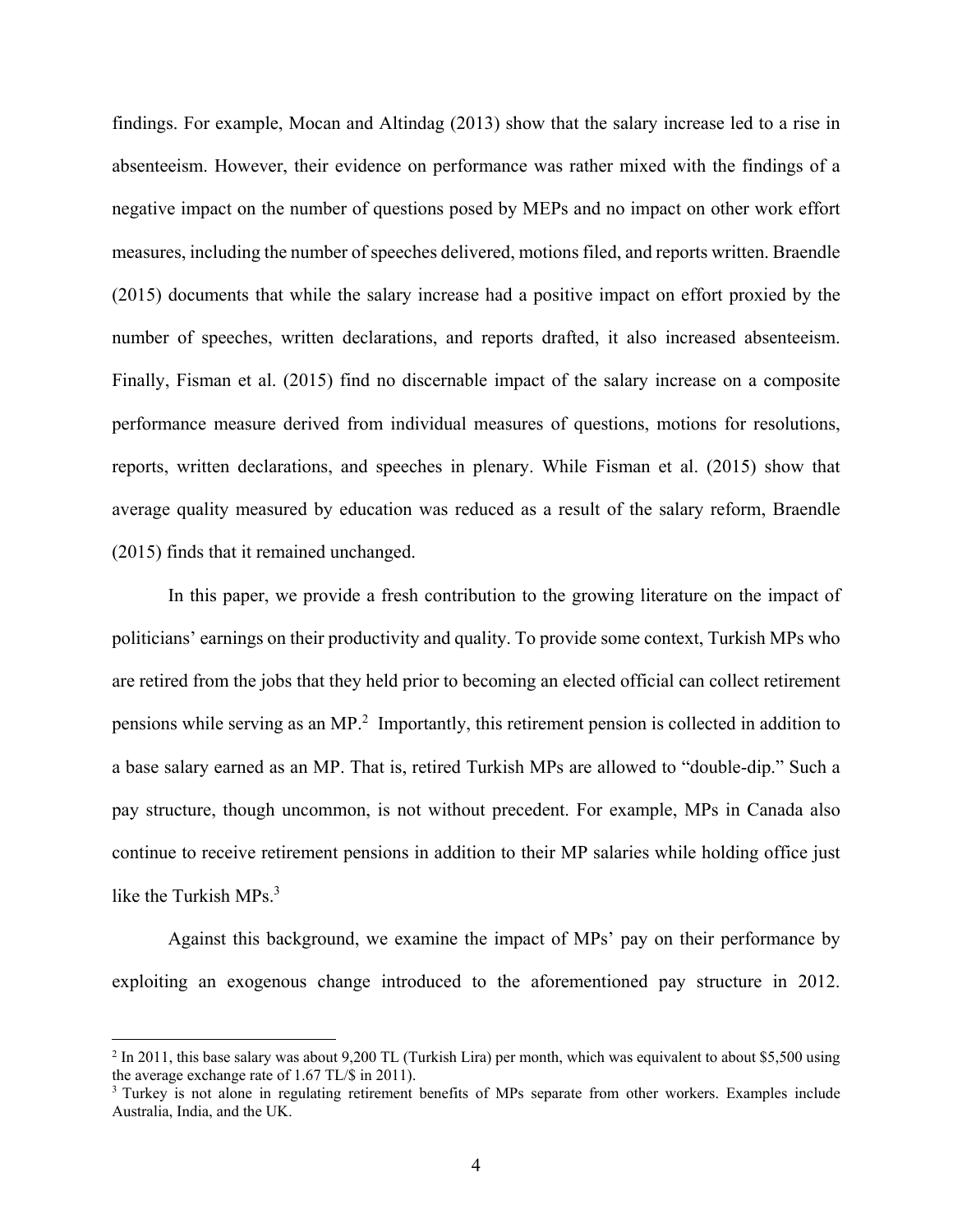Specifically, prior to January 2012, the retirement pension of an MP was determined by the same rules were applicable to all other individuals. A new law introduced in January 2012 (*Law No. 6270*) pegged the retirement pension of an MP to 18 percent of the salary of the President of Turkey.<sup>4</sup> As a result, the retirement pensions, and therefore the total earnings of the retired MPs, have increased significantly, while the earnings of non-retired MPs have remained limited to their base MP salaries. It is this variation in the total compensation between retired and non-retired MPs generated by the law change that we exploit in a difference-in-differences framework to study the impact of MPs' earnings on their performance.<sup>5</sup>

It is important to note that while the main salary portion of compensation for MPs is contingent upon being an MP, the retired MPs collect their pensions for the rest of their lives. In addition, MPs' performance in the parliament does not influence how much they earn. That is, MPs earn their salaries (as long as they serve as an MP) as well as other benefits (such as the retirement pensions for the retired MPs) regardless of their performance and participation in the parliamentary sessions. Because of this institutional setting and the 2012 law change which increased retirement pensions of MPs, we can identify the impact of an increase in MPs' earnings. More specifically, this increase in MPs' earnings is equivalent to an increase in their "non-wage income." Throughout the paper, we refer to this using terms "non-politics non-wage income," "retirement benefits," and "retirement pensions" interchangeably.

<sup>&</sup>lt;sup>4</sup> The Law No. 6262 introduced on December  $23<sup>rd</sup>$ , 2011 increased the salaries of retired MP from 42 percent of the President's salary to 60 percent until 2020. However, the President vetoed the law and sent it back to the parliament for re-discussion. After further discussion, on January 17<sup>th</sup>, 2012, the parliament approved the change to be 45 percent of the 40 percent of the President's salary until a further regulation is proposed, which is equivalent to the 18 percent of the salary of the President of Turkey.

 $<sup>5</sup>$  In our difference-in-differences design, the treatment (control) group consists of retired (non-retired) MPs. Note that</sup> we observe within-MP variation in the retirement eligibility over time. This is because some MPs complete the age and work requirements for retirement while they are serving as an MP.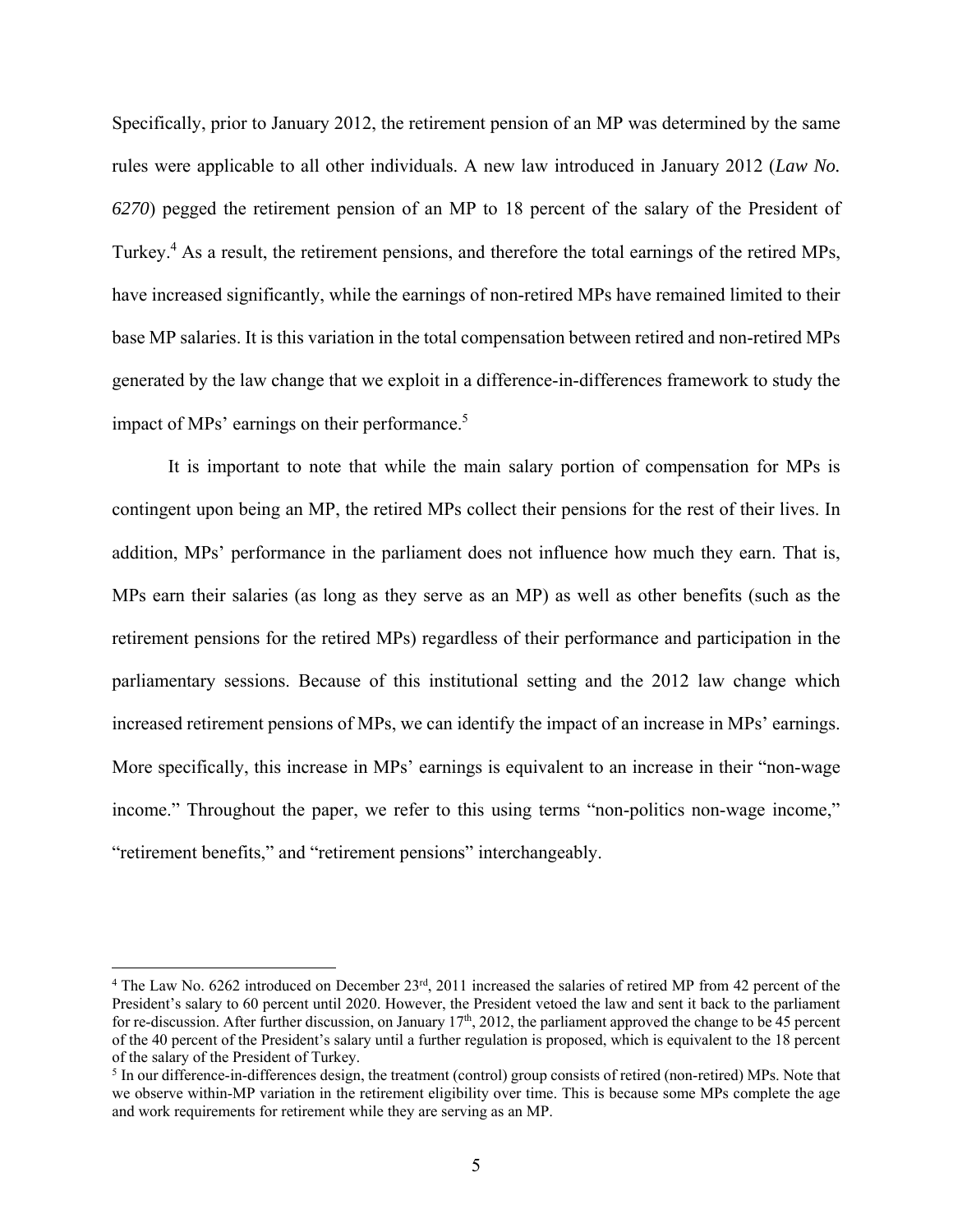To implement our analysis, we use monthly data on several performance measures of all Turkish MPs who served in the parliament between 2007 and 2015. Note that in our data we do not observe whether an MP who is retirement eligible is actually retired from his/her pre-MP job. Therefore, we obtain reduced form estimates of the impact of salary increase on the performance of retirement eligible MPs, which essentially amounts to estimating intent-to-treat effects. We provide more detail on the implications of this assumption for our analysis in the discussion of our results. Throughout the paper, we use "retired" and "retirement eligible" interchangeably.

 There are several factors that motivate our study. Despite a number of recent investigations relying on credible identification strategies, the lack of an agreement in the literature regarding the impact of politician pay on performance can be regarded as a call for additional research on the subject. But even if there were a consensus in the literature, it is not clear whether the evidence obtained from one particular context can serve as a reliable guide for the implications of salary changes in other settings due to a variety of factors, including institutional, legislative, and economic differences across countries. In fact, one of the questions raised by the aforementioned studies is the extent to which their findings could carry over to other countries and other levels of government.<sup>6</sup> Relatedly, all of the published studies focus on contexts from developed countries such as the U.S., Italy, Finland, and other European Union states. To our knowledge, with the exception of a working paper, i.e., Ferraz and Finan (2009), which focuses on Brazil, there are no investigations focused on developing countries, at least, using a credible identification strategy. It is also important to emphasize that Ferraz and Finan (2009) consider the behavior of local legislators, while we examine the performance of politicians at the national level in this paper.

<sup>&</sup>lt;sup>6</sup> For example, this is explicitly stated as a suggested goal for future research in Fisman et al. (2015) (see page 903).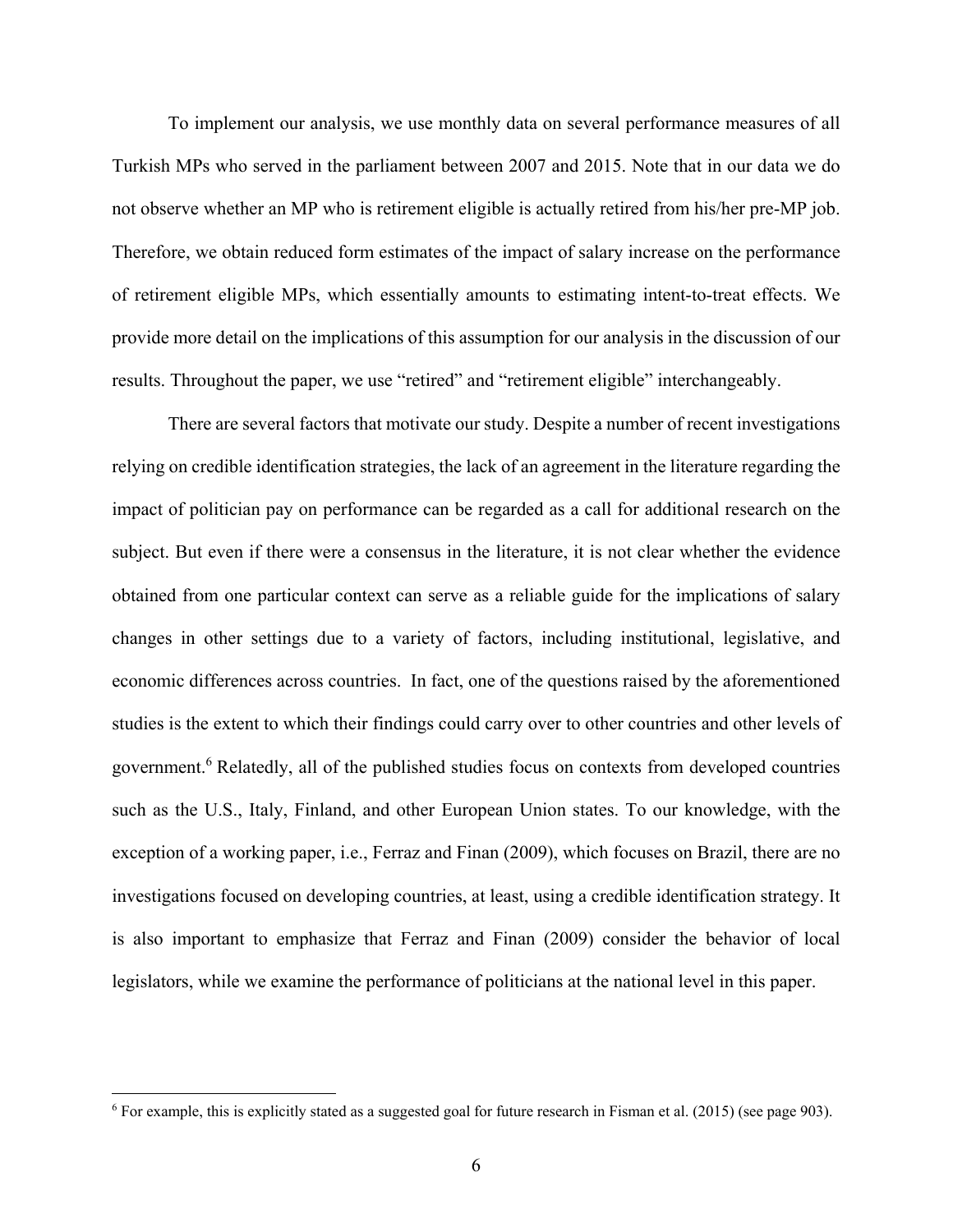There are also other differences that set our analysis apart from the existing studies. For example, we use relatively high-frequency longitudinal data at the monthly level that covers a period of nine years with a large sample size and significant variation in MP measures that capture performance.<sup>7</sup> Importantly, because the law change affected only the retirement benefit portion of the total earnings of retired MPs, the rise in salary in our context is akin to an increase in non-labor income, which is expected to reduce labor supply. Moreover, the additional benefit paid to retired MPs represents a permanent income that they would earn for the rest of their lives as opposed to a typical salary increase, which can only be collected until the individual ceases to serve as an MP. This is a difference between our analysis and the rest of the literature with potentially important implications. For instance, in contrast to previous studies, there is no compelling reason for retired MPs to re-run for office caused by the law change in our setting since the retirement benefit is not tied to being an MP. Therefore, unlike previous studies, the additional pay that MPs earn does not play an efficiency wage role in our context. Accordingly, we are able to control for any change in performance that may be attributable to the MPs' willingness to re-run for office. Finally, in addition to using previously utilized measures of performance including the number of speeches, motions, drafting law proposals, we employ an additional measure defined by the number of words spoken by MPs in speeches on the parliament floor, which is positively correlated with other measures of effort and highly responsive to the law change of 2012. Similar to Dal Bo and Rossi (2011) and Fisman et al. (2015), our main outcome of performance is a composite measure derived by the sum of normalized measures of individual proxies of work effort.

 We find that the salary increase caused by the law change led to a significant reduction in the overall performance of Turkish MPs. According to our estimates, the composite performance

<sup>&</sup>lt;sup>7</sup> We observe performance of all of the 550 MPs in both (the 23<sup>rd</sup> term spanning 2007-2011 and the 24<sup>th</sup> term spanning <sup>7</sup> 2011-2015) parliamentary terms.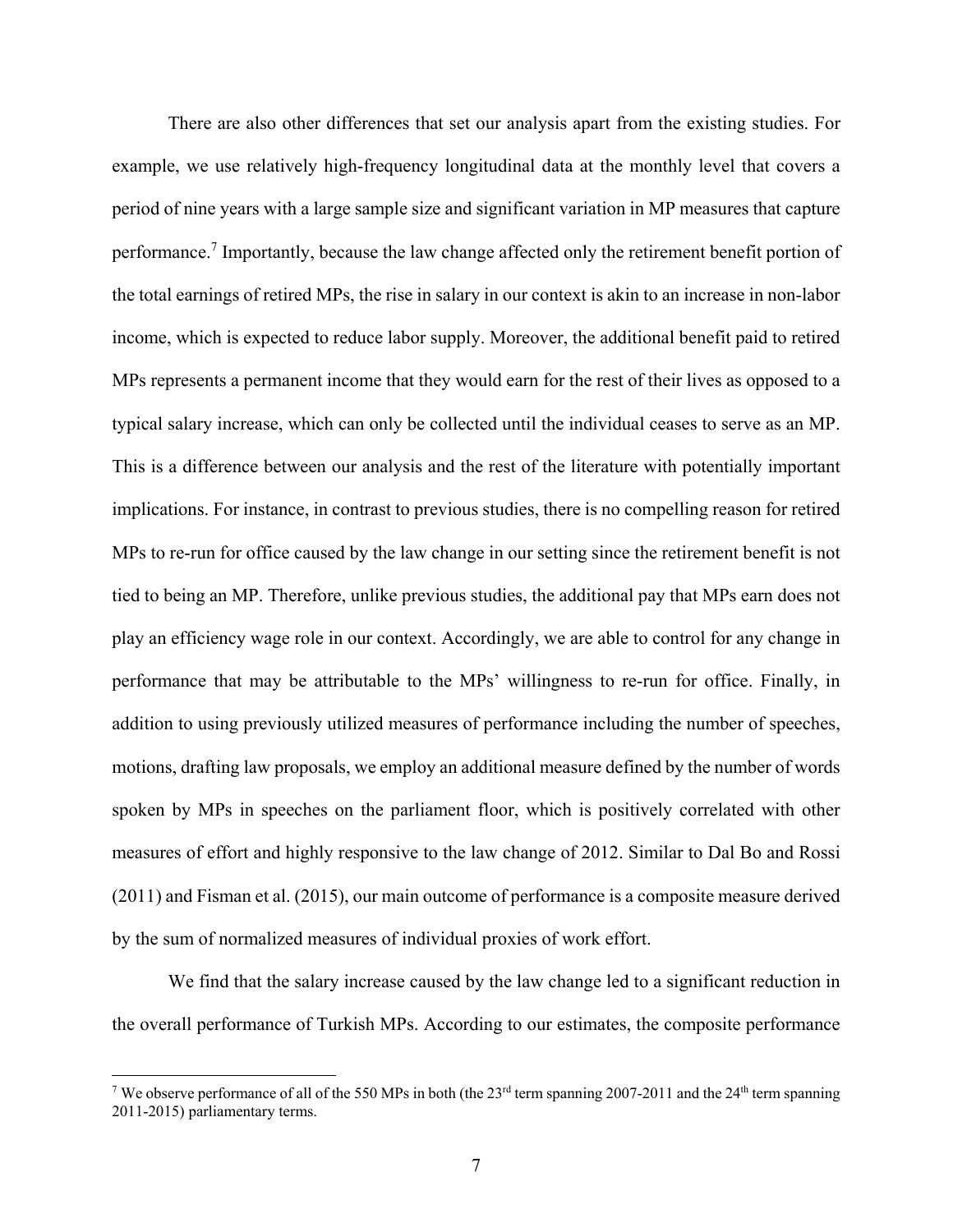of MPs decreased by 12.3 percent of a standard deviation as a result of the law change. The magnitude of this effect is equivalent to two thirds of the decrease in the performance of an MP due to termination of his/her ministerial (cabinet) post. The results on the individual measures of performance also corroborate this finding. In particular, all four estimates are negative and, with the exception of motions, statistically significant, pointing to a negative causal relationship between salary and performance. Our results are robust to a large number of sensitivity checks. We also find evidence to indicate that our results are not driven by selection or a change in the composition of politicians in response to the law change. Furthermore, the results obtained from an auxiliary analysis show that one of the mechanisms through which MPs reduce their performance is absenteeism. As an extension, we show that the performance measure employed in this paper are positively associated with trust in the political system and the parliament in particular, which suggests that voters do in fact observe and react to the performance of their representatives in the parliament. Our results can be explained within a labor supply framework that models the trade-off between leisure and consumption. In this framework, if MPs allocate their limited time to working (participating in the parliamentary discussions or other legislative activities) and other activities (leisure), then a permanent increase in non-labor income would result in a decrease in parliamentary activities.

# **2. Institutional Setting**

#### *2.1. Salaries of MPs*

 MPs in the Turkish Parliament collect a monthly earning equal to the salary of the highest ranked civil servant, i.e., the Undersecretary of the Prime Minister's Office, whose compensation is adjusted upwards periodically.  $8$  At the beginning of the 23<sup>rd</sup> parliamentary term in June 2007,

<sup>&</sup>lt;sup>8</sup> The MP salary is regulated by Pension Fund Law No. 5434 for the MPs started serving before 10/15/2008 and by the Social Security Law No. 5510 for the MPs serving thereafter.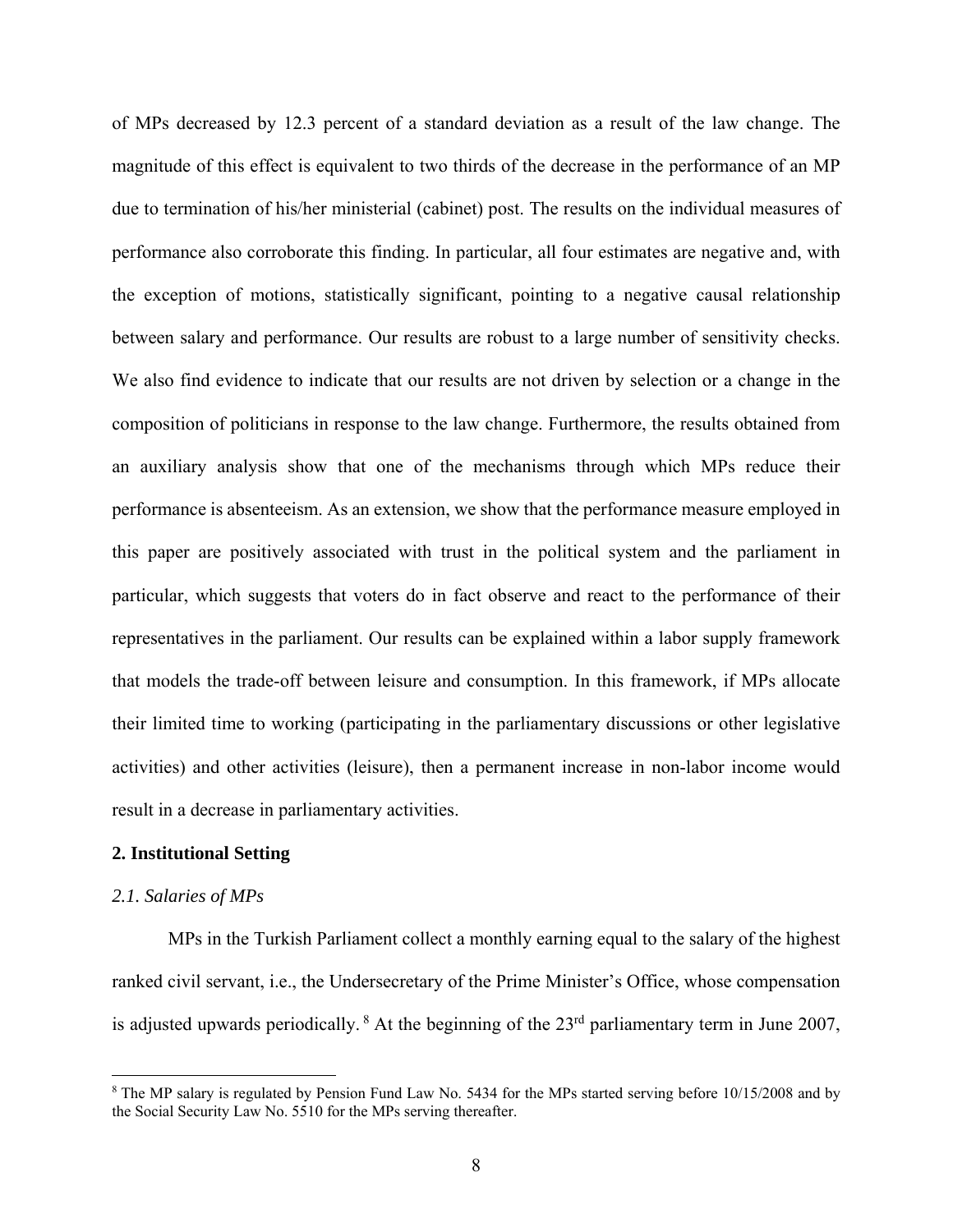MPs earned a base salary of approximately 7,000 Turkish Liras (TL), which is equivalent to \$5,400.<sup>9</sup> The MP salaries were increased to 9,250 TL in December 2011 and again to 15,250 TL in April 2015.

 An MP who is retired from the workforce earns a retirement pension in addition to his/her base salary. The amount of the pension is determined by the MP's salary at the last job he/she held before retirement, tenure in that job, and his/her age. These pensions were approximately 3,700 TL in June 2007, and were increased to about 5,000 TL in December 2011. A law enacted in January 2012 altered the pensions of the retired MPs. Specifically, starting in January 2012, a retired MP began earning, in addition to their base salary, a retirement pension equal to 18 percent of the salary of the President of Turkey.10 The motivation behind the law change was to eliminate the inequalities in retirement benefits among MPs. Since MPs come from a wide variety of professional backgrounds, the retirement benefits associated with these professions also varied widely for those MPs who were retired from their pre-MP jobs. This variation is eliminated with the law enacted in January 2012. While eliminating this inequality, the MPs who participated in the voting also took the opportunity to raise the level of retirement benefits significantly (Arici 2013).

The change in the benefits of the retired MPs is not trivial. Specifically, the difference in monthly earnings between the retired versus non-retired MPs is about 2,500 TL (in real terms) in December 2011. This difference corresponds to approximately 50 percent of the earnings of the non-retired MPs. In January 2012, when the pension of retired MPs was increased, the difference

<sup>9</sup> During our sample period 2007-2015, the exchange rate (TL per dollar) gradually increased from 1.3 (in 2007) and 2.7 (in 2015). The exchange rates in 2007, 2011 and 2015 were 1.3, 1.7 and 2.7, respectively. The average exchange rate in our sample period is 1.8 TL/\$.

<sup>&</sup>lt;sup>10</sup> In 2012, the President's monthly salary was 33,500 TL. As a result, starting in January 2012, retired MPs earned 6,030 TL in retirement benefits per month in addition to their monthly base salaries. By 2015, the monthly salary of the President increased to 43,750 TL, raising the pension to about 8,000 TL.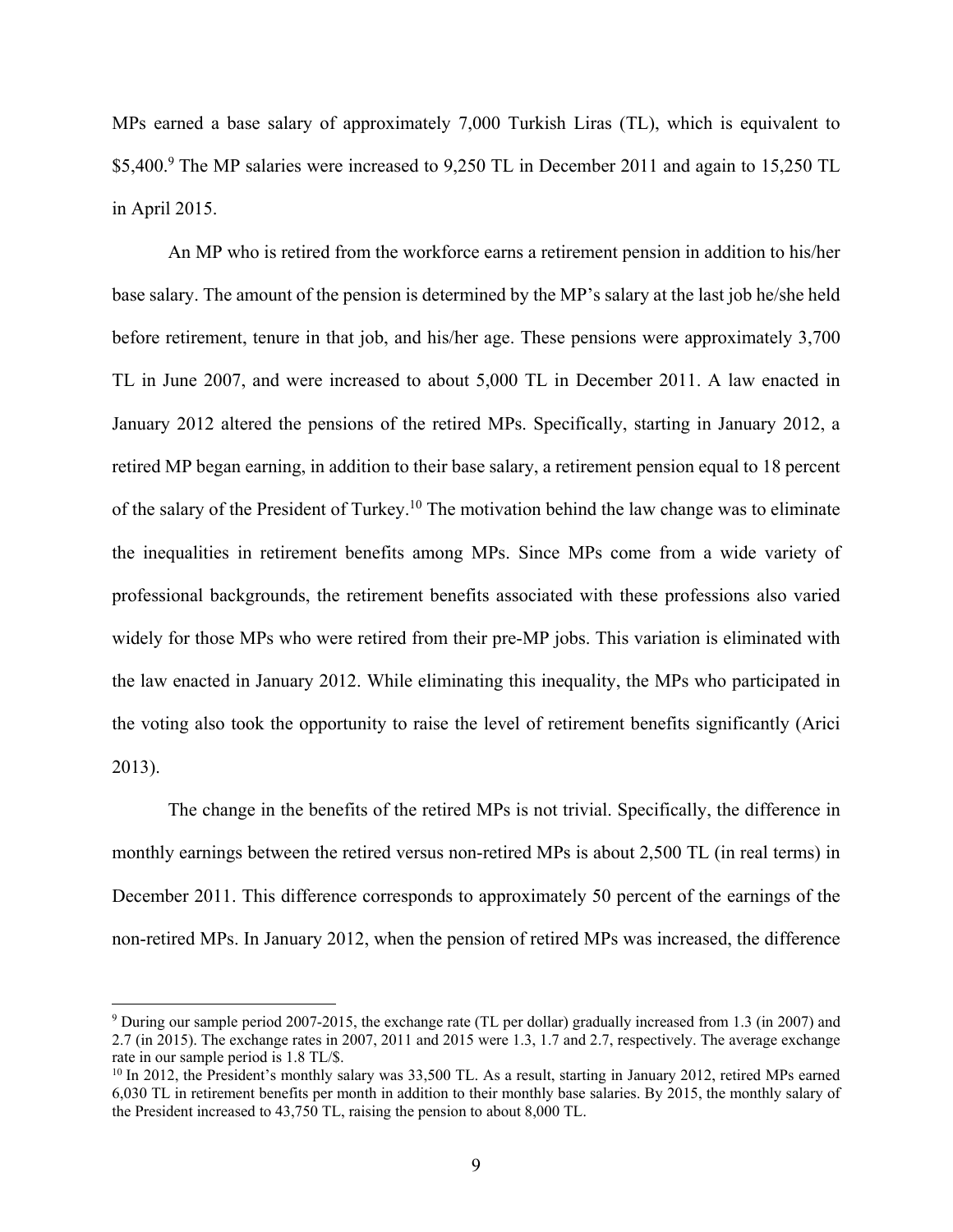in earnings between retired and non-retired MPs increased to 3,000 TL, 60 percent of the monthly pay of non-retired MPs. Put differently, because of the law change in January 2012, retired MPs experienced a positive shock to their overall salaries. Figure 1 summarizes the sharp increase in the monthly earnings of retired MPs. Specifically, in Figure 1 we depict the difference in monthly pays (in real terms) of retired versus non-retired MPs over our sample period. The vertical line represents January 2012, the month in which pensions of the retired MPs increase due to the law change. As evident in Figure 1, retired MPs began earning a much greater salary compared to their non-retired counterparts starting with January 2012.

# *2.2. The Laws that Determine Retirement Eligibility*

Currently, the rules and regulations determining eligibility for retirement for Turkish workers are governed by Law No. 5434. According to this law, individuals who reach a certain age and have worked (and paid retirement contributions) for a certain number of years are eligible for retirement. The conditions for age and years of service have changed over the years. More specifically, individuals face different age and years of service requirements depending on whether they started working before September 1999, between September 1999 and April 2008, and after April 2008.

Among those who started working before September 1999, a fe(male) worker can retire when s(he) completes the age of 38 (43) and works for a total of 20 (25) years. There are two exceptions to this rule. First, a fe(male) worker who is over 50 years of age as of May 1999 can retire when s/he completes 60 years of age and a total of 10 years of work. The second exception is due to a change in the law in 2002. According to this change, a fe(male) worker can retire when s(he) completes 20 (25) years of work and reach a certain age ranging between 40 and 58 (44 and 60) depending on the number of years s(he) worked as of May 2002. If a worker started working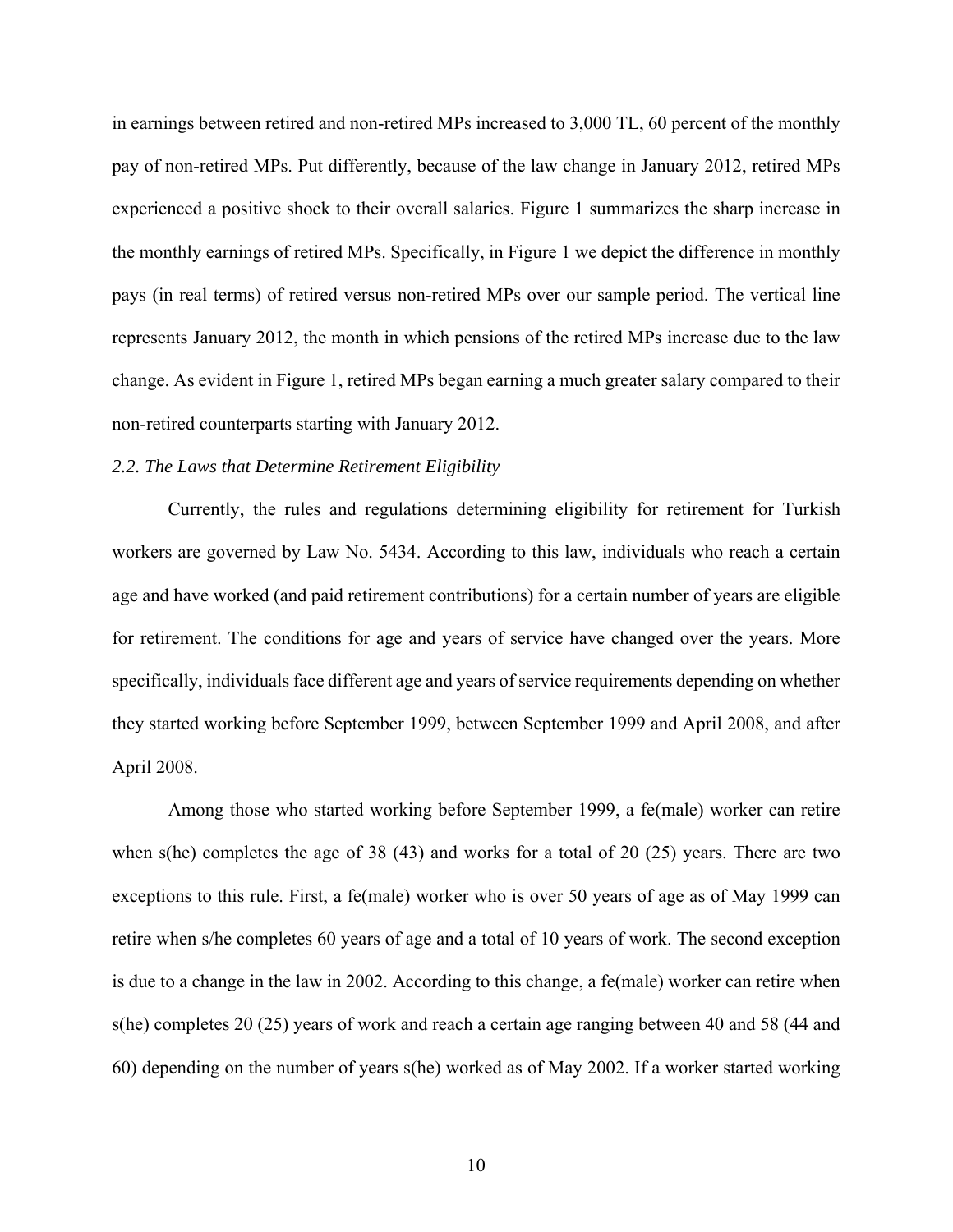between September 1999 and April 2008, in order to retire, s(he) must (i) be older than 58 (60) years old, and (ii) have completed 25 years of work. Alternatively, a fe(male) worker who completes 15 years of work can retire if s(he) is 61 years old or older. Alternatively, a worker who completes 15 years of work can retire after reaching age 61. Finally, the workers who start working after April 2008 can retire when they are older than 65 and when they complete 25 years of work, regardless of their gender.

# **3. Data**

 $\overline{a}$ 

 Our analysis period covers the parliamentary terms of 23 (2007-2011) and 24 (2011-2015). Our measure of legislative performance or productivity is derived from four parliamentary activities on MPs including (i) *Speeches* (the number of times MPs participated in parliamentary discussions), (ii) *Words* (the number of words spoken in the speeches delivered by MPs)<sup>11</sup>, (iii) *Motions* (the number of proposals for inquiry, or assembly to discuss or investigate certain issues in the parliament submitted by MPs), and (iv) *Law drafts* (the number of law drafts sponsored or co-sponsored by MPs). We compile *Speeches* and *Words* from an official publication called the Journal of Minutes of the Turkish Parliament (JoM).12 *Motions* and *Law drafts* are obtained from the personal profiles of the MPs in the parliament website. Following Dal Bo and Rossi (2011) and Fisman et al. (2015), we normalize each of these four measures by subtracting the mean and dividing by the standard deviation and create a composite measure of legislative effort defined by the sum of standardized values of the four individual outcomes (*Performance*).

<sup>&</sup>lt;sup>11</sup> Regarding the number of words delivered by MPs, all speeches during parliamentary sessions are recorded by the stenographers according to the guidelines outlined in the Manual of Minute Writing.<br><sup>12</sup> The number of words proxy for the length of the speeches that an MP gives on the parliament floor. Since longer

speeches are likely to require more preparation, the number of words spelled out by the MPs may capture a different component of performance.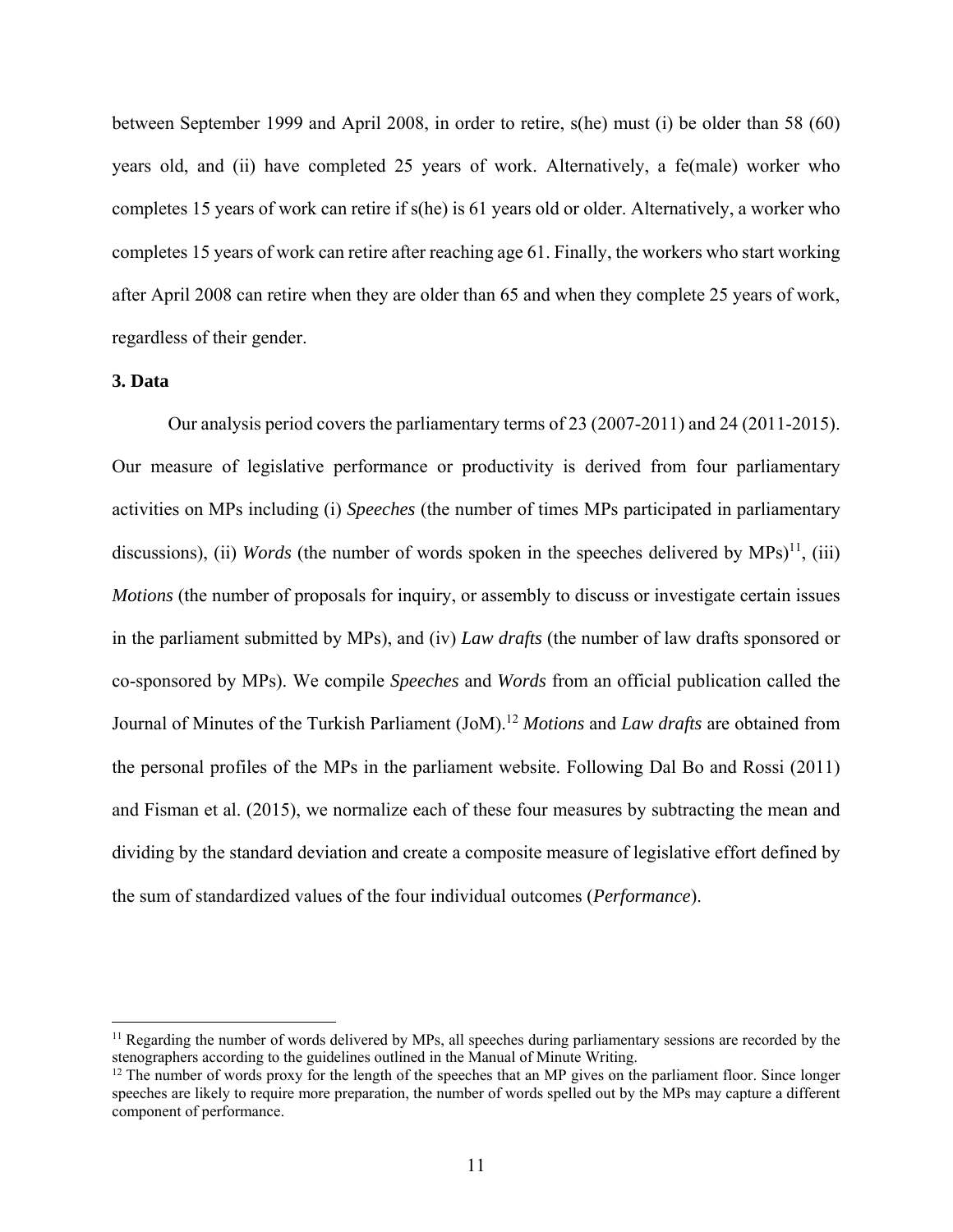Our variable of interest, *Retired*, is an indicator for whether an MP is eligible for retirement. We construct this variable based on the information on personal characteristics of the MPs derived from their profiles on the Turkish Parliament website and the requirements for retirement eligibility that are determined by law (Law No.  $5434$ ).<sup>13</sup> Specifically, an individual must have reached a certain age and met certain years of work in order to be eligible for retirement. There are several changes in the retirement law over the years.<sup>14</sup> One factor determining retirement eligibility is the date at which an individual starts working. Unfortunately, we do not have this information in our data. Instead, we impute work-start date by using the birthday of MPs and their education, and assuming that they start working immediately after obtaining their terminal degree.<sup>15</sup>

We control for several time-varying characteristics of the MPs in our empirical analysis, including age measured in months, a binary indicator for whether the MP is also a member of the cabinet, rank of the MP on their party's ticket, and the share of votes the MP's party obtained in the most recent elections in the election district that MP is representing.<sup>16</sup> In a supplementary analysis, we examine whether the impact of salary increase on performance is affected by several

<sup>&</sup>lt;sup>13</sup> https://www.tbmm.gov.tr/develop/owa/milletvekillerimiz\_sd.liste. <sup>14</sup> See section 2.2 for the details.

<sup>&</sup>lt;sup>15</sup> As an example, consider an hypothetical MP, who is a male, was born in 1967, and has a college degree. Assume that this MP starts school in 1974 (in the calendar year he turns age seven), and remains in school for 15 years since a typical college degree takes 15 years of schooling. In 1989, he graduates from college, and we assume that he immediately starts working. Because this MP starts working before 1999, he is eligible for retirement when he completes 25 years of work and be older than 43. That is, this MP can retire in 2014 after which he will collect an additional earning. We determine the retirement eligibility for each MP in our sample using his age, education and the approprite algorithm.

 $16$  In Turkish elections, several political parties compete for multiple seats in 81 provinces. Prior to an election, all parties nominate their candidates for each province. For example, if a province is represented by N seats in the Parliament, each party nominates N candidates for that province. We refer to this list of candidates as the party's ticket. Parties additionally announce the ranking of their candidates on their ticket within each province. Candidates are elected in the order of the rank in which they are nominated. For example, a first ranked candidate is elected before their second-ranked party mate. Therefore, the rank of an MP in the ticket within a province is one of the most important determinants of winning the election and therefore becoming a MP. Rank may also capture other characteristics of the MP. For example, MPs who are in the party leadership, MPs who are more influential within the party or those who are more loyal to the party's cause are also more likely to be ranked higher. This information is obtained from the Official Gazette (Resmi Gazete).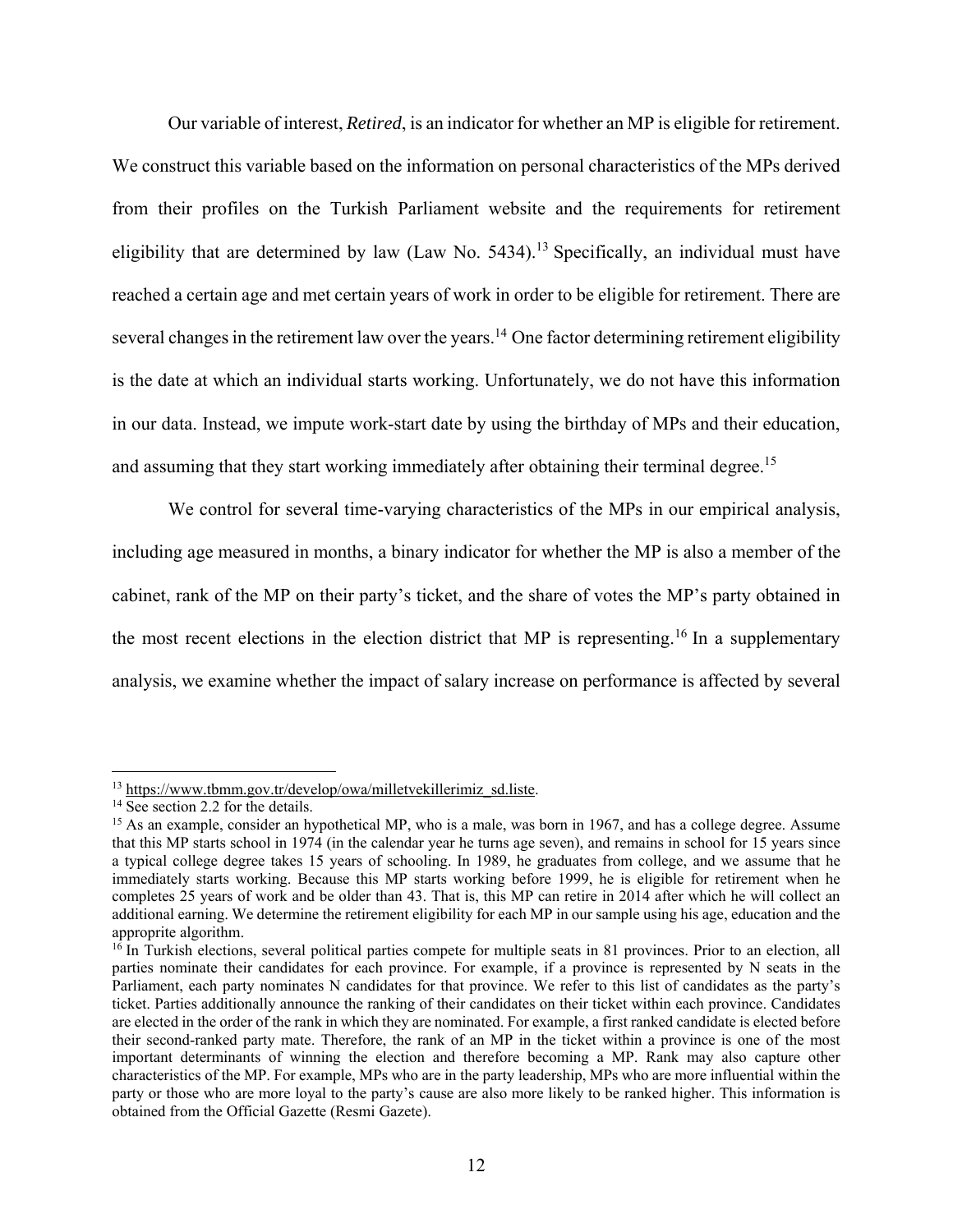observable characteristics of the MPs by estimating our models separately by gender, freshman status, education, and rank.

The summary statistics and basic descriptions of the variables used in the analysis are presented in Table 1. On average, an MP submits about 2 motions, co-signs 0.3 law proposals, gives 6.5 speeches in which he/she delivers about 633 words every month.<sup>17</sup> Approximately 72 percent of MPs are retirement-eligible (or retired) over our sample period. The average age of MPs in our sample is 631 months or approximately 53 years. About 12 percent of the MPs in our sample are female, and 35 percent hold a graduate degree.

In Table 2, we present outcome means by retirement status and between pre- and post-2012 periods. As shown in the table, the average performance measures among the retired MPs appear to be lower than those of non-retired MPs. Moreover, this pattern appears to hold for both the pre-2012 and post-2012 periods. What is more interesting in Table 2 is the information revealed by a comparison between columns 3 and 6, which gives us a sense of the differences in the performance measures between retired and non-retired MPs from pre- to post-treatment periods. As shown in column 7, these raw difference-in-differences measures are negative for all four outcome variables and statistically significant for the composite legislative effort (*Performance*), *Speeches*, *Words*, and *Law Drafts*.

In addition to the descriptive evidence presented in Table 2, we further motivate our analysis with a set of visual exercises, in which we illustrate the trends in our performance outcomes over time separately for the treatment and control groups. In Figure 2, we display the smoothed monthly averages of MPs' composite legislative effort separately by periods leading up

<sup>&</sup>lt;sup>17</sup> In order to guard against the potentially confounding impact of outliers, we exclude the observations where the number of performance measures is above the 99<sup>th</sup> percentile of the distribution. That being said, our results are not sensitive to the exclusion of these observations.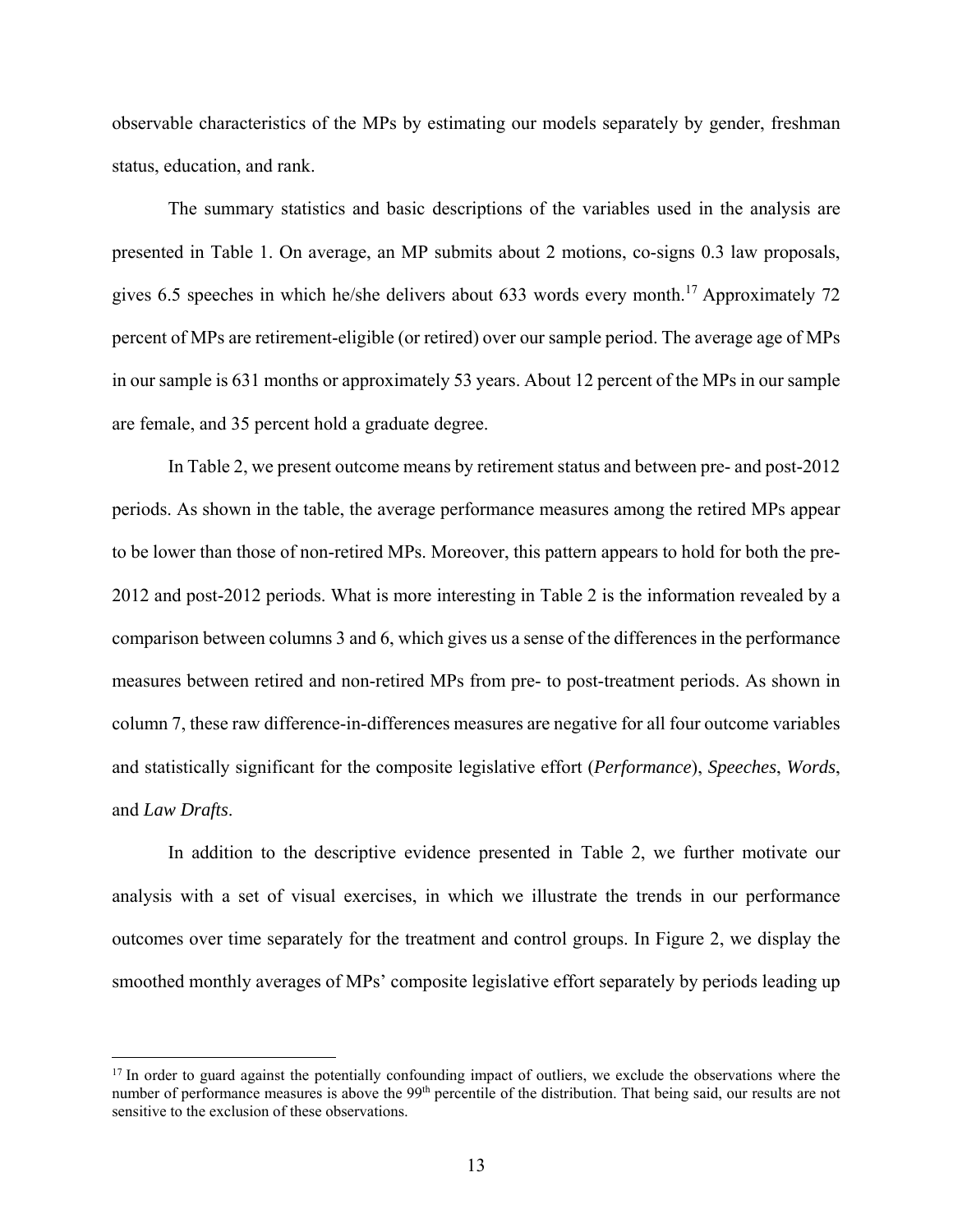and following January 2012. As shown in the figure, the measure of composite legislative effort between retired and non-retired MPs overlap fairly closely up until around January 2012 and deviate from each other afterwards with a clear decline in the effort of retired MPs relative to their non-retired counterparts. As shown in Figure 3, similar patterns are observed for individual measures of performance, most notably for *Speeches*, *Words*, and *Law drafts* and to a lesser extent for *Motions*. While the statistics in Table 2 along with the patterns presented in Figures 2 and 3 are indicative of a causal relationship between the law change of January 2012 and the MP performance, we next turn to the description of our formal empirical strategy that essentially adjusts the raw difference-in-differences estimates by accounting for any permanent and timevariant differences in a multivariate regression framework.

# **4. Empirical Strategy**

Our approach to obtaining the impact of salary increase caused by the 2012 law change on the performance of MPs is to implement a difference-in-differences estimation method, taking advantage of the fact the law only affected the salaries of retirement eligible MPs. Specifically, the treatment group consists of the MPs who are retirement eligible, and the MPs who are not eligible for retirement form our control group. To operationalize our empirical strategy, we estimate an equation expressed in the following form:

(1)  $Performance_{idmt} = \beta_0 + \beta_1 Retired_{idmt} + \beta_2(Retired_{idmt} \times Post2012_{mt}) +$  $X_{idmt}\beta_3 + \mu_i + \eta_d + \gamma_m + \kappa_t + \varepsilon_{idmt},$ 

where  $Performance_{idmt}$  represents our measure of composite performance for MP  $i$  who represents legislative district  $d$  in a month  $m$  and year  $t$ . The indicator  $Retired_{idmt}$  takes on the value of one if the MP is eligible for retirement, and zero otherwise. Note that this variable switches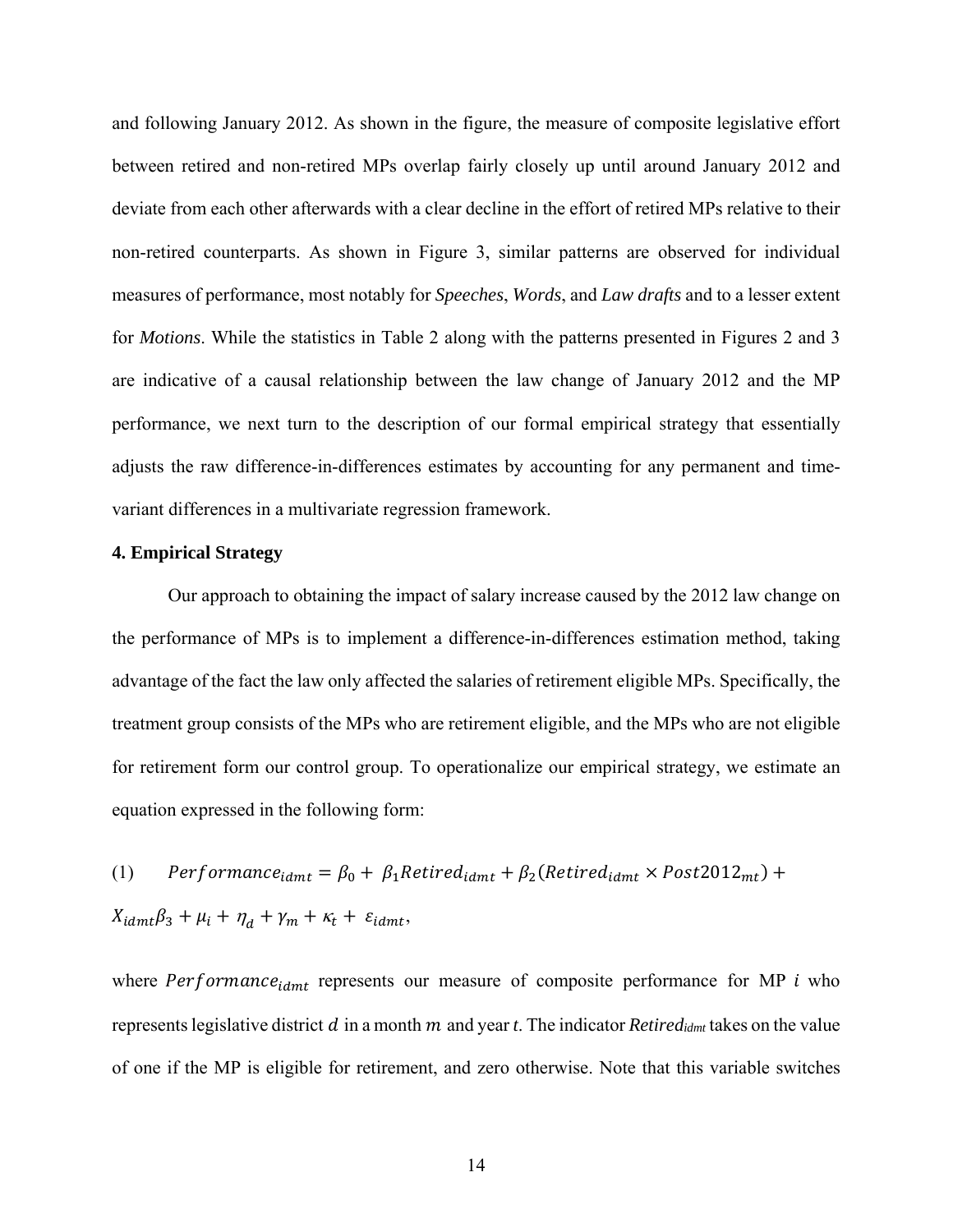from zero to one for some MPs as they become eligible for retirement during the analysis period. Post 2012<sub>*mt*</sub> indicates the post-treatment period. It is equal to zero for all month-year observations prior to January 2012 and one starting with January 2012. 18 The vector *Xidmt* includes several timevarying MP characteristics that are likely to serve as determinants of performance including age in months, rank of the MP on his/her party's ticket as well as the share of votes MP's party acquired in the most recent general election, and an indicator variable for whether the MP is a member of the cabinet. To the extent that these variables are uncorrelated with the law change in 2012, inclusion of them in equation (1) should only serve to reduce the sampling variation in the error term. The  $\mu_i$  represents MP fixed effects that would account for any permanent differences across MPs. While most MPs are nominated from the same legislative district between elections, there are some MPs who switch jurisdictions. To capture any tendencies on the part of retired MPs to switch to districts that are safer in terms of their chances of getting re-elected in the post 2012 period, we also include district fixed effects in equation (1), which are denoted by  $\eta_a$ .<sup>19</sup> The  $\gamma_m$ and  $\kappa_t$  are month and year fixed effects, respectively, which would capture seasonal effects due to legislative holidays, annual budget discussions, or other idiosyncratic national or international developments that may require MPs to deviate from their usual levels of engagement.<sup>20</sup> Finally, the  $\varepsilon_{idmt}$  is the random error term. The unit of observation in equation (1) is MP-month-year. The parameter of interest is the coefficient of the interaction between *Retiredidmt* and  $Post2012<sub>mt</sub>, \beta<sub>2</sub>,$ 

1

<sup>&</sup>lt;sup>18</sup> The law that increased the retirement pensions of the MPs became effective on January  $17<sup>th</sup>$ , 2012. Our results are robust to coding the month of January 2012 as part of pre-treatment period.

 $19$  There are 85 election districts, which represent the 81 provinces of Turkey (Istanbul is divided into three electoral districts whereas Ankara and İzmir are divided into two each because of their large populations, and accordingly the large number of parliamentary seats that represent them).<br><sup>20</sup> There was a constitutional reform implemented in Turkey in 2010, which introduced amendments to bring the

current constitution in compliance with European Union standards. Any effect of these changes on the performance of MPs would be captured by time fixed effects since none of them affected MPs differentially based on their retirement status.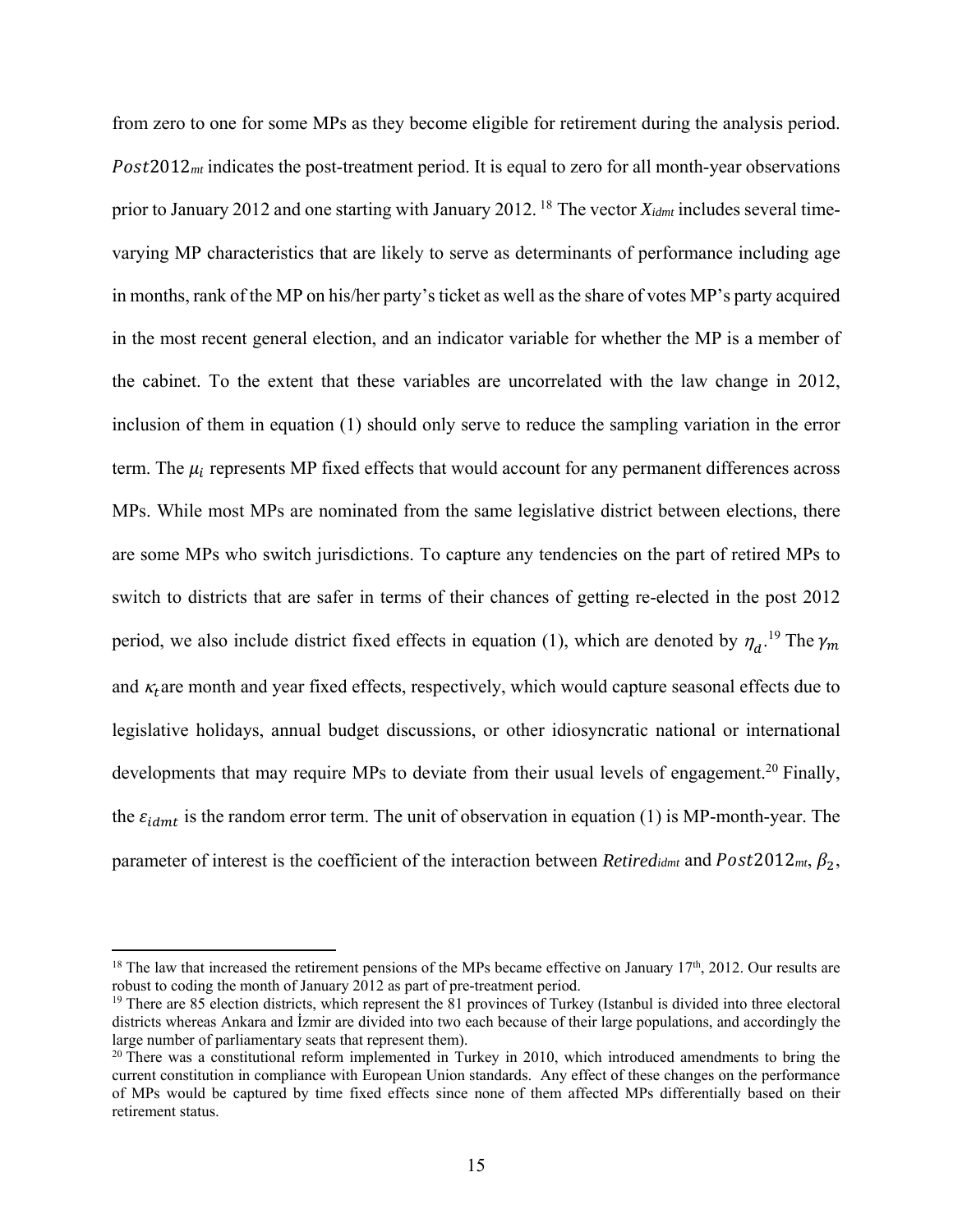which represents the difference-in-differences estimate. The standard errors in equation (1) are clustered at the MP level.

# **5. Results**

 Table 3 presents the difference-in-differences estimates for the impact of salary increase on the composite measure of MP performance obtained from the estimation of equation (1) over the period of 2007-2015. Recall that *Retired* indicates whether the MP is retirement eligible (treatment group), and *Post2012* stands for the post-treatment period (January 2012 or later when the *Retired* MPs receive an additional retirement pension). The interaction term, *Retired×Post2012*, presents the difference-in-differences estimate. In other words, the coefficient of the interaction term reveals the differential change in the performance of MPs who are retired vs. those who are not retired before and after January 2012.

In column (1) of Table 3, we present estimates from a specification that includes only the indicator of *Retired*, and its interaction with the *Post2012* dummy along with month and year fixed effects. The point estimate on the interaction term between Retired and Post2012 variables is - 0.182, which is statistically significant at the 10 percent level. As shown in column (2), the difference-in-differences estimate is robust to controlling for differences across legislative districts. However, the estimate on the interaction term becomes larger in absolute value and more precisely estimated when we account for permanent differences across MPs by controlling for MP fixed effects in column (3). Given that the standard deviation of the composite legislative performance is 2.5 in the full sample, the point estimate of -0.338 indicates that the exogenous salary increase triggered by the law change in January 2012 caused the overall legislative performance to decrease by about 13.5 percent of a standard deviation. Finally, column (4) presents estimates from our most comprehensive specification, which, in addition to the fixed effects in the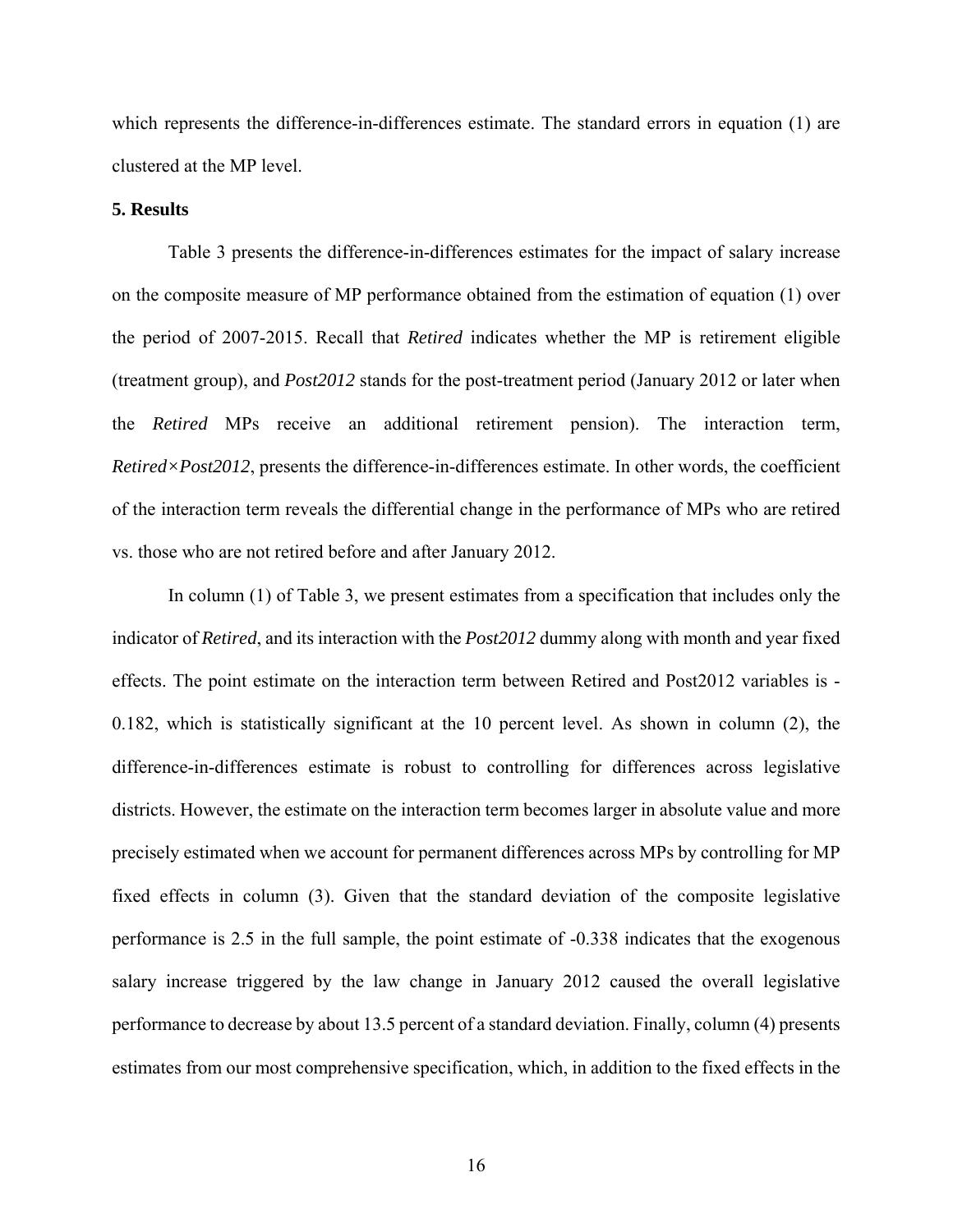first three columns, includes several time-variant MP characteristics. The point estimate on the interaction term remains robust to controlling for these characteristics. This is not surprising since these characteristics are unlikely to be correlated in any meaningful way with the salary increase associated with the law change in 2012, especially after accounting for permanent differences between MPs. According to the point estimate in column (4), the 2012 law change caused the overall legislative performance to go down by 12.3 percent of a standard deviation. Put differently, this reduction in the legislative performance due to the 2012 law is equivalent to two-thirds of the impact of releasing an MP of his/her cabinet position. Note that the estimate on the indicator of *Retired* is negative, suggesting that retired MPs exert less effort in general compared to their nonretired counterparts, though the estimate is small in magnitude and statistically insignificant in all four specifications.

With respect to the estimates on other variables, age, rank, and being a cabinet member, all appear to have a positive influence on performance, although only the coefficients on age and cabinet member are estimated with statistical precision. This pattern is not surprising since older MPs are likely to be more experienced, and therefore more likely to hold additional roles in the parliament, such as memberships in legislative committees and specific policy commissions, which might require them to exert additional effort. Similarly, MPs who are members of the cabinet are required to perform various additional duties as top leaders of the executive branch while also serving as sitting legislators.

Note that the causal interpretation of the difference-in-differences estimates presented in Table 3 hinges on the "parallel trends" assumption, i.e., the performances of retired and non-retired MPs would have trended in a parallel fashion in the absence of the law change in January 2012. A simple test for this assumption can be done by performing an event-study analysis (e.g., Cesur et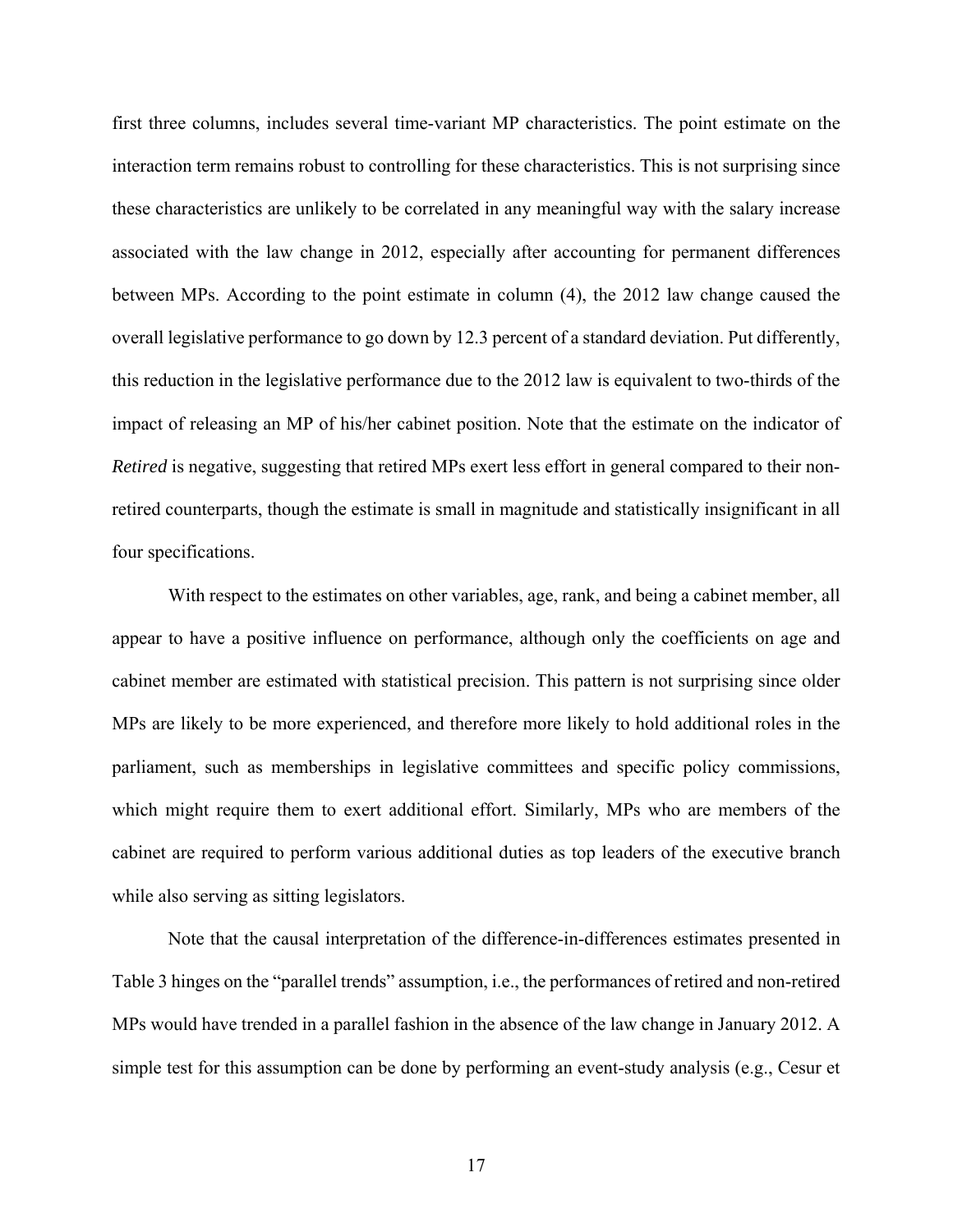al. 2017a, 2017b; Hoynes 2015). The event-study analysis would allow us to trace out the trends in performance levels separately for retired and non-retired MPs, for the periods leading up to and following the point of the law change that led to an increase in the salaries of retired MPs. Formally, one way to implement this analysis is to augment equation (1) to allow the treatment to have an impact in the years prior to the law change. If these placebo effects are statistically significant, particularly in the year before the law change, then we would worry that the "parallel trends" assumption fails and that the estimates in Table 3 might be spuriously driven by changes in pre-existing differences in performances between retired and non-retired MPs. The results from the event-study analysis are most clearly presented graphically, so we plot the estimates on the interaction variable between year indicators and *Retired* for each period along with their 95 percent confidence intervals in Figure 4. As illustrated in the figure, the estimates representing the periods prior to the law change are all statistically insignificant, suggesting no apparent evidence of any differences in pre-existing trends in performance levels between retired and non-retired MPs. But there is a clear pattern of a statistically significant divergence in performance levels between the two groups in the post-2012 period, which remains fairly constant after 2012. In particular, the performance of retired MPs is lower in all years in the post-2012 period, and the effects become larger in absolute value over time. Furthermore, the estimates are statistically significant in 2013 and afterwards.

One explanation for the gradual pattern in the decline of performance may have to do with the fact that the treatment intensity is not constant, but rather increasing in the post-January 2012 period. In particular, the size of the additional retirement benefit earned by the retired MPs continues to increase after the law change in January 2012 in parallel with the salary of the President of Turkey. Additionally, it would not be surprising if some MPs may behave cautiously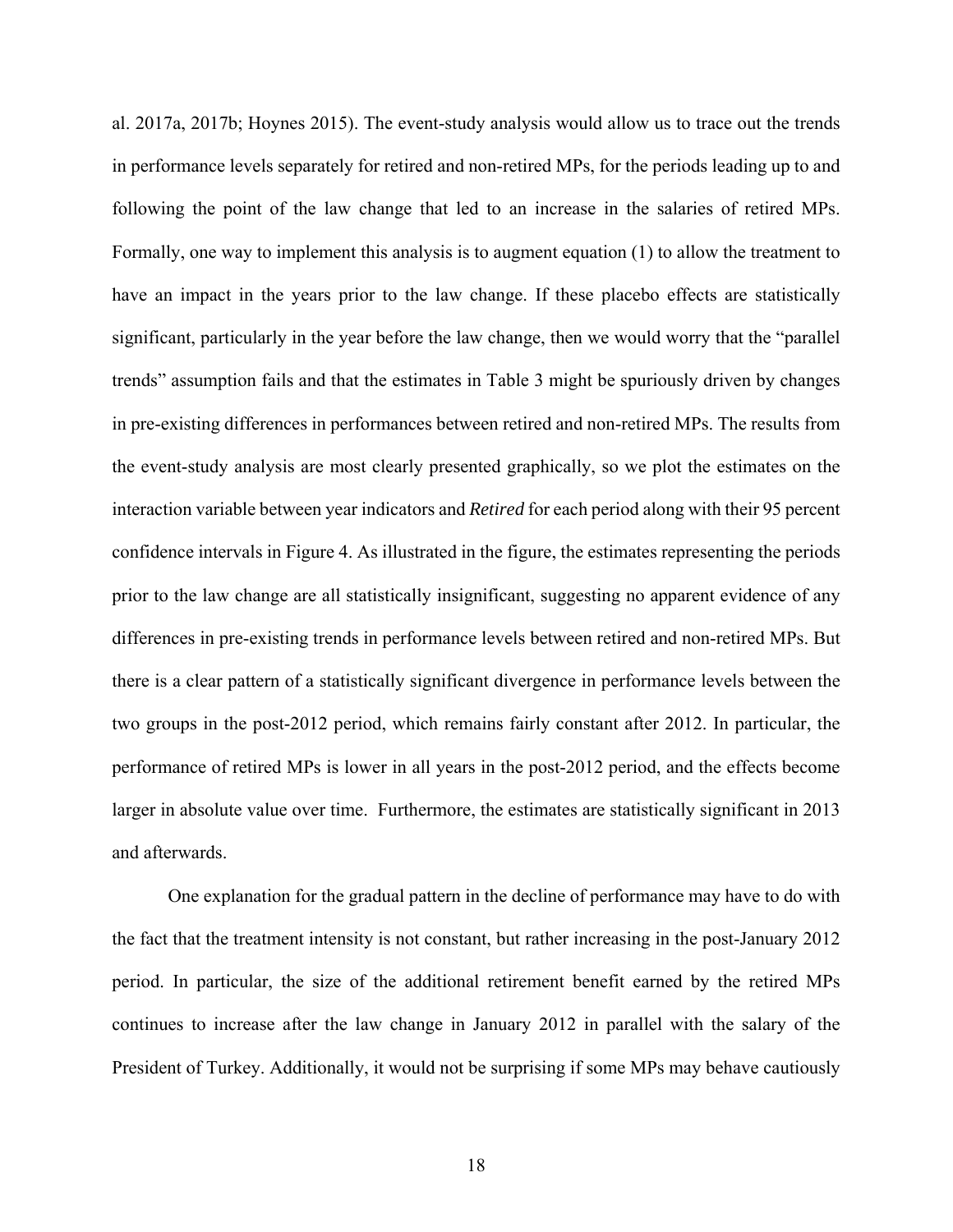and do not reduce their performance right away to avoid any backlash from their constituents or the party leadership. Alternatively, ongoing commitments at parliamentary committees and commissions might preclude them from changing their behavior immediately following the law change. These explanations may also account for the small and insignificant decrease in performance in 2012 shown in Figure 4. Overall, we interpret the results from the event-study analysis as reassuring in the sense that the estimates shown in Table 3 are likely to represent the causal effects of the 2012 law change on the performance of retired MPs.

#### *5.1. Robustness Checks*

 $\overline{a}$ 

The law, which raised the retirement benefits earned by the retired MPs, *Law No. 6270*, was enacted with 217 "yes" votes in the parliament. Of these yes votes, 216 were cast by the members of the AKP. As the governing party, AKP controlled 327 of the 550 seats in the parliament at the time. Only one member from one of the opposition parties voted in favor of this law. The remaining members of the parliament either did not support the law or did not attend the parliamentary session when the voting took place. $21$ 

Our results in the previous sections show that the performance of MPs during the meetings of the parliament is reduced in response to the increased salary. One potential concern against the reliability of this result could be the way in which those MPs who voted in favor have been selected. For example, the MPs who voted in support of this law in the  $24<sup>th</sup>$  parliamentary term could be shirkers. Under this scenario, the negative relationship between salaries and performance may be observed simply because those MPs who voted "yes" for the law would have reduced their effort during the parliamentary sessions regardless of the outcome of the vote. To investigate this possibility, we estimated whether the law has a differential impact over the MPs who voted yes

<sup>&</sup>lt;sup>21</sup> In Turkish Parliament, a law is enacted if the majority of MPs who attend the session votes in favor of it. The quorum for a session is one third of 550, the total number of seats in the Parliament.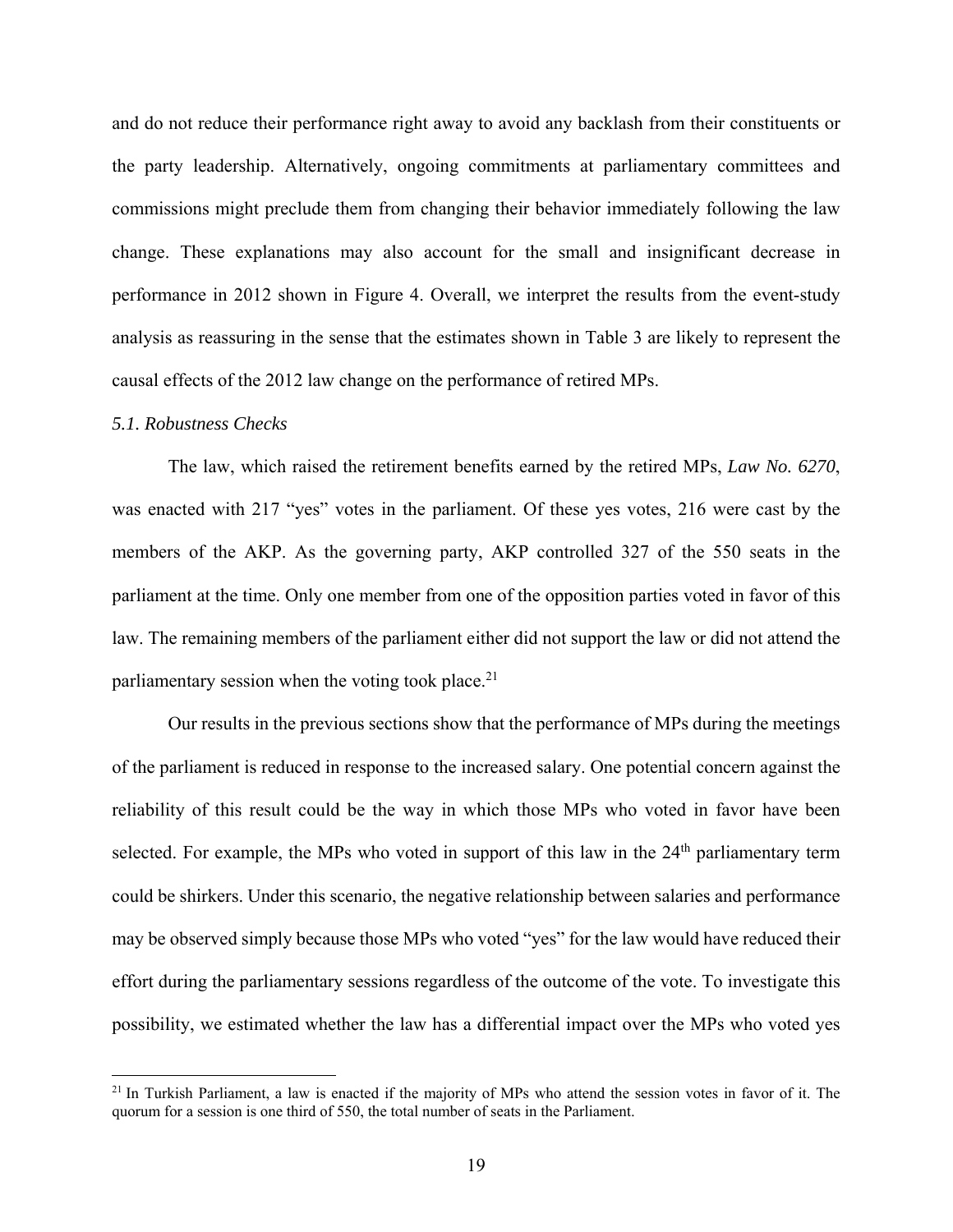versus no. As shown columns (1) and (2) of Table 4, the estimate on the interaction term between *Retired* and *Post2012* are -0.212 among those who voted yes and -0.298 among those who voted no to the law change. If anything, it appears like those who were opposed to the increase in the retirement benefits had a larger reduction in performance than those who supported the law, though the difference between the two estimates is not statistically significant. In columns (3) and (4) of Table 4, we present estimates separately between MPs affiliated with AKP and all opposition parties. Again, the two estimates are very similar, suggesting no significant difference in the reaction to the law change between the MPs of the ruling party versus the opposition parties. These patterns are not surprising since any MP specific time-invariant attribute would be captured by MP fixed effects. Taken together, the results obtained from this analysis suggest that the impact of the 2012 law change is similar for members of all parties, regardless of whether the law was supported by their party or not.<sup>22</sup>

Another potential threat to the validity of our results is the possibility that the salary reform in 2012 might have changed the composition of the parliament in a way that is correlated with the performance of MPs. For example, the anticipation of a substantial salary increase in the  $24<sup>th</sup>$ parliamentary term might have increased the willingness of retired MPs in the 23<sup>rd</sup> term to run for re-election for another term. After all, the chance of an MP's earning an additional earning in the form of retirement benefits for the rest of his/her life hinges upon getting re-elected for the 24<sup>th</sup> term. Note that this is slightly different from the contexts considered in other studies, most notably, the one in Fisman et al. (2015), who find that higher salaries increase the likelihood that the

1

<sup>&</sup>lt;sup>22</sup> We also investigated whether MP characteristics determine their support for the 2012 law. Specifically, we estimated a regression where the outcome is an indicator for whether the MP voted for the law. In this regression where the unit of observation is an MP, only the individuals who were serving as an MP in the  $24<sup>th</sup>$  parliamentary term are included. The estimates from this regression suggest that neither MPs who were retired at the time of the vote, nor Soon-to-be-Retirement eligible MPs (those who were not retired at the time, but will be retired in the next parliamentary session) were more likely to vote yes for this bill compared to their counterparts who are not retired.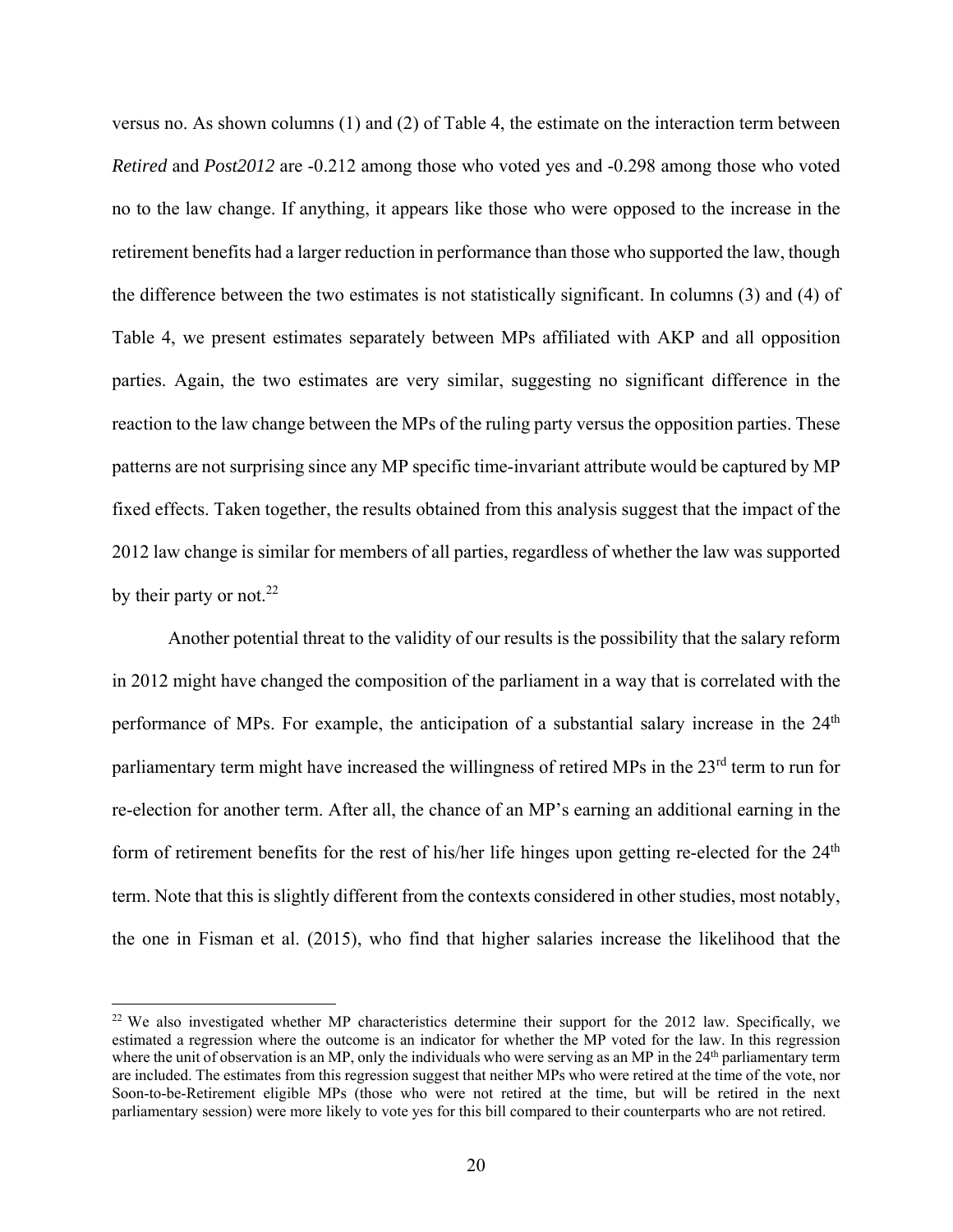members of the European Parliament run for re-election. The law change in Turkey entails a permanent increase in part of the overall salaries of retired MPs, i.e., these MPs would continue to enjoy the increase in their retirement benefits without being subject to any reduction and regardless of whether they are re-elected into the parliament or not. Therefore, it could have only created an incentive to serve again among those incumbents who served in the 23<sup>rd</sup> parliamentary term and who would have become eligible for retirement by the beginning of the 24<sup>th</sup> term. Otherwise, the law change could not have served as a pecuniary incentive to run for re-election among MPs who are already retired MP in the 24<sup>th</sup> term. That being said, we have two pieces of evidence to speak against the possibility of an increased motivation for re-election among retired MPs in the Turkish context. First, the elections for the 24<sup>th</sup> parliamentary term were held in June 2011, whereas the law change that led to an increase in the salaries of retired MPs took place in January 2012. However, the political parties submitted the list of their candidates in April 2011. Therefore, selection of this type would involve a foresight of policies eight months into the future, which is unlikely.

Second, we estimate whether being retired in the 23<sup>rd</sup> term increased the probability of running for re-election for the 24<sup>th</sup> term. That is, we limit our analysis to those MPs who served in the 23rd parliamentary term and use as the outcome variable an indicator for whether the MP ran for re-election for the 24th term. In the regression, we include an indicator for whether the MP is retired as of the last month of the 23rd term in addition to the full set of control variables in Table 3 as well as several time-invariant characteristics of MPs including indicators for gender, having a graduate degree, and party fixed effects.<sup>23</sup> The results presented in column 1 of Table 5 show that retired MPs' probability of running for re-election for the 24<sup>th</sup> term is statistically no different

<sup>&</sup>lt;sup>23</sup> Note that MP fixed effects cannot be included this regression.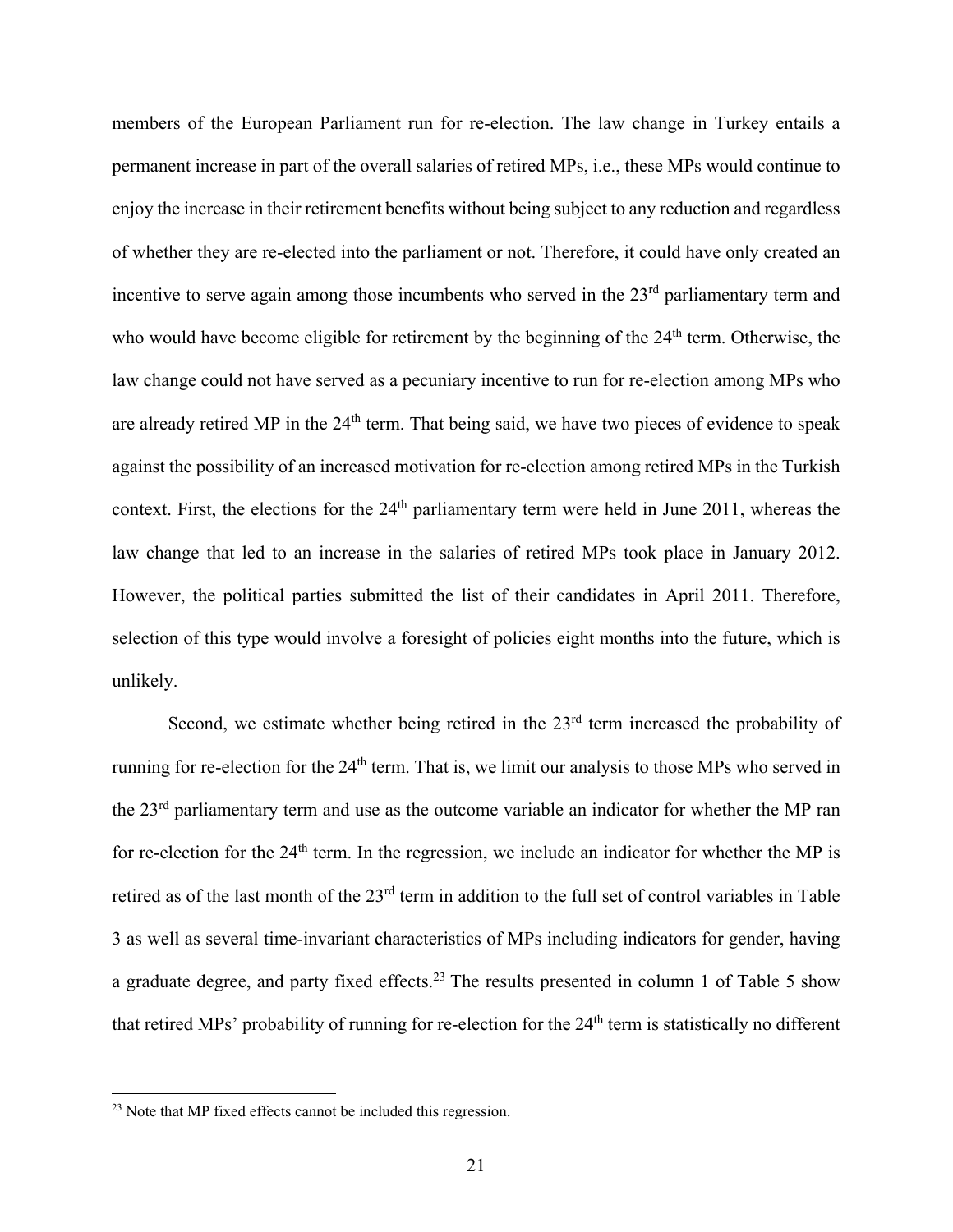from that of the non-retired MPs. We also estimate whether retired MPs are more likely to be reelected to the 24th parliament conditional on running for election. The results of this regression are presented in column 2 of Table 5. These estimates again reveal that retired and non-retired MPs are equally likely to be re-elected once they run for re-election.<sup>24</sup>

Another concern along similar lines is the possibility that the anticipation of an increase in the pension benefit might have attracted some individuals who are retired or near retirement age to enter into the competition to run for office for the 24<sup>th</sup> term. Such a change in the composition of the MPs between 23rd and 24th terms would likely lower the average performance of MPs in the 24<sup>th</sup> term, especially if individuals with high ability and non-pecuniary motives self-select themselves into politics, in which case higher salaries would lead to negative selection (Mattozzi and Merlo 2008; Gagliarducci et al. 2010; Fisman et al. 2015). Although we control for MP fixed effects in our models, this type of selection can still explain our results, at least partially, if the  $24<sup>th</sup>$ parliament has a large fraction of new MPs with low levels of performance. As we describe above, the timing of the law change makes this type of an incentive highly unlikely. We provide two additional pieces of evidence against this possibility. First, we directly compare the observable attributes of the MPs in the  $23^{rd}$  term to those in the  $24^{th}$  term. We find that MPs in the  $23^{rd}$  term are very similar to MPs in the 24<sup>th</sup> term. For example, we compare the number of months (during the terms) in which MPs were retired in terms 23 and 24. There is no statistically significant difference (p-value>0.10) between the two groups. Furthermore, other personal attributes such as age, rank, membership in the cabinet and education are also similar between MPs in 23<sup>rd</sup> and 24<sup>th</sup> terms. The only statistically significant compositional difference between terms 23 and 24 is the

<u>.</u>

 $^{24}$  In the regressions, we also experimented by including a dummy for the Soon-to-be-Retirement eligible MPs (=1 if the MP is not retired currently, but will be retired in the upcoming parliamentary period). The estimates reported in Table 5 are not sensitive to inclusion of Soon-to-be-Retirement eligible in regressions. The coefficients of Soon-tobe-Retirement eligible in regressions 1 and 2 are close zero and statistically insignificant.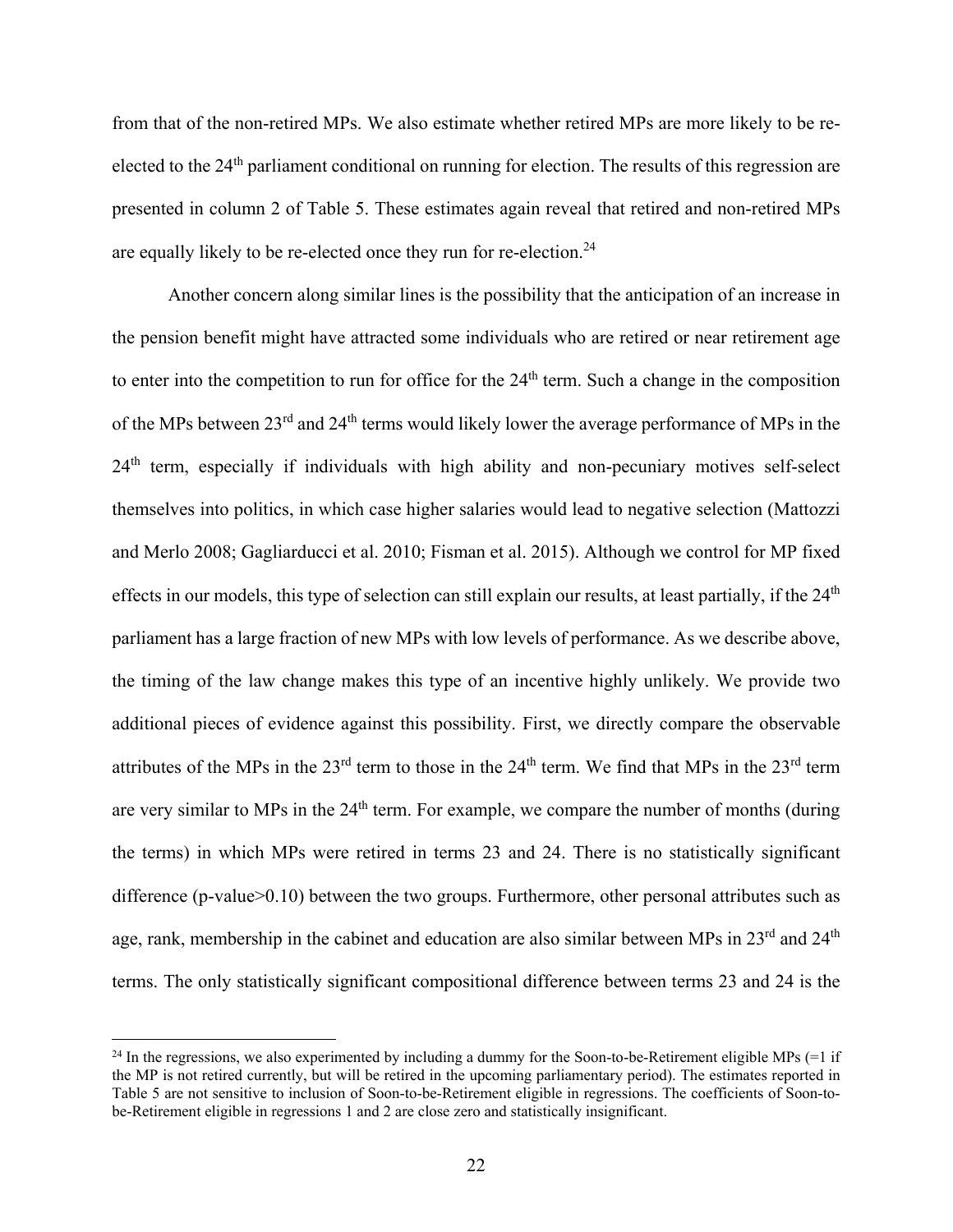number of female MPs which increased from 50 to 79. Later in the paper, we show that the responsiveness of female MPs to the 2012 law is no different from that of the male MPs. Second, we estimate our model in equation (1) over the subsamples of MPs who served in both the 23<sup>rd</sup> and 24<sup>th</sup> terms, and separately over those who served in 24<sup>th</sup> term but not in the 23<sup>rd</sup> terms. As shown in Table 6, the estimates on the interaction term between *Retired* and *Post2012* are not only very close to each other between columns (1) and (2), they are also nearly identical to our main estimate of -0.308 in column (4) of Table 3. Based on this exercise, we can rule out the possibility that our results driven by a change in the composition of MPs between the 23<sup>rd</sup> and 24<sup>th</sup> terms.

 To further assess whether our results are influenced by selection, we analyze the composition of the candidates in 2007, 2011 and 2015 elections along various characteristics. The evidence obtained from this analysis, discussed in more detail in Appendix A, suggests that the quality of the candidates, as measured by their educational attainment and their public sector experience, did not change before versus after the 2012 law.

We also test whether our main estimates, reported in Table 3, are driven by the "Soon-tobe-Retirement Eligible" MPs (i.e., those who are not retired in the current parliamentary term, but will be retired in the upcoming parliamentary period). We find that excluding the "Soon-to-be-Retirement Eligible" MPs from the estimation sample does not change our estimates appreciably. In particular, the coefficient of Retired×Post2012 is -0.263 with standard error 0.092. We also reestimate equation (1) excluding all of the MPs who became retirement eligible during our sample period. That is, the estimation sample in this exercise consists of only the MPs who had always been retirement eligible or those who had never been retirement eligible in the whole sample period.25 In this regression, the coefficient of Retired×Post2012 is -0.425 with standard error

<u>.</u>

<sup>&</sup>lt;sup>25</sup> Note that in this regression, the Retired dummy could not be included as MP fixed effects are controlled for.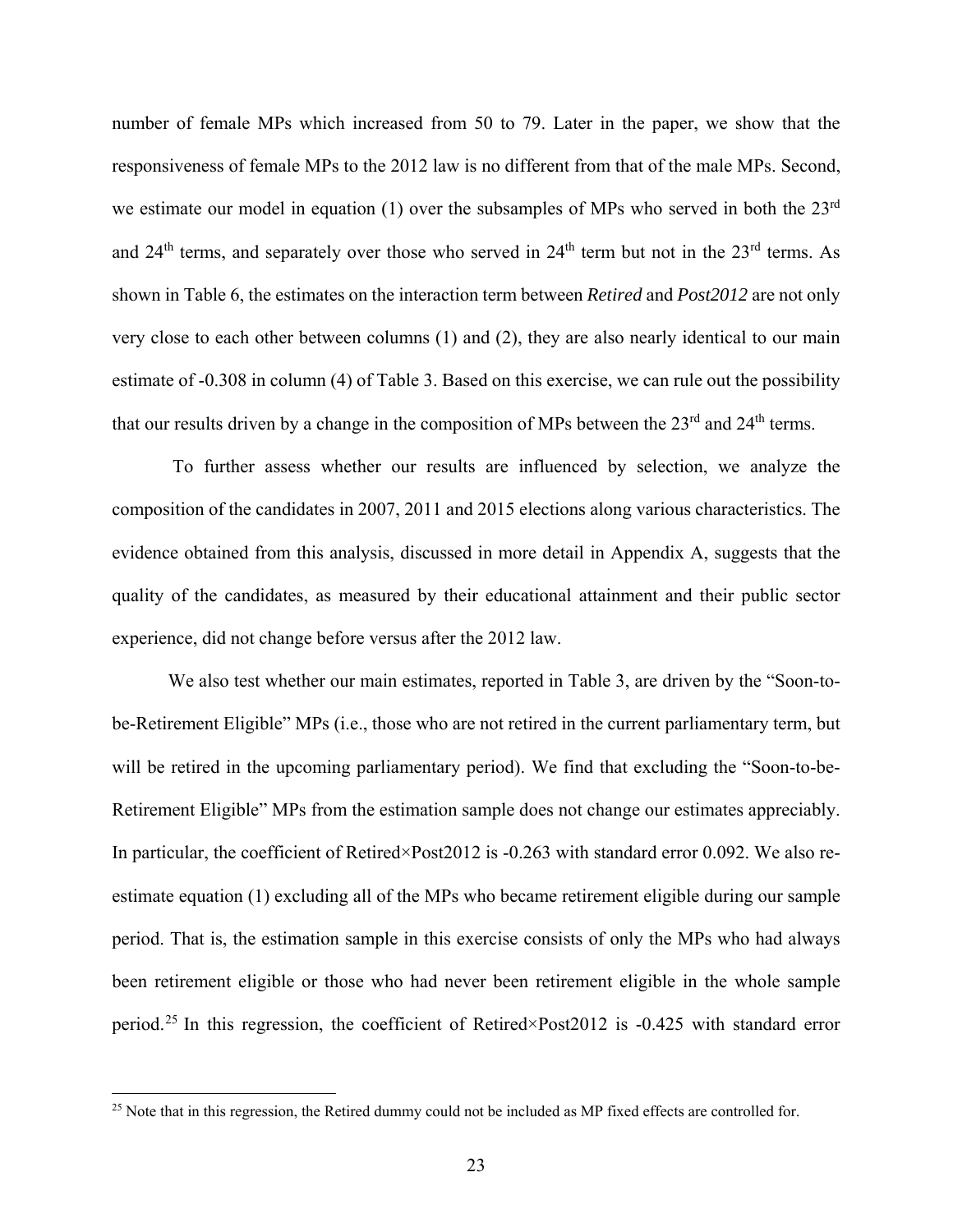0.102. These findings indicate that our results are not driven by "Soon-to-be-Retirement Eligible" MPs or MPs whose retirement status change during our sample period.

Finally, we estimate our models with clustering the standard errors two-way at both MP and month levels (Cameron, Gelbach and Miller, 2011). This exercise results in slightly greater standard errors compared to those reported in Table 3. However, our estimate of Retired×Post2012 is still statistically significant at the one percent level. $^{26}$ 

#### *5.2. Extensions*

 $\overline{a}$ 

# *5.2.1. Individual Components of Composite Performance*

As described in Section 4, our outcome measure of performance is based on the standardized values of *Speeches*, *Words*, *Motions*, and *Law Drafts* by each MP. The justification behind constructing a composite measure is that while none of these individual measures may capture an MP's overall performance perfectly, each must be a contributor to it. As expected, the pairwise correlations among these four individual measures are all positive (Appendix Table 1). Furthermore, the pairwise correlations between these individual measures and the composite performance measure are also all positive. This finding suggests that each of these different activities are related to each other, presumably because, they all proxy for a different aspect of an MP's performance.<sup>27</sup>

If our composite performance measure does a good job in capturing the overall performance of an MP, then the four individual components are expected to behave in the same manner in which the law change of 2012 influences overall performance measure. While the

<sup>&</sup>lt;sup>26</sup> For example, the standard error reported in column (4) of Table 3 changes from 0.080 to 0.114 when we apply twoway clustering. In both cases, the estimate of Retired×Post2012 (-0.308) has a p-value less than 0.01.

<sup>&</sup>lt;sup>27</sup> Further scrutiny of the speeches delivered by MPs on the parliament floor reveals that the 2012 law primarily impacted the length and the content of these speeches. This analysis is explained in Appendix B and the results are presented in Appendix Table 2. Briefly, we find that the 2012 law reduced the number of long speeches and the speeches related to the parliamentary agenda.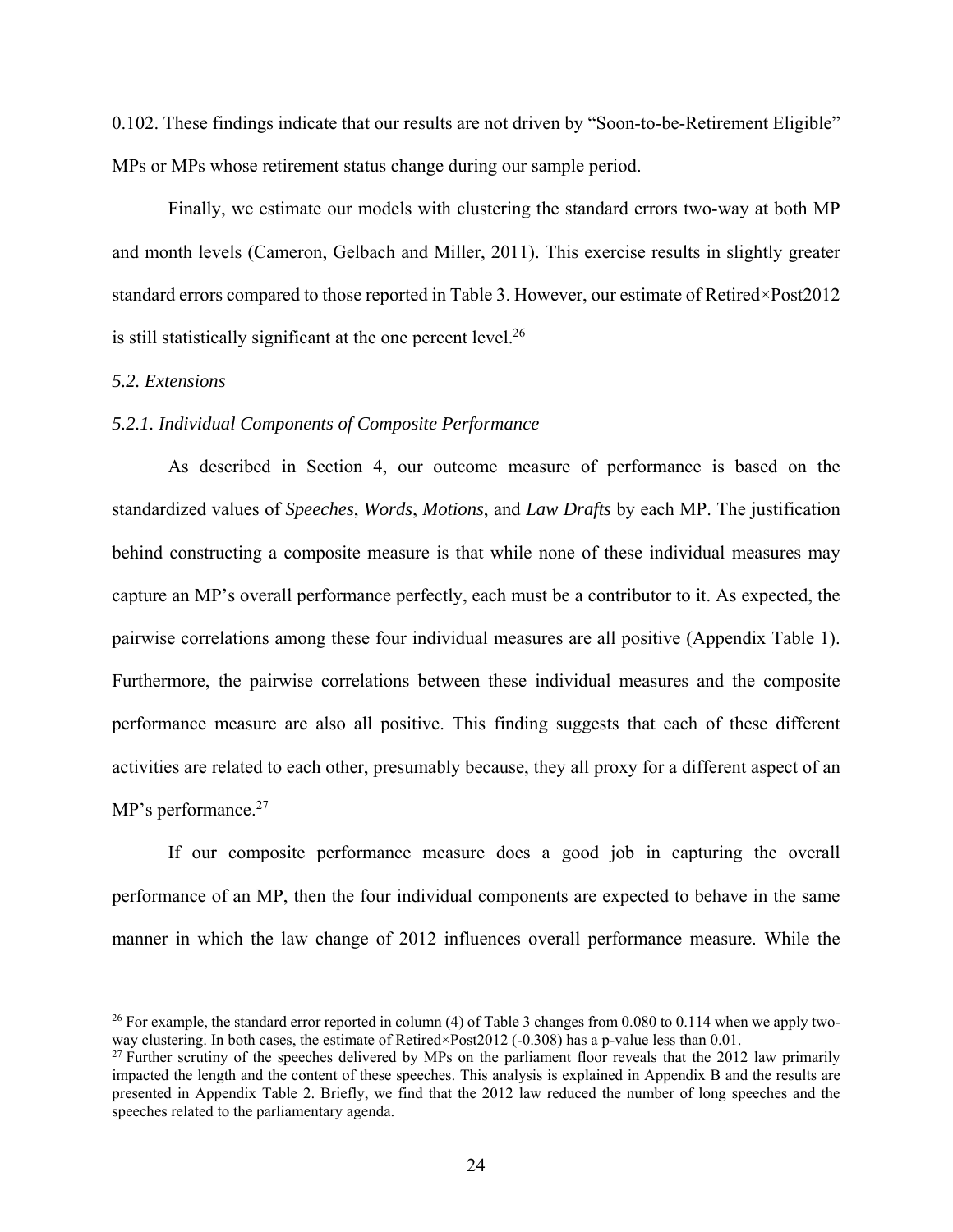preliminary evidence in support of this is already presented graphically in Figure 3, we provide further empirical support by estimating the specification in equation (1) for each of these four individual measures of performance. The results from these estimations are shown in Table 7. The difference-in-differences estimates for the number of *Speeches*, *Words*, *Motions*, and *Law Drafts* are all negative and statistically significant in all cases except for *Motions*. Based on the point estimates, the salary increase caused by the law change led to reductions in the number of speeches, words spoken in speeches, and the number of law proposals sponsored by 5.6 percent, 8.7 percent, and 9 percent of a standard deviation, respectively. Additionally, we also estimate a model using the first principal component of the four individual metrics of performance as the outcome in equation (1). The principal component analysis suggests that factor loadings that contribute to the first principal components are largest for *Speeches* and *Words*. The results in the last column of Table 7 shows that the difference-in-differences estimate in this regression is also negative and statistically significant.

#### *5.2.2. Holding Extra-Parliamentary Jobs*

 $\overline{a}$ 

It is important to note that the results presented in Tables 3 and 7 essentially reflect the effect of salary increase on the performance of MPs who are retirement eligible, not necessarily those who are actually retired.28 To the extent that some retirement-eligible MPs choose not to retire, these results would be a lower bound for the impact of salary increase on the performance

<sup>&</sup>lt;sup>28</sup> That is, we are estimating the "intent-to-treat" effect rather than the average treatment effect. To see this, consider the instrumental variable setting, where retirement eligibility is used as an instrument for whether the MP is actually retired. Because only the retirement eligible MPs can retire, the local average treatment effect in this setting is the average treatment effect (ATE), i.e.,  $ATE = \frac{E(Performance | E=1) - E(Performance | E=0)}{E(R|E=1) - E(R|E=0)}$  $\frac{E(Performance|E=1)-E(Performance|E=0)}{E(R|E=1)}$ , where R is an indicator for whether an MP is retired, and E is an indicator for whether the MP is retirement eligible. The numerator in this expression is the difference in legislative performance of MPs who are retirement eligible versus those who are not. This is analogous to the "intent-to-treat" estimate. If the denominator,  $E(R|E = 1)$ , is equal to one, then the intention-to-treat effect is same as the treatment effect. In other words, if there is perfect compliance where all retirement eligible MPs choose to retire, then our estimate represents the treatment effect on the treated.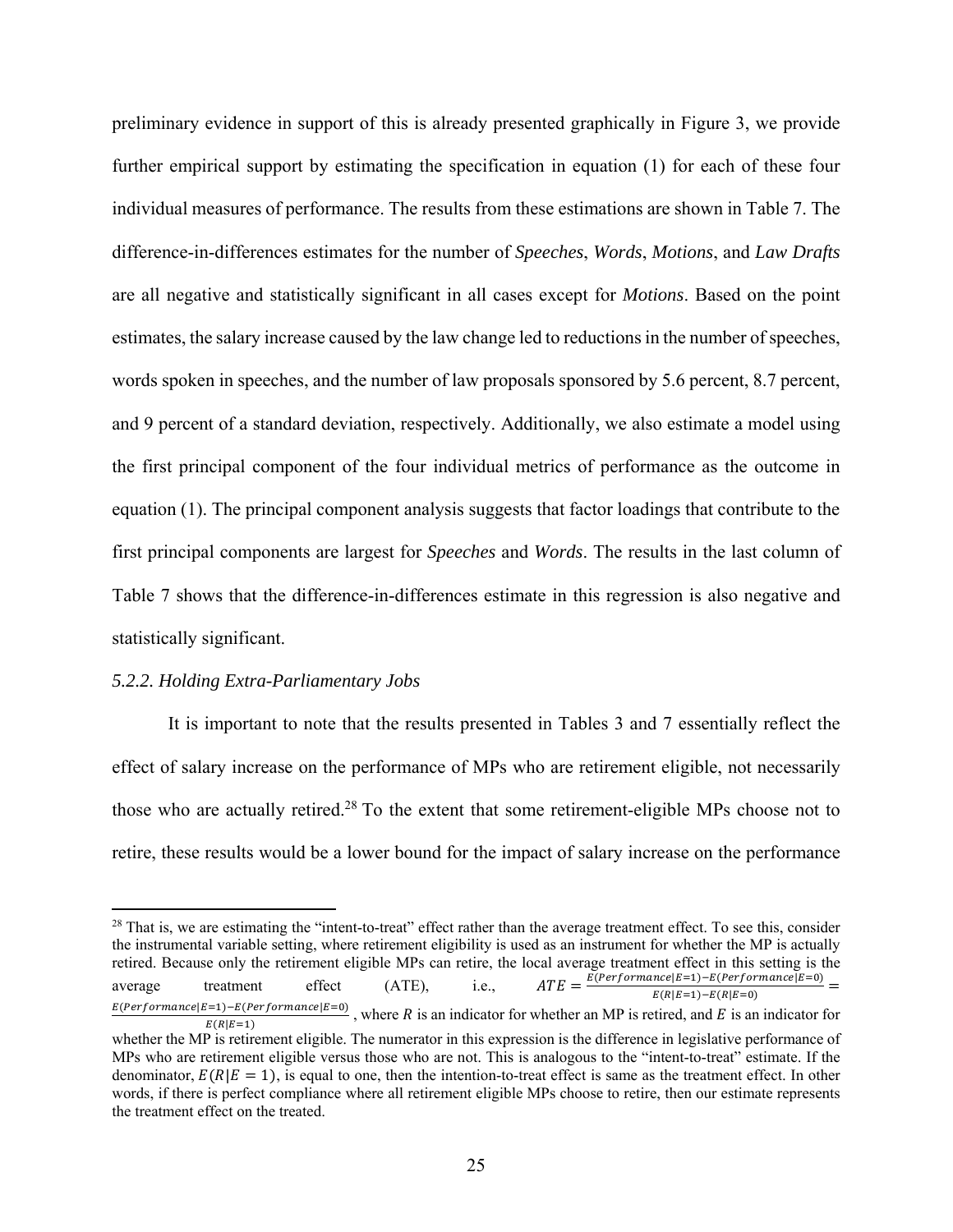of MPs. However, we have several reasons to believe that there is close-to-perfect compliance in our case, i.e., most retirement eligible MPs are actually retired from the jobs they held prior to getting elected. First, an individual who is serving as an MP has a strong incentive to retire when he/she becomes retirement eligible since retirement increases his/her salary. Specifically, an MP typically raises his/her salary by about 50-60 percent by retiring from his/her job. Second, we compared the number of retirement-eligible MPs to the number of retired MPs reported in major media outlets. In particular, we calculated that 415 MPs in October 2014 were retirement eligible. According to a major daily newspaper, the number of MPs who were retired as of October 2014 was 411 out of a total of 550 MPs in the parliament.<sup>29</sup> Finally, MPs who held certain jobs such as school teacher or university professor, judge, or public servant have to step down from these positions once they become elected officials. Since carrying out an extra-parliamentary job is not an option for these MPs, there is no incentive for them to postpone retirement when they meet the necessary requirements. Therefore, the law change could not have possibly encouraged these MPs to retire. It turns out that 40 percent of the MPs served in the 23<sup>rd</sup> and 24<sup>th</sup> terms in the parliament come from these occupations. As an additional robustness analysis, we estimate the specification in equation (1), limiting the sample to MPs who are unlikely to carry out the jobs that they held prior to getting elected to the parliament. These include the MPs who declared their job as an attorney, teacher, academician or public servant and those MPs who explicitly stated they were retired or out of the labor force.<sup>30</sup> The results of this analysis are presented in Table 8. As shown in the first column, the difference-in-differences estimate for the composite performance model is negative and statistically significant ( $p<0.01$ ). Furthermore, the point estimate is larger in absolute

1

 $^{29}$  http://www.haberturk.com/ekonomi/is-yasam/haber/1000940-iste-emekli-vekilin-yeni-maasi  $^{30}$  By law, MPs are not allowed to work as an attorney or as a public servant. MPs are also not allowed to work in public institutions. Majority of teachers and academicians work in public institutions.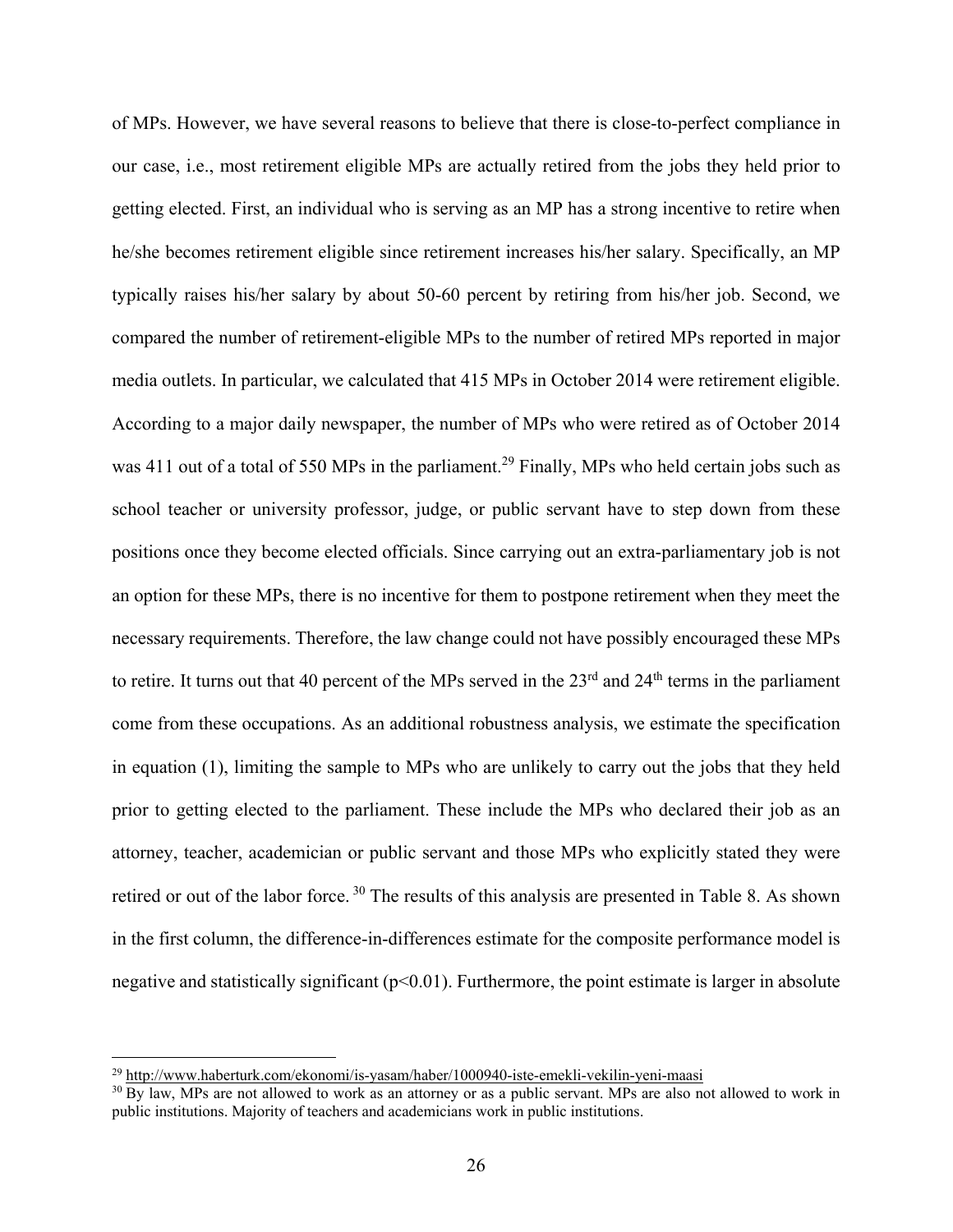value than the one presented in Table 3, which is consistent with the notion that the estimates shown in Table 3 are intent-to-treat effects and therefore constitute a lower bound. We present estimates for the individual outcome models in columns 2-5 of Table 8. Consistent with Table 7, the estimates are negative for all four outcomes and statistically significant for *Speeches, Words,*  and *Law drafts*. Furthermore, these estimates are larger in magnitude than those shown in Table 7, again supporting the argument of the earlier results representing intent-to-treat effects.

Additionally, the members of the parliament in many countries are legally allowed to perform sideline jobs in addition to their political mandate, and Turkey is no exception. Then it is possible that some MPs continue to carry out the jobs that they held prior to getting elected into the parliament and even take up new extra-parliamentary positions in the private sector through paid speaking arrangements, public lectures, and media appearances. It is important to note that the possibility of making outside earnings only influences the external validity of our findings. This issue is similar to the one faced by Gagliarducci and Nannicini (2013) who study the impact of a wage increase on the quality and performance among mayors in Italy. In the cases of their analysis and ours, we are estimating the effect of an increase in salary in a situation where being an elected official is compatible with performing outside work, as opposed to the alternative in which it is not. Also to the extent that some retirement-eligible MPs who perform outside work may cut back from these external business engagements rather than lowering their performance in the parliament, our results would again represent a lower bound for a situation where outside work is not allowed.

# *5.2.3. Labor Supply of Politicians*

One potential mechanism through which MP salaries may affect performance could be through their attendance at parliamentary sessions. Specifically, within a labor supply framework

27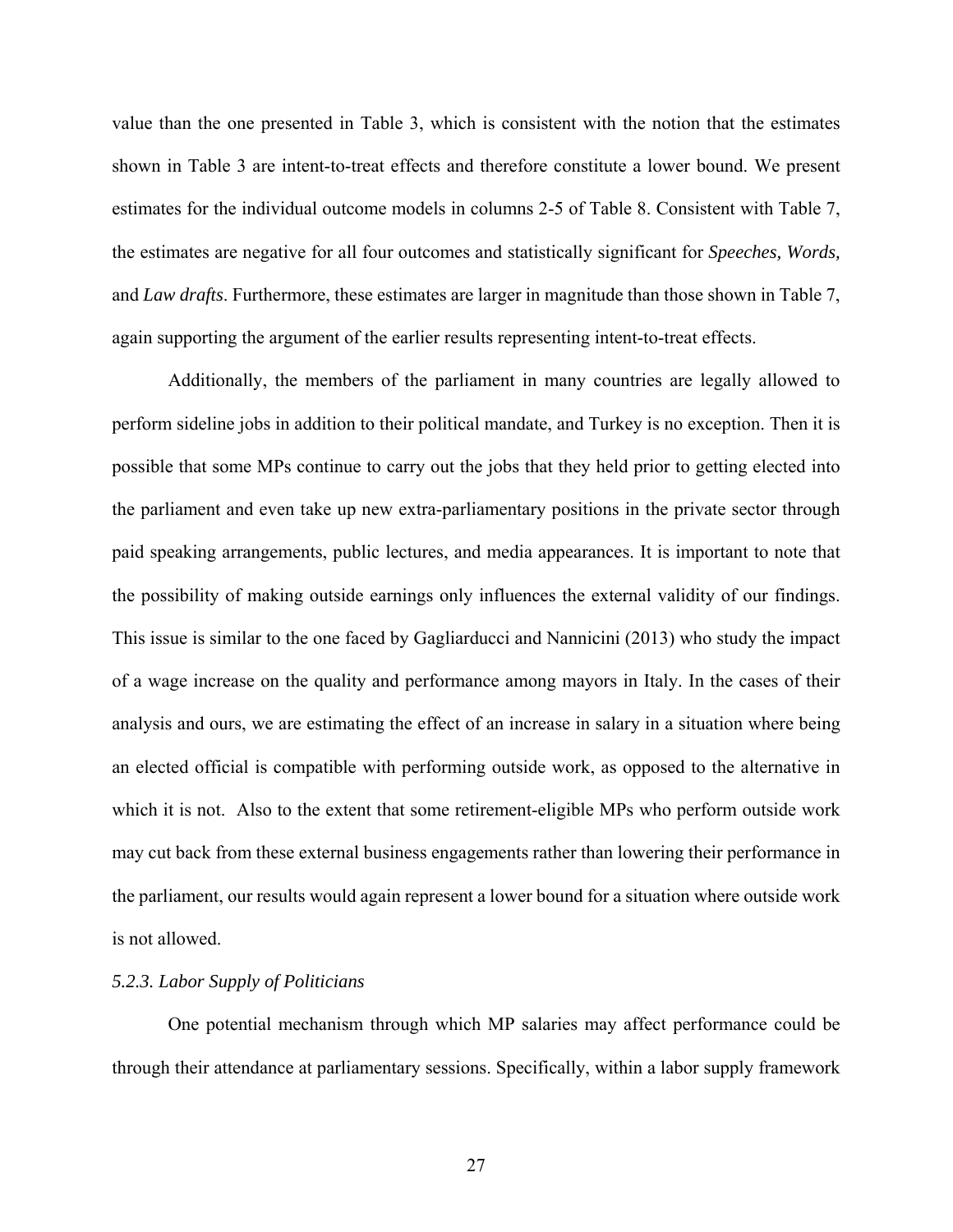that models the trade-off between leisure and consumption, an increase in the non-labor portion of income would lead to an increase in the demand for leisure. Because MPs earn their salaries regardless of whether they attend meetings, an increase in MP salaries in our context is similar to an increase in non-labor income. As a result, the MPs whose salaries increase could also be less likely to attend the parliamentary sessions. Unfortunately, we cannot test this hypothesis directly since we do not have data on actual attendance. Instead, we make use of an alternative measure defined by the MPs' presence on the days of parliamentary sessions when MPs cast votes on law proposals. MPs have the option to participate by voting "Yes," "No" or "Abstain." Since we have data on the voting record of MPs, we can construct a measure that captures the number of voting days that an MP attends per month. The average number of voting days in a month is 3.74, and an MP participates in 1.76 of them on average. Note that our measure of *Attendance* is positively correlated with the composite measure of performance. 31

Results obtained from estimating equation (1) with *Attendance* as the outcome variable are presented in Table 9. The difference-in-differences estimate in column 1 indicates that retired MPs who enjoy higher salaries in the post-2012 period attend fewer parliamentary meetings to vote. According to the point estimate, these MPs attend about 0.39 fewer voting sessions per month compared to others, which translates into an effect size of 22 percent calculated at the sample mean. In column 2, we present estimates from a slightly different specification in which we control for the number of voting days per month. This specification is intended to account for the possibility that some MPs might influence the legislative agenda in a way to ensure that fewer law

<sup>&</sup>lt;sup>31</sup> We have the information on voting record only until October 2013. On voting days, there could be more than one vote on different issues. We used the first vote of the day when constructing the *Attendance* variable. We regressed our composite performance variable on attendance and other control variables as in equation (1). The coefficient of *Attendance* was 0.108 (standard error of 0.07), indicating that MPs exert more effort in a month if they cast a vote on the voting days.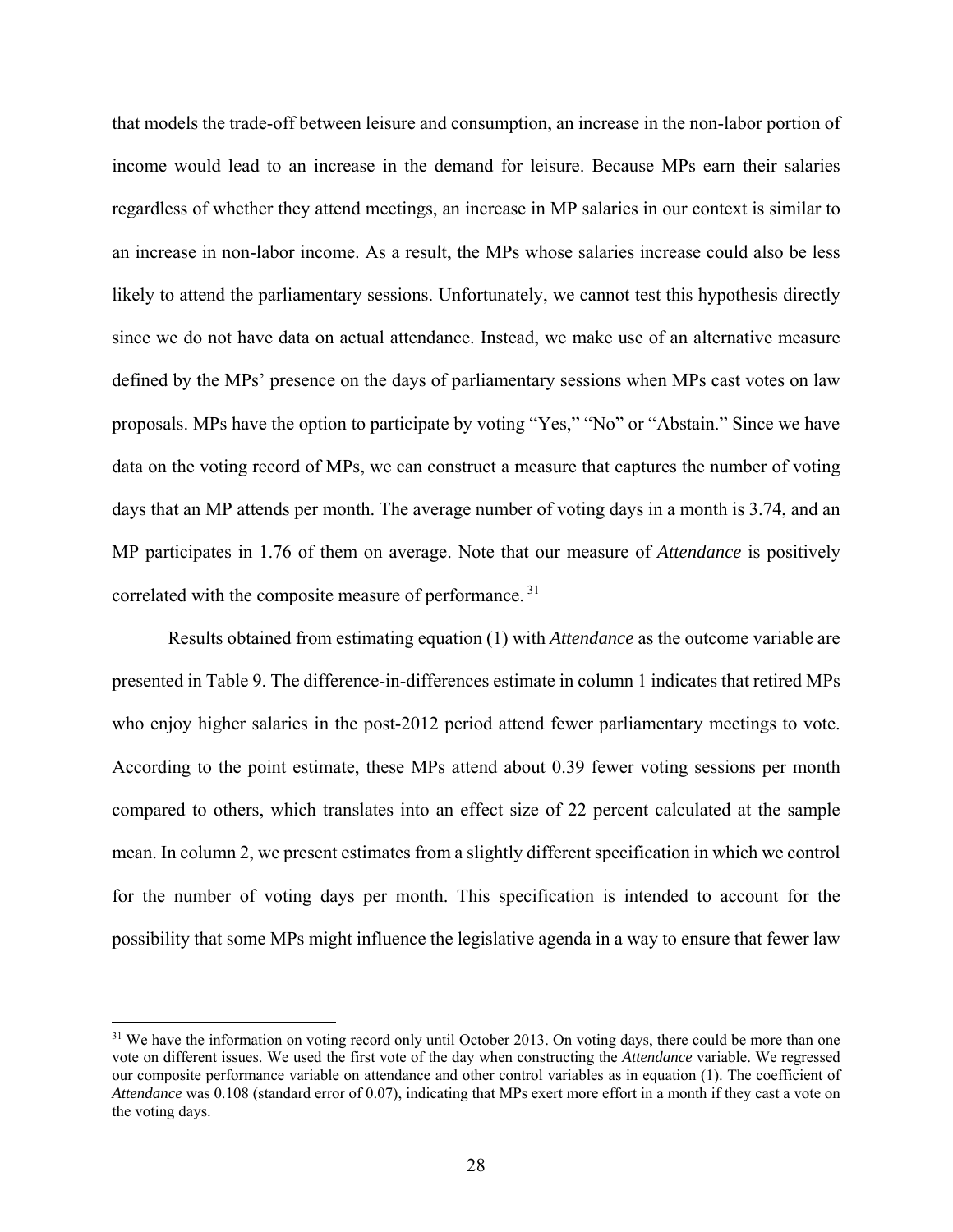proposals arrive at the parliament floor for discussion and voting. The estimate on the interaction between *Retired* and *Post2012* is still negative and significant at the one percent level. Holding the number of voting days constant, a retired MP attends about 0.22 fewer (about 13 percent) voting sessions per month than other MPs in the post-2012 period. The results presented in Table 9 indicate that attendance at parliamentary sessions could be an important mechanism through which MPs' work effort decreases in response to an exogenous salary increase.

# *5.2.4. The Role of MP Characteristics*

 We next investigate whether the impact of the law change on performance differs by various attributes of MPs. This analysis would allow us to uncover whether our findings hold only for a certain type of MPs or they apply to all politicians serving in the Turkish parliament. To implement this analysis, we estimate equation (1) separately by gender, freshman status, education, and rank of MPs. The results of this exercise are presented in Table 10. Columns 1 and 2 show results obtained over the samples of female and male MPs, respectively. Note that 50 (36 retired) and 79 (66 retired) out of 550 seats are occupied by female MPs in the 23<sup>rd</sup> and 24<sup>th</sup> parliamentary terms, respectively. The difference-in-differences estimates are both statistically significant and nearly identical to each other, suggesting that the salary increase has an equally negative impact on the overall performance of female and male MPs.

The freshman MPs are those who are serving as an MP for the first time, while seasoned or experienced MPs have served in the parliament in an earlier parliamentary term. The estimates shown in columns 3 and 4 of Table 10 reveal that it is only the seasoned retired MPs who are responsive to the salary increase. It is possible that MPs who are serving their first term in the parliament may be more likely to exercise extra caution as they may be under closer public eye or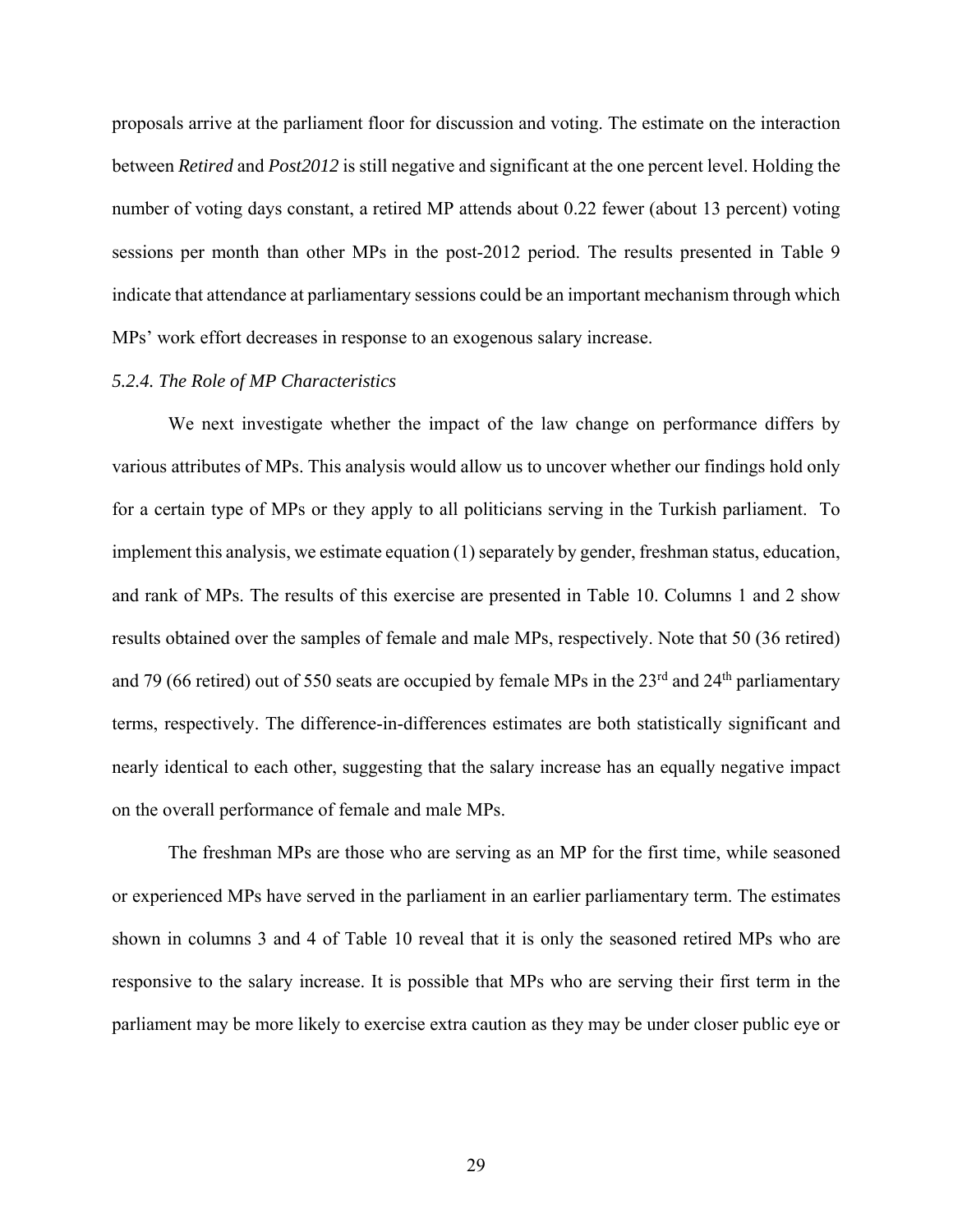they may be less resourceful in terms of their ability to reduce their efforts as they are new to the parliament.

In columns 5 and 6 of Table 10, we provide estimates separately between MPs with at least a graduate degree and those with a college degree or less. It is possible that more educated MPs may be more likely to engage in extra-parliamentary businesses as they are likely to have income generating opportunities in addition to their political mandate, such as memberships in the board of directors of firms, paid speaking arrangements, or journalism. If that is the case, then the performance of these MPs in the parliament may be less affected than their less educated counterparts if salary increase also has a negative effect on the likelihood of moonlighting. However, the estimates in Table 10 show no evidence of a discordant effect between MPs with an advanced degree and those with a college degree or less. Both MPs with high (who hold a graduate degree) and relatively low educational attainment (with a college degree or less) reduce their work effort in response to an increase in their salaries. The coefficient estimates are not statistically different from one another between these two groups.

Political parties announce the rankings of their candidates within each district ballot one month before the elections. MPs who are ranked lower (those who have high values on the rank variable) face a lower likelihood of getting elected, as higher ranked candidates are elected before the lower ranked candidates. The rank of an MP is usually a proxy of seniority or status within the party hierarchy. Since each district has a fixed number of MPs to elect for the parliament, the MPs with a lower rank typically have to spend a lot more resources and campaign more extensively to get elected. Accordingly, these MPs may, in general, have stronger preferences for public service or may be more motivated to perform at a high level in the parliament to secure a better rank in the following election. In that case, they may be influenced by the law change to a lesser degree.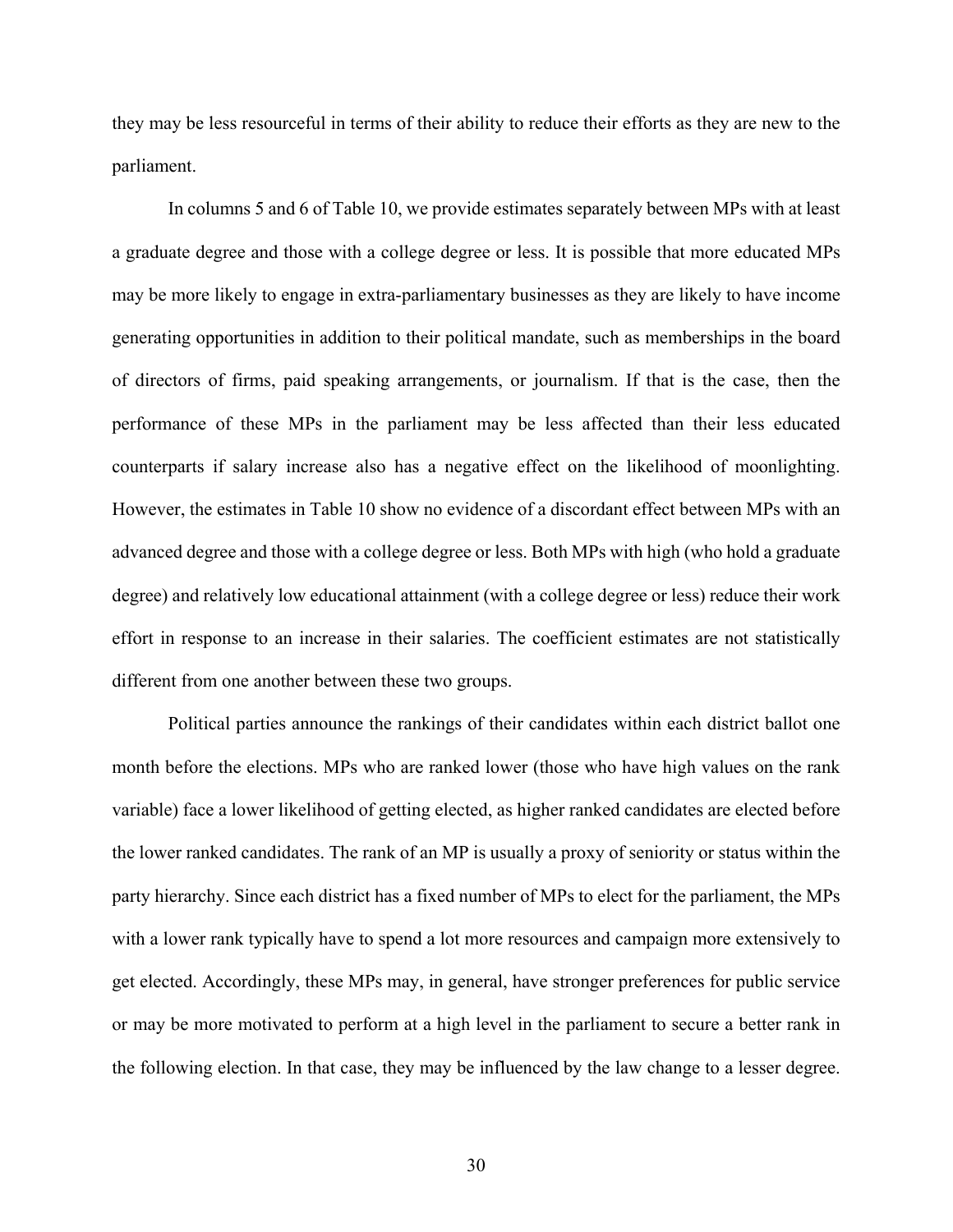To answer this question empirically, we estimate our main specification between the samples of MPs whose ranks are one or two versus 3 or higher over these samples, separately. As shown in columns 7 and 8 of Table 10, these two groups of MPs appear to react very similarly to the law change.

## *5.3. Elasticity of Performance with Respect to the Salary of MPs*

 Since we know the size of the increase in salary caused by the 2012 law change, we can obtain an estimate of the elasticity of composite performance with respect to the salary of MPs. In order to do this, we estimate an augmented version of equation (1) in which we replace our difference-in-differences indicator with the logarithm of *Salary*. That is, instead of the interaction of *Retired* and *Post2012* in equation (1), we include Log(Salary) in the regression. Note that there are two sources of variation in salary across MPs over time. The first source of variation stems from changes in the rate of inflation and periodical adjustments, which are gauged by time fixed effects. The second source of variation is due to the law change of 2012. This is also the exogenous source of variation that further sets apart the salaries between retired and non-retired MPs from each other. The estimate of the impact of log(Salary) on the composite measure of performance from this analysis is -3.976 ( $p<0.01$ ), suggesting an elasticity of about 0.04. That is, when MP salaries increase by 10 percent (which is approximately equivalent to the increase in the salaries of the retired MPs in the 24th term), their effort decreases by 0.4 standard deviation (or 16 percent of one standard deviation).

## *5.4. Do Voters Care about MP Performance?*

 One may argue that the performance proxies that we include in our analysis in the main text do not have an impact on voter decisions directly. This is because voters are unlikely to derive utility from the speeches, motions or drafts of laws of MPs per se. Rather, voters are more likely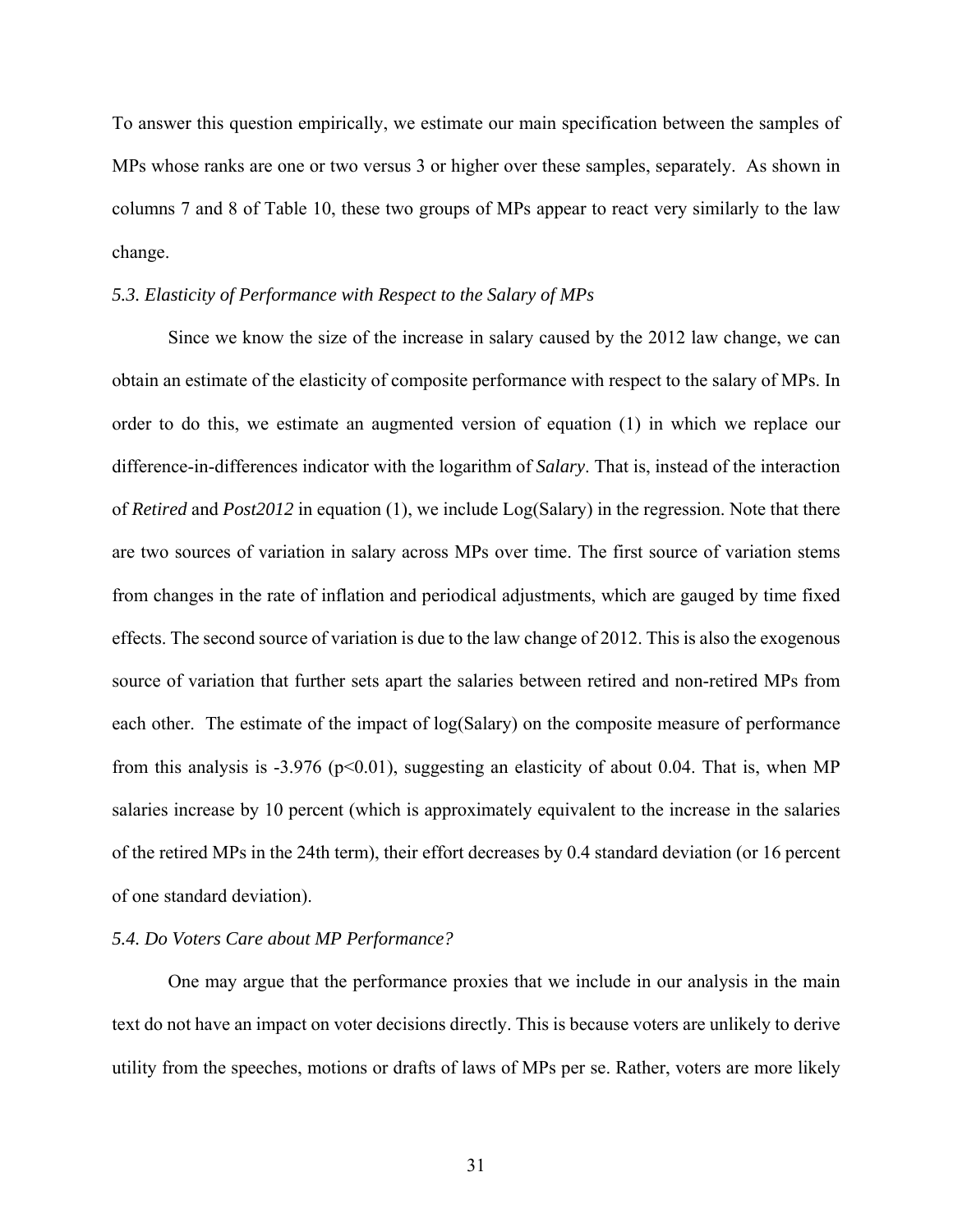to be affected by the consequences of the legislation such as investments or spending in their provinces. Therefore, some critics may argue that the decrease in the performance of the MPs due to the 2012 law may not have any real consequences for the voters, and that one should instead investigate the impact of the 2012 law on the government spending/investment at the province level. While we agree with this point, we believe that this task is not feasible for a number of reasons. For example, the legislation that leads to spending in a province may only have delayed consequences depending on the scope/scale of the investments.

 Instead, we take a different path to analyze whether MPs' performance matters for the voters. Specifically, using Eurobarometer surveys between 2007 and 2015, we investigate whether performance of MPs influences attitudes of the voters toward the parliament. We operationalize this strategy using individuals' responses to the following question: "*I would like to ask you a question about how much trust you have in certain institutions. For each of the following institutions, please tell me if you tend to trust it or tend not to trust it: Turkish Parliament.*"

 Our results, presented in Appendix C and Appendix Table 3, show that a one unit increase in the average performance of MPs (about 40% of its standard deviation) increases voters' trust in the parliament by 10%. Since the 2012 law reduced the performance of MPs by 12.5% of a standard deviation (column 4 of Table 3), a back-of-the-envelope calculation suggests that the 2012 law reduced voters' trust in the parliament by about 3%.

#### **6. Conclusions**

 A central tenet in representative democracies is that citizens collectively delegate their power to selected representatives, who then use this power to maximize the welfare of those who elect them. However, it is not straightforward how to ensure that these representatives use their authority to promote the benefits of their voters rather than pursuing their own interests due to a

32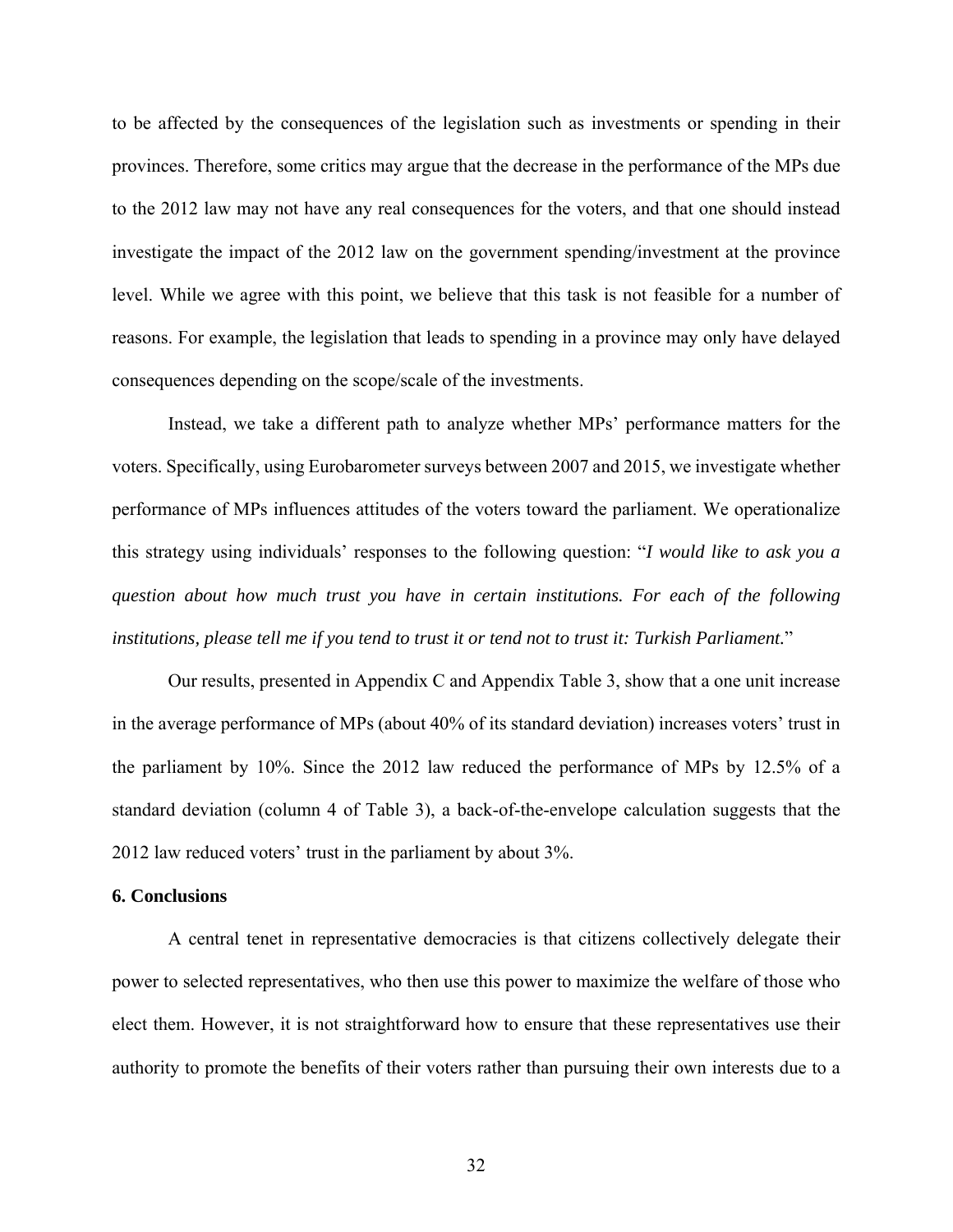moral hazard problem. One of the few institutional tools that can be tailored to incentivize politicians to act in the interest of voters is their salary. In this paper, we provide a fresh look at the relationship between the salaries of MPs and their performance using a unique law change implemented in 2012 in Turkey. Turkish MPs who are retired from their previous jobs as well as those who became retired during their service as MPs earn a base salary as well as their retirement pensions while the non-retired MPs only earn the base salary. The 2012 law change resulted in a sharp increase in the pension payments of retired MPs while keeping the salaries of non-retired MPs unchanged. By using this exogenous variation in a difference-in-differences framework, we show that the salary increase had a negative impact on the performance of MPs. In particular, the salary increase caused by the law change lowered the composite performance of MPs by 12.3 percent of a standard deviation. We also find that individual components of the composite measure represented by the number of *Speeches*, *Words*, and *Law drafts* are negatively influenced by the law change. These findings are robust to numerous specification tests and hold independent of MP characteristics except for freshman MPs, for whom we find no significant impact. Furthermore, in an auxiliary analysis, we show that one of the mechanisms through which MPs reduce their performance is absenteeism.

Our findings are consistent with a labor supply model in which an increase in non-labor income is predicted to reduce labor supply. Since MPs earn their salaries regardless of whether or not they participate in the parliamentary discussions, an increase in their salaries in this context is akin to an increase in the non-labor income. If MPs allocate their time between working (participating in the parliamentary discussions or other legislative activities) and other activities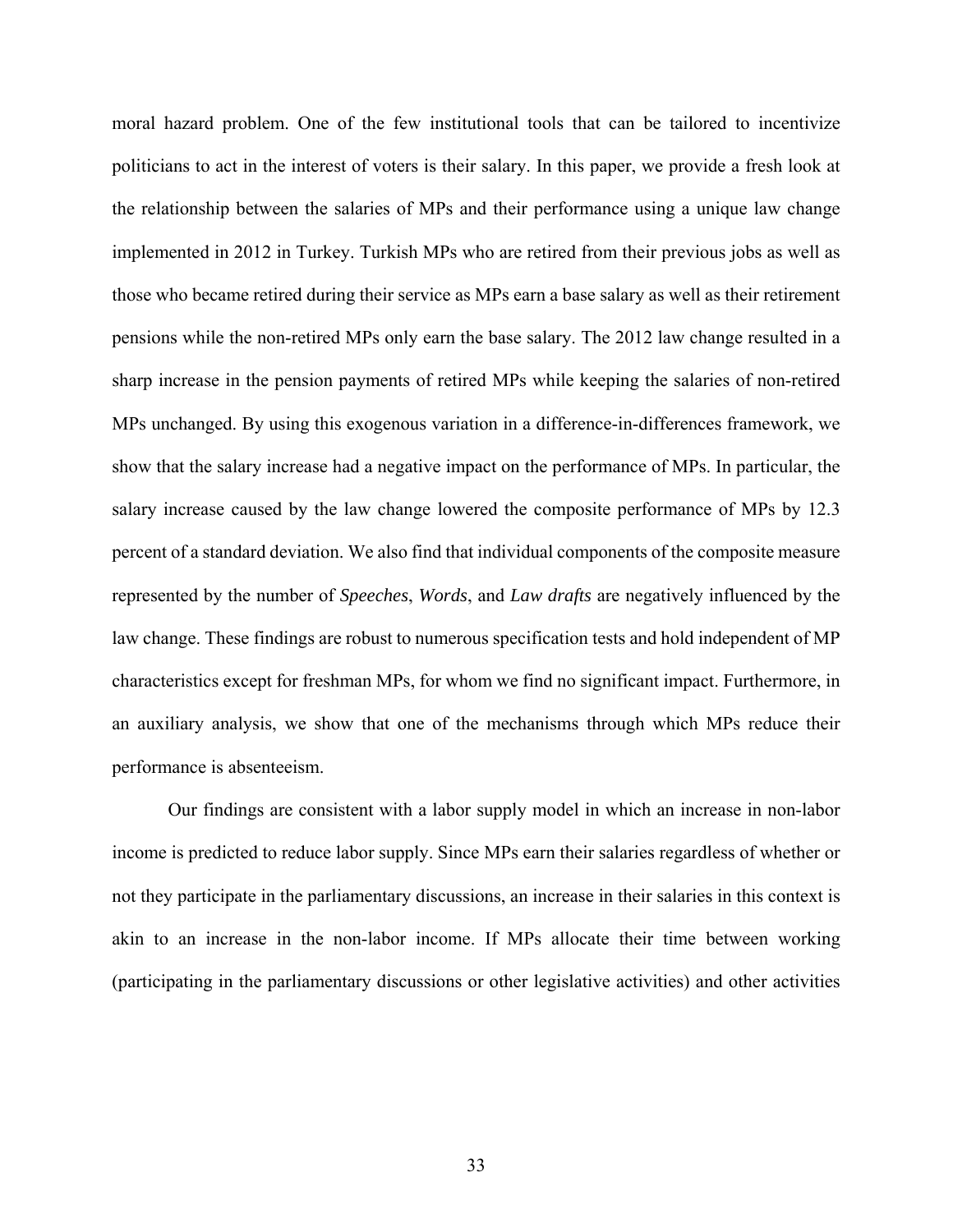(leisure), then a permanent increase in non-labor income would be expected to result in a decrease in parliamentary activities (Mocan and Altindag  $2013$ ).<sup>32</sup>

Taken together, our findings indicate that policy changes intended to raise the incomes of politicians can have far reaching ramifications that extend beyond their well-being. Higher pay is often regarded as a motivating factor for better performance. However, policies indented to improve the overall salaries of politicians may actually come at the expense of reduced welfare among citizens if they are not supported with measures that would discourage them from lowering their work effort.

 $32$  Besides the static labor supply explanation, there could be an alternative or additional behavioral channel for our finding that the 2012 law reduced the performance of the retired MPs. This explanation is based on the observation that the non-retired MPs' performance is increasing in the post-treatment period when the retirement pensions of the MPs are increased (Figures 2 and 3). This pattern suggest that the non-retired MPs, observing that their retired counterparts are shirking, might have felt compelled to perform better to compensate for the decrease in the performance of retired MPs.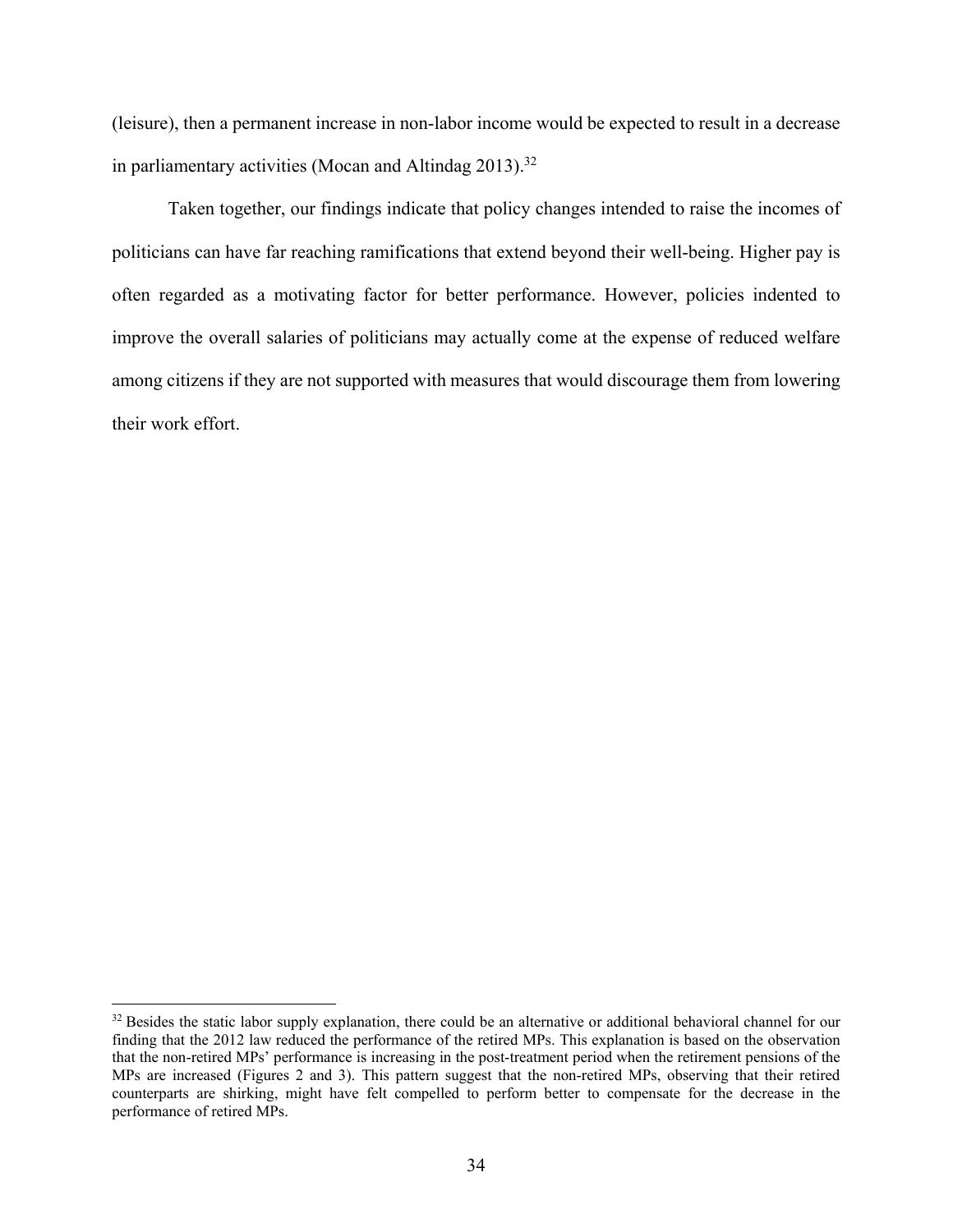# **References**

- Alt, J., E. Bueno de Mesquita, and S. Rose. 2011. "Disentangling Accountability and Competence in Elections: Evidence from US Term Limits." *Journal of Politics* 73(1), pp. 171-186.
- Arıcı, K. 2013. "Türkiye'de Milletvekillerinin Sosyal Güvenliği Meselesi." (in Turkish). *Gazi Üniversitesi Hukuk Fakültesi Dergisi* XVII (1-2), pp.77-121.
- Barro, R. 1973. "The Control of Politicians." *Public Choice* 14(1), pp. 19-42.
- Besley, T. 2004. "Paying Politicians: Theory and Evidence." *Journal of the European Economic Association* 2(2–3), pp. 193–215.
- Besley, T., and A. Case. 1995. "Does Electoral Accountability Affect Economic Policy Choices? Evidence from Gubernatorial Term Limits." *Quarterly Journal of Economics* 110(3), pp. 769-798.
- Braendle, T. 2015. "Does Remuneration Affect the Discipline and the Selection of Politicians? Evidence from Pay Harmonization in the European Parliament." *Public Choice* 162(1), pp. 1- 24.
- Brender, A., and A. Drazen. 2008. "How Do Budget Deficits and Economic Growth Affect Reelection Prospects? Evidence from a Large Panel of Countries." *American Economic Review* 98(5), pp. 2203-2220.
- Cameron, C., J. Gelbach, and D. Miller. 2011. "Robust Inference with Multiway Clustering." *Journal of Business and Economic Statistics* 29(2), pp. 238-249.
- Caselli, F. and M. Morelli. 2004. "Bad Politicians." *Journal of Public Economics* 88(3–4), pp. 759–82.
- Cesur, R., E. Tekin, and A. Ulker. 2017a. "Air Pollution and Infant Mortality: Evidence from the Penetration of Natural Gas." *The Economic Journal* 127(600), pp. 330-362.
- Cesur, R., Güneş, P.M., Tekin, E. and Ulker, A., 2017b. The Value of Socialized Medicine: The Impact of Universal Primary Healthcare Provision on Mortality Rates in Turkey. *Journal of Public Economics*, *150*, pp.75-93.
- Dal Bó, E., and M. Rossi. 2011. "Term Length and the Effort of Politicians." *The Review of Economic Studies* 78(4), pp. 1237-1263
- Fair, R. 1978. "The Effect of Economic Events on Votes for President." *The Review of Economics and Statistics* 60(2), pp. 159-173.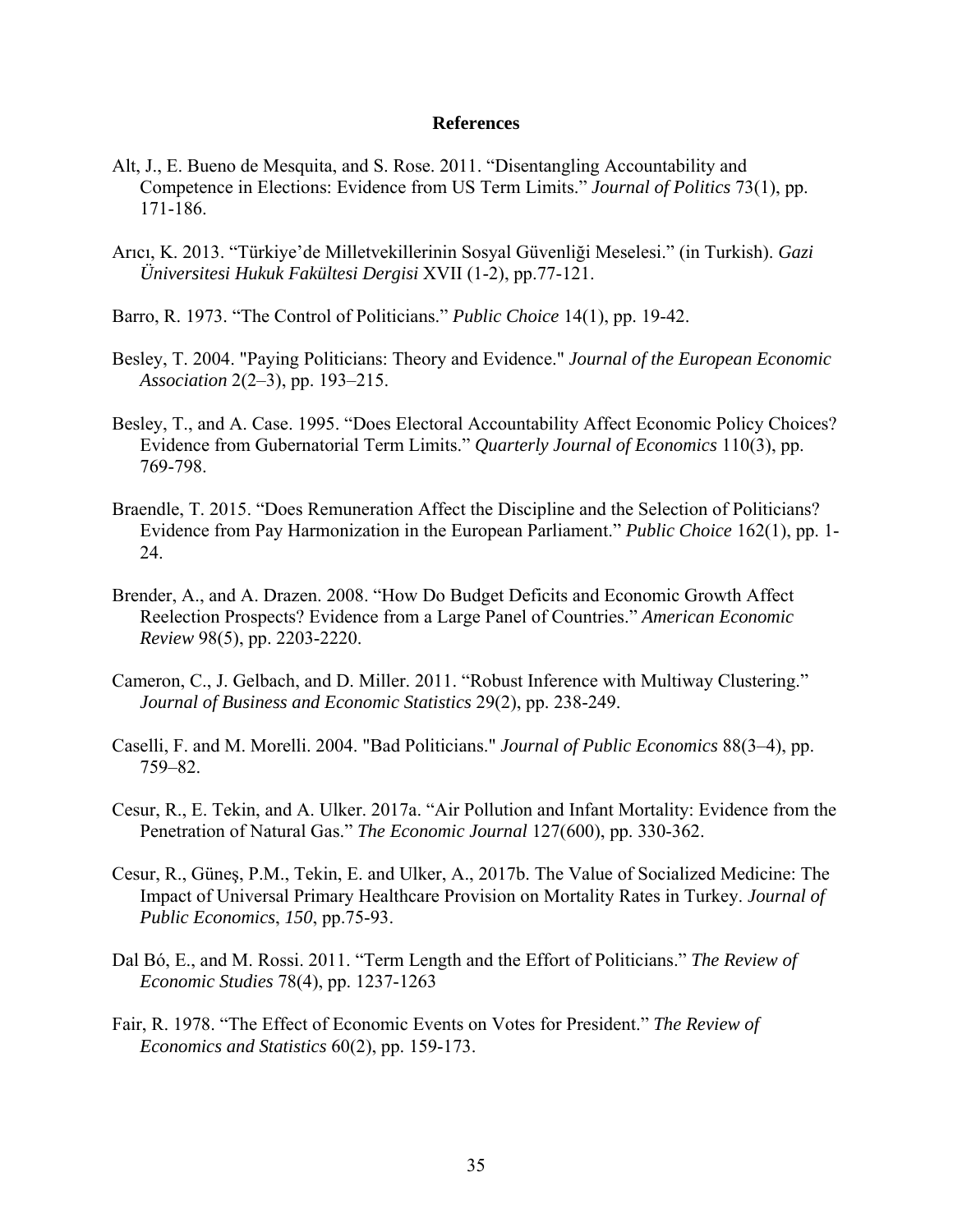- Ferraz, C. and F. Finan. 2009. "Motivating Politicians: The Impacts of Monetary Incentives on Quality and Performance." NBER Working Paper No. 14906
- Ferraz, C., and F. Finan. 2011. "Electoral Accountability and Corruption: Evidence from the Audits of Local Governments." *American Economic Review* 101(4), pp. 1274-1311.
- Fisman, R., N. Harmon, E. Kamenica, I Munk. 2015. "Labor Supply of Politicians." *Journal of the European Economic Association* 13(5), pp. 871-905.
- Gagliarducci, S., and T. Nannicini. 2013. "Do Better Paid Politicians Perform Better? Disentangling Incentives from Selection." *Journal of the European Economic Association* 11(2), pp.369-398.
- Gagliarducci, S., T. Nannicini, and P. Naticchioni. 2010. "Moonlighting Politicians." *Journal of Public Economics* 94, pp. 688-699.
- Hoffman, Mitchell and Lyons, Elizabeth. Do Higher Salaries Lead to Higher Performance? Evidence from State Politicians (October 23, 2013). Rotman School of Management Working Paper No. 2345085. Available at SSRN: https://ssrn.com/abstract=2345085 or http://dx.doi.org/10.2139/ssrn.2345085
- Hoynes, H., Miller, D. and Simon, D., 2015. "Income, the Earned Income Tax Credit, and Infant Health." *American Economic Journal: Economic Policy*, 7(1), pp.172-211.
- Kotakorpi, K., and P. Poutvaara. 2011. "Pay for Politicians and Candidate Selection: An Empirical Analysis." *Journal of Public Economics* 95(7-8), pp.877-885.
- Mattozzi, A., and A. Merlo. 2008. "Political Careers or Career Politicians?" *Journal of Public Economics* 92(3-4), pp. 597-608.
- Mocan, N., and D. Altindag. 2013. "Salaries and Work Effort: An Analysis of the European Union Parliamentarians." *The Economic Journal* 123, pp. 1130-1167.
- Persson, T., G. Roland, and G. Tabellini. 1997. "Separation of Powers and Political Accountability." *Quarterly Journal of Economics* 112(4), pp. 1163-1202.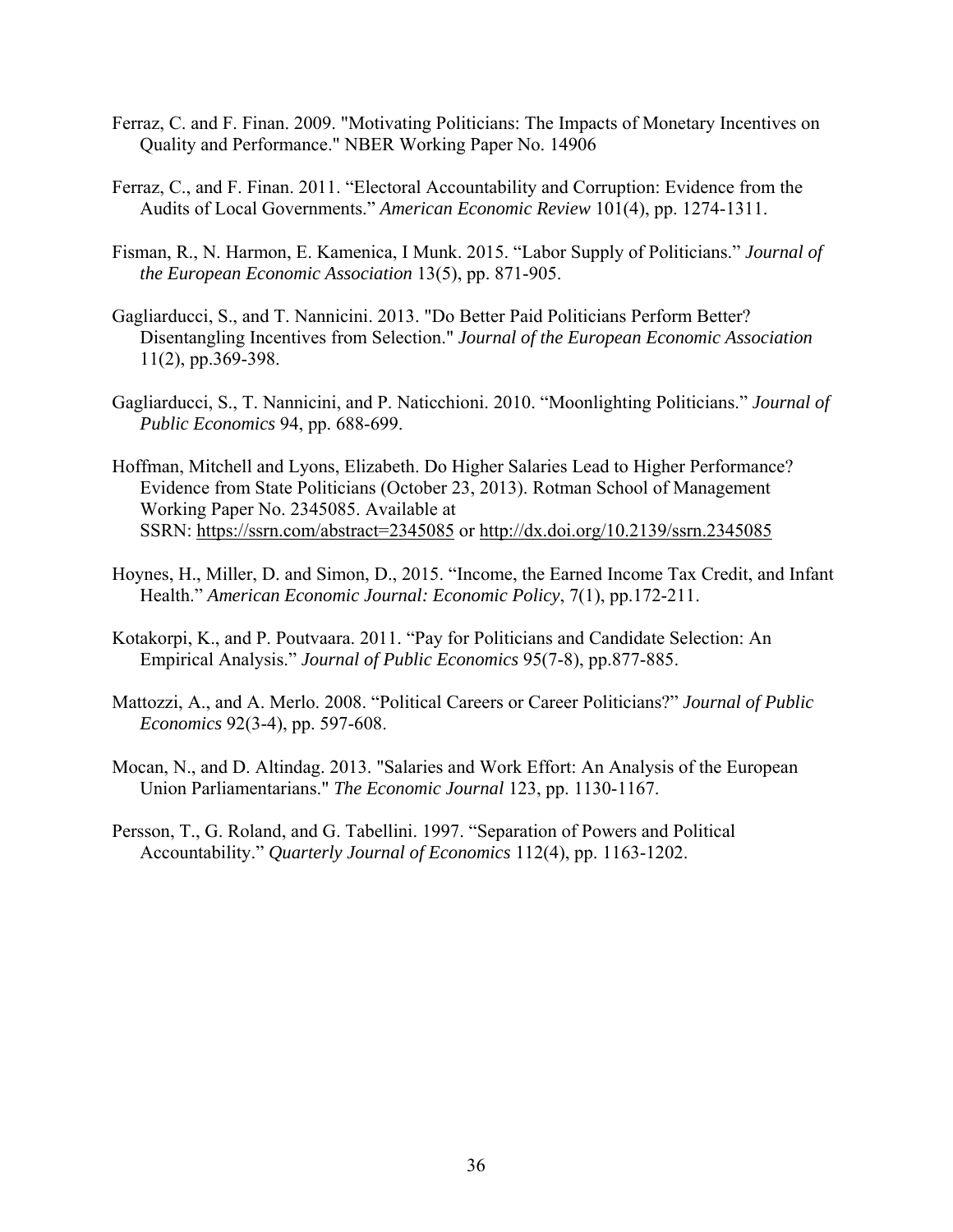# *Appendix A: Candidates in 2007, 2011 and 2015 Elections*

The evidence provided in the main text supports the notion that the rise in the retirement pensions of the MPs led to a decrease in their performance. Moreover, this finding appears to be causal, i.e., retired MPs actually reduced their performance relative to that of their non-retired counterparts, and not spurious, for example, caused by selection or a change in the composition of MPs over time. To provide further insights into the exact nature of the association between retirement pensions of MPs and their performance, we investigate the composition of the candidates running for the parliament in the 2007, 2011, and 2015 elections. Because we lack background information on individual candidates, and there is no variation in the treatment (that is, 2012 law affected all potential candidates the same way), we do not estimate the impact of 2012 law. Instead, we consider education and experience as standard quality measures of the candidates from three major parties, Justice and Development Party (AKP), Republican People's Party (CHP) and Nationalist Movement Party (MHP), in 2007, 2011 and 2015 elections.<sup>33</sup> Our source of candidate data suitable for this purpose is the Candidates Lists that are published by the Supreme Electoral Council of Turkey (Yuksek Secim Kurulu) prior to the elections. These lists provide information only on the educational attainment and occupations of each candidate. There are 1,650 candidates of AKP, CHP and MHP combined in each election. About 85 percent of these candidates have a college degree or more.<sup>34</sup> Importantly, this figure does not change over time, indicating no significant change in the quality of the individuals who run for the office. We also count the number of candidates with government experience from the occupations declared by the

<sup>&</sup>lt;sup>33</sup> We focus on these three parties, because of two reasons. First, in Turkey, for a party to be represented in the parliament, it has to obtain at least 10% of the votes nationwide. Second, only these three parties, AKP, CHP and MHP, could obtain at least 10% of the votes in each of the elections. A fourth party, HDP (People's Democratic Party), also obtained more than 10% of the votes in 2015 elections. HDP was founded in 2012. Therefore, we exclude this party from the analysis to keep the comparison consistent over time.

<sup>&</sup>lt;sup>34</sup> There are three categories for education in the Candidates Lists: 1. Primary education (indicating completion of primary school), 2. Middle (middle or high school), and 3. High education (college degree or more).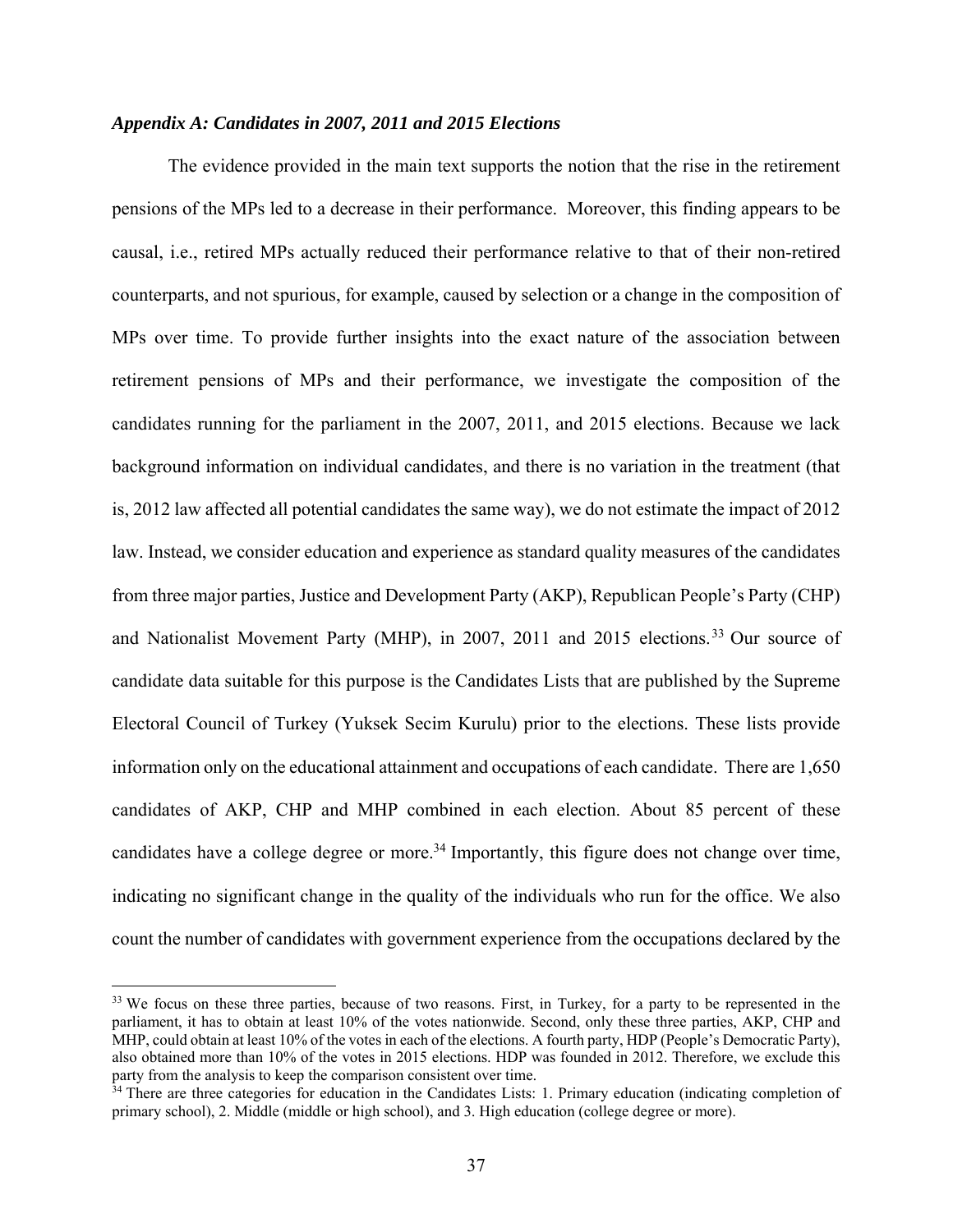candidates.35 About 5 to 7 percent of the candidates of major parties report that they have prior governmental experience. This figure again does not exhibit any significant change before versus after the 2012 law either.

# *Appendix B: The Impact of Salary on the Content and the Length of Speeches Delivered on the Parliament Floor*

 The results that are shown in Table 7 suggest that an increase in the MP salaries reduces the number of words they deliver on the parliament floor. If the MPs reduce the number of speeches unrelated to the parliamentary agenda, then the decrease in the number of words delivered as a response to an increase in salaries need not necessarily reflect a reduction in their work effort. To address this concern, we measured whether the MPs' speeches are really about topics related to the parliamentary agenda. The items on the parliamentary agenda in each day are included in the table of contents in the Journal of Minutes (JoM). We first identified keywords from the table of contents using the term *frequency-inverse document frequency* (TF-IDF) metric. This statistic measures how important a word in a document is compared to the rest of the documents in a collection. Higher values of  $TF$ -IDF indicate greater importance. Specifically,  $TF$ -IDF of word  $w$ that appears in the table of contents in JoM of day  $d$  is measured using the equation depicted as:

$$
TFIDF_{wd} = TF_{wd} \times \log(IDF_w)
$$

 $\overline{a}$ 

where  $TF_{wd}$  stands for the term frequency, and it measures how important the word w in agenda of day  $d$ . Basically, more important words appear more often.  $TF_{wd}$  is computed by the ratio of the number of times word w appears in the table of contents to the total number of words in the table of contents in day  $d$ . IDF<sub>w</sub> is the inverse document frequency of word w. It is the inverse of

<sup>&</sup>lt;sup>35</sup> Examples of the occupations that these individuals report include mayor, diplomat, ambassador, undersecretary, and MP.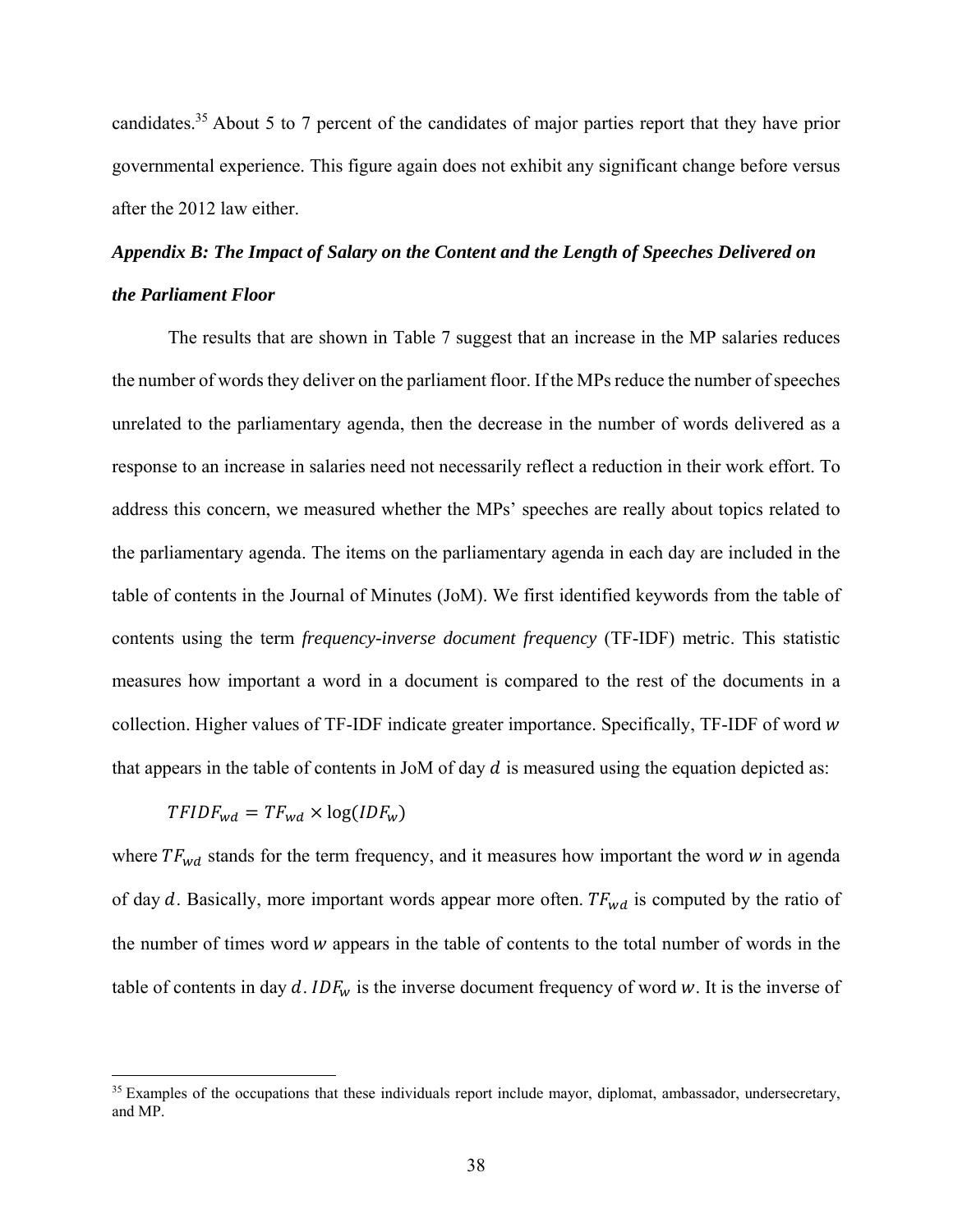the ratio of the number of days, agenda of which included the word  $w$ , to the total number of days. This component increases the weight of more rare words.

 Consider the following hypothetical example. Suppose that there is a total of 1,000 days of parliamentary meetings. The words "tax" and "law" appear 5 and 10 times in the table of contents of day 1, respectively. There are 100 words in total in day 1's agenda description. Also suppose there are 5 and 100 days in which "tax" and "law" are included on the parliamentary agenda, respectively. Then, the TF-IDF value for the word "tax" in day 1 is  $TFIDF_{tax,1} = \left(\frac{5}{100}\right) \times$  $log\left(\frac{1000}{5}\right) = 0.115$ . The TF-IDF for "law" is  $TFIDF_{law,1} = \left(\frac{10}{100}\right) \times log\left(\frac{1000}{100}\right) = 0.1$ . These values suggest that the word "tax" is more important than "law" in day 1's agenda, since  $TFIDF_{tax,1} > TFIDF_{law,1}$ .

 We compute TF-IDF statistic for every word in each day's agenda and sort the words according to TF-IDF in descending order within each session. We used the top 100 keywords. We then searched for these keywords in MPs' speeches and identified speeches, in which the MP used at least one keyword versus the speeches in which none of the keywords were used.36 We call the former and the latter as *Speeches Related to the Agenda* and *Speeches Unrelated to the Agenda*, respectively. We then estimated equation (1) using the number of words MP delivers in these types of speeches separately.

 The results are presented in Appendix Table 2. In columns 1 and 3, the outcome variable is the number of words in MP's speeches that are not related to the parliamentary agenda (i.e. none of the identified keywords appeared in the speech). The difference-in-differences estimate is not

<u>.</u>

<sup>36</sup> We did not include verbs in our list of keywords.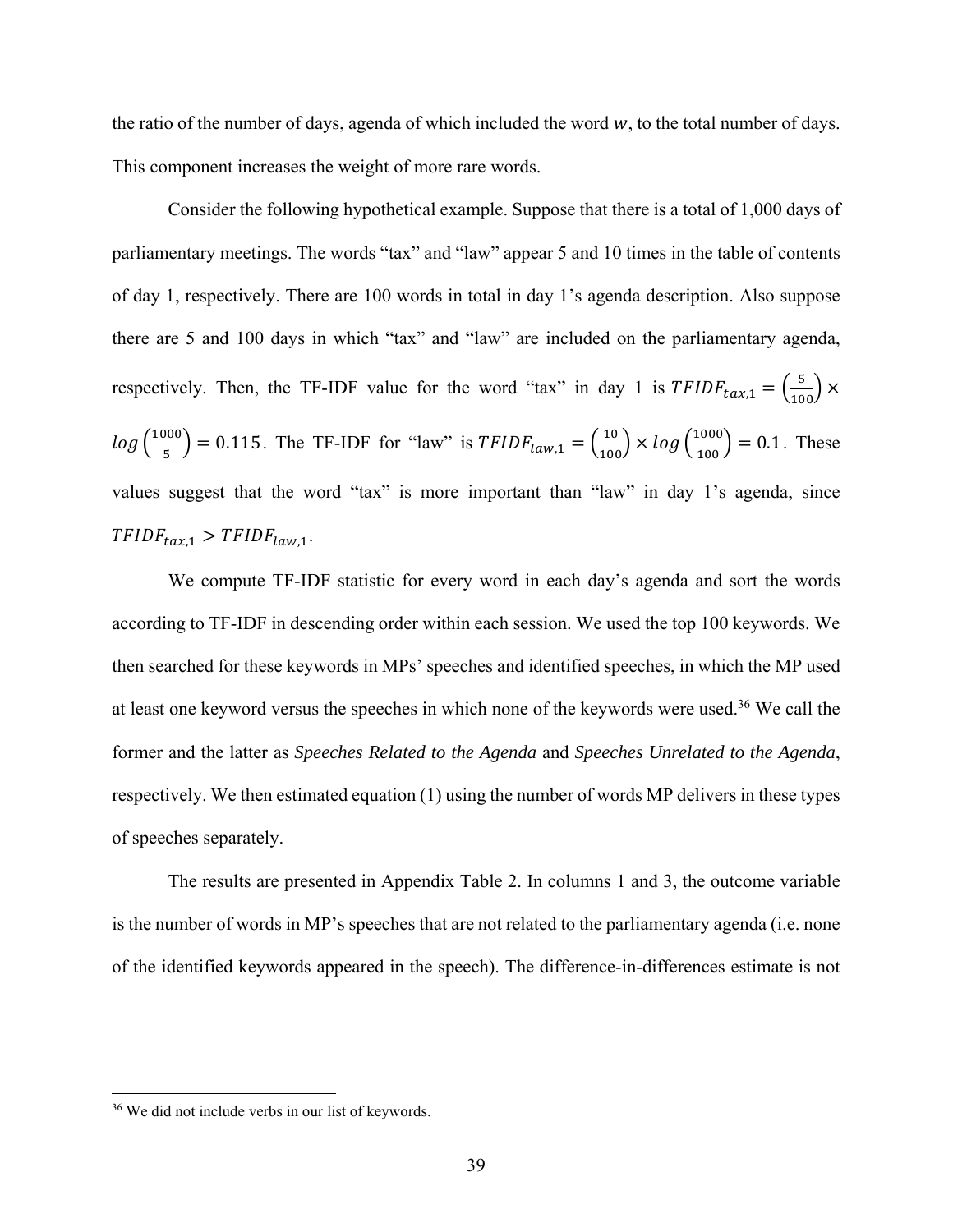statistically significant. On the other hand, columns 2 and 4 shows that the salary increase leads to a reduction in the number of words MP delivered in speeches related to the agenda.

Additionally, we perform another test making use of the rules about speaking on the parliament floor. Specifically, according to the internal regulations of the parliament, the Chair of the parliamentary meetings oversees the discussions. S/he invites MPs to give their speech and decides how long the speech is going to last. Speeches related to parliamentary agenda are allowed a longer time, typically five minutes or more. Other speeches are allowed a shorter time, generally less than five minutes.<sup>37</sup> Because longer speeches are more likely to be related to the parliamentary agenda, the number of words delivered in such speeches could be a better proxy for the work effort of the politicians. Therefore, if the increase in salaries reduces the work effort, then we should see a larger impact of salary on the number of words pitched in longer speeches versus in shorter speeches.

To test this hypothesis, we measured the duration of each speech on the parliament floor. On average, in our sample, a speech consisting of 100 words lasts about one minute.<sup>38</sup> Using this rule, we counted the number of words delivered in speeches that last less than 5 minutes and at least 5 minutes separately. We then used these variables as the outcomes in equation (1). The results are presented in columns 3-6 of Appendix Table 2, respectively. In column 3, the outcome variable is the number of words in speeches that lasted less than 5 minutes. The difference-in-

 $37$  For example, suppose that the agenda of the day includes the discussion of a law proposal by party A. Then the representative of party A is allowed 10 minutes to explain why the law is needed. Then the chair invites the members of other parties and MPs to express their opinions on the proposal, and s/he allocates 5 minutes for their speeches. In some other cases, MPs ask permission to speak about an issue off-topic, unrelated to the agenda. For example, an MP could ask permission to talk about a problem related to his/her constituency, or he/she may want to note the significance of a specific day such as the International Women's Day on March 8<sup>th</sup> or Worker's Day on May 1<sup>st</sup>. For those off-topic speeches, MPs are allowed less time.

<sup>&</sup>lt;sup>38</sup> To obtain this number, we first calculated total duration of each session in minutes and the total number of words delivered in each session. We then computed the ratio of total number of words to total duration. The average of this ratio is about 100 words per minute.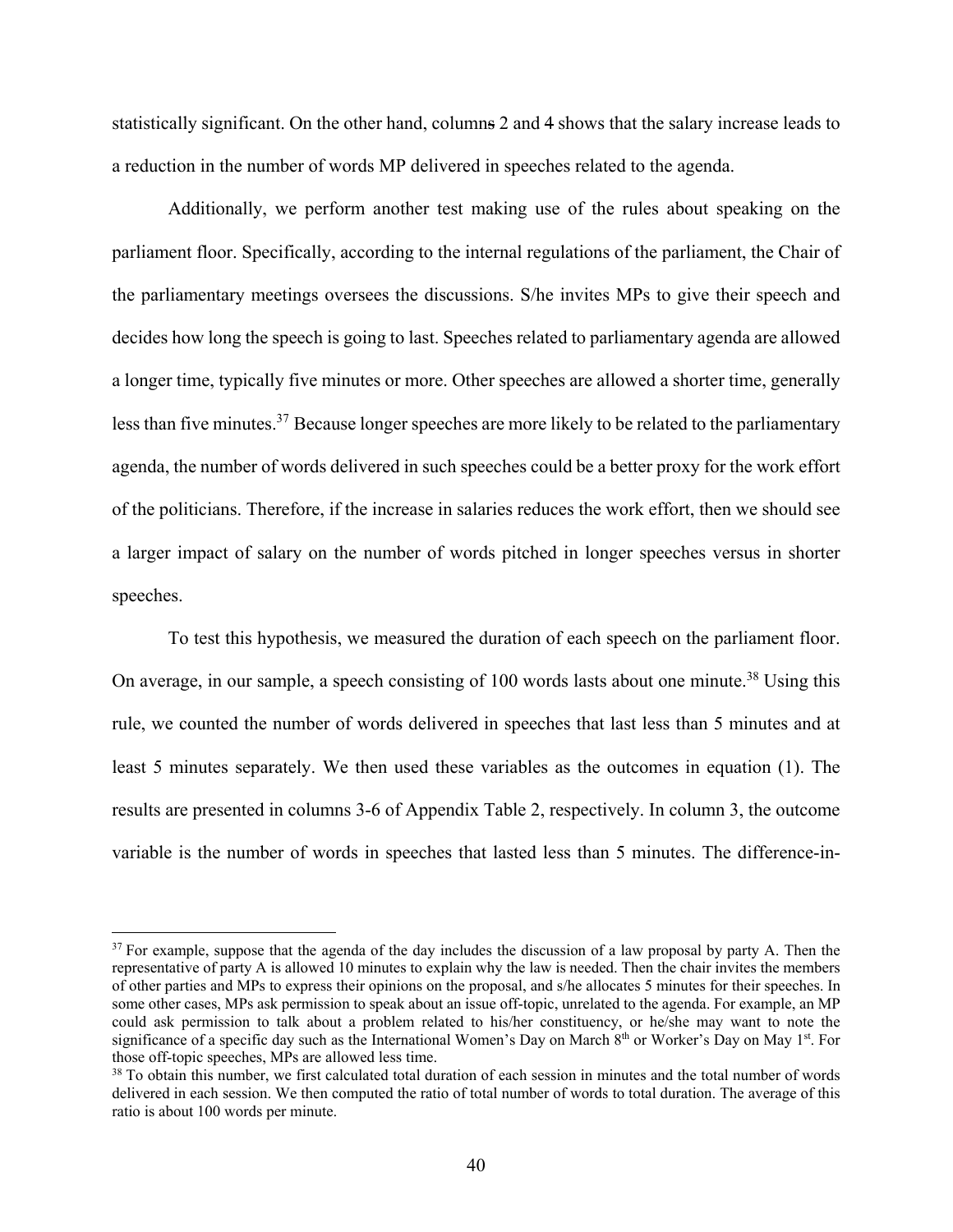differences estimate in this column is statistically insignificant. In column 4, the outcome is the number of words in speeches duration of which is at least 5 minutes. The difference-in-differences estimate in this specification is -109, and it is statistically significant at the 1 percent level. Finally, in columns 5 and 6, we use the number of speeches that lasted less than and at least 5 minutes as the outcome, respectively. Again results indicate that the salary increase reduced the long speeches while it did not have an impact on the number of short speeches. These two exercises suggest that higher salaries lead to fewer content-related words delivered by the MPs on the parliament floor.

# *Appendix C: Do Voters Care About the Performance of the MPs?*

 In this section, we investigate whether MPs' performance has any impact on the voters directly. Specifically, using Eurobarometer surveys between 2007 and 2015, we examine whether performance of MPs influence attitudes of the voters toward the parliament, by estimating the equation depicted below:

# (2) Trust in Parliament<sub>ipt</sub> =  $\beta_0 + \beta_1$ Performance<sub>pt</sub> +  $X_{ipt}\beta_3 + \eta_p + \tau_t + \varepsilon_{ipt}$

where Trust in Parliament<sub>ipt</sub> measures whether voter i who lives in province p at time t trusts the Turkish Parliament. This indicator is constructed based on the individual's answer to the following question: "*I would like to ask you a question about how much trust you have in certain institutions. For each of the following institutions, please tell me if you tend to trust it or tend not to trust it: Turkish Parliament.*" The mean of this variable in our sample is 0.51. Performance<sub>pt</sub> stands for the average performance of the MPs that represents province p at time t. We also include in the regressions personal attributes of the voters  $(X_{ipt})$ , such as their age, sex, ethnic origin, marital status and educational attainment, as well as province and time fixed effects represented by  $\eta_n$  and  $\tau_t$ , respectively.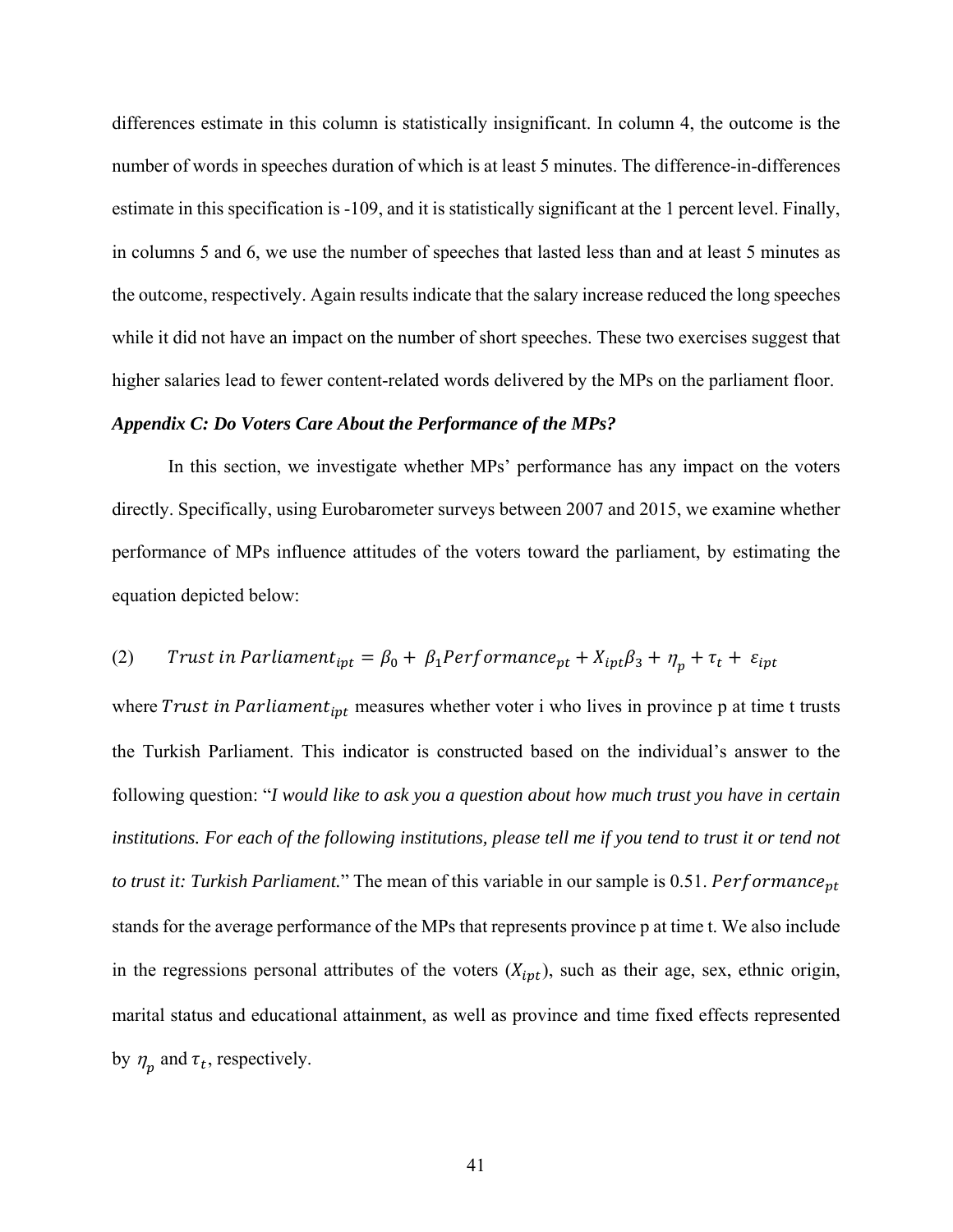The results from this exercise are presented in Appendix Table 3. The estimate in column (1), which is obtained from a version of equation (2) only controlling for the average performance of the MPs in a province, indicates that the probability of trust in parliament is positively and significantly associated with the average performance of the MPs at the province level. Adding province and time fixed effects (column 2) increases the magnitude of the coefficient substantially. We present our most comprehensive specification in column (3) of Appendix Table 3, which includes individual characteristics. The coefficient of Performance indicates that a one unit increase in the average performance of MPs (about 40 percent of its standard deviation) increases voters' trust in the parliament by 5 percentage points or by 10 percent from the mean of 0.51. In the main body of the paper, we show that the 2012 law reduced the performance of MPs by 12.5 percent of a standard deviation (column 4 of Table 3). Therefore, a back-of-the-envelope calculation suggests that the 2012 law reduced voters' trust in the parliament by about 3 percent.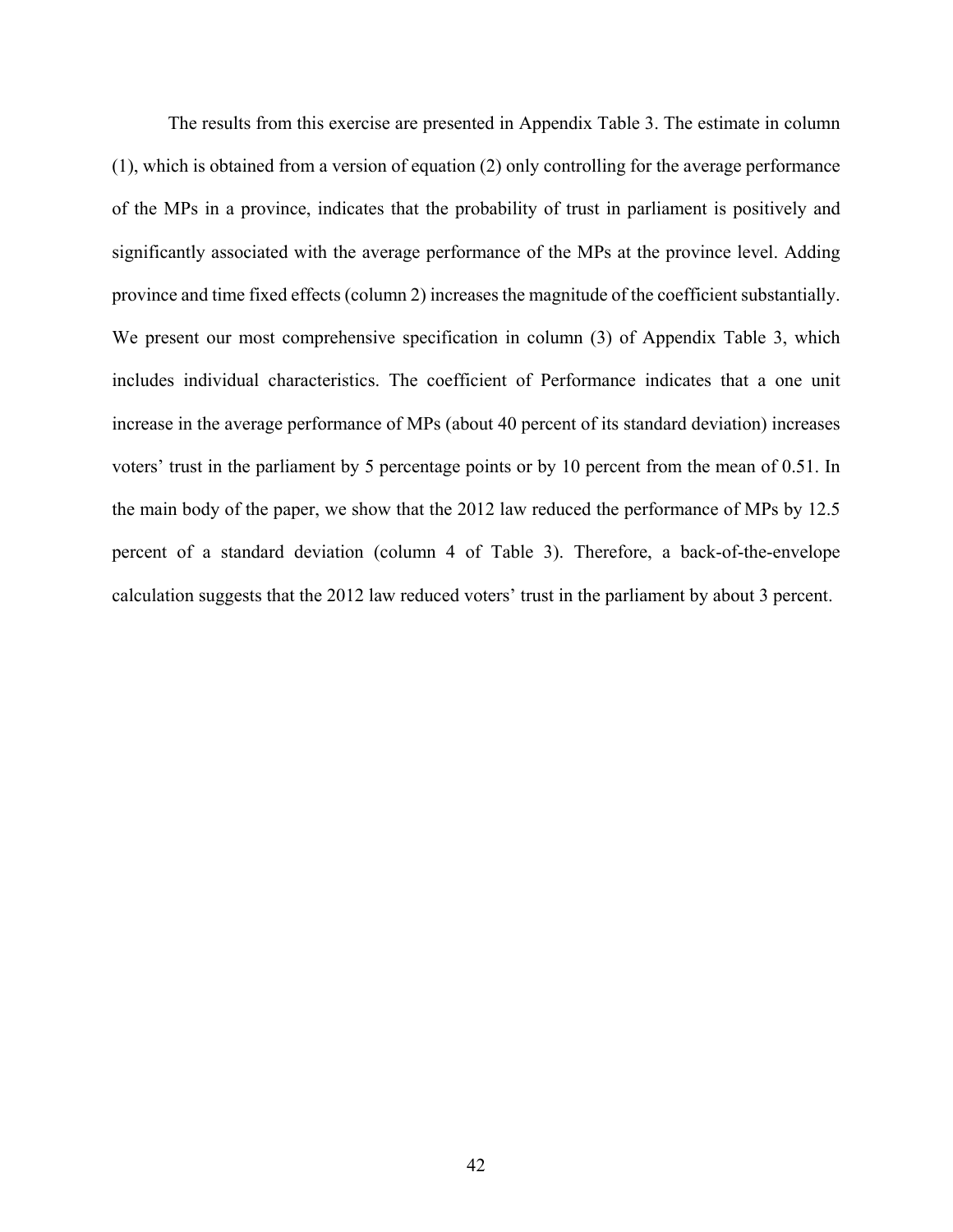

**Figure 1: Over Time Variation in Additional Retirement Benefits of MPs** 

Notes: All MPs in the parliament earn a monthly base salary. Also, MPs who are retired from their previous jobs earn their retirement pensions. The figure presents the additional retirement benefits earned by the Retired MPs (difference in real monthly earnings between Retired MPs versus nonretired MPs) in our sample period. The vertical line in January 2012 marks the beginning of the post-treatment period.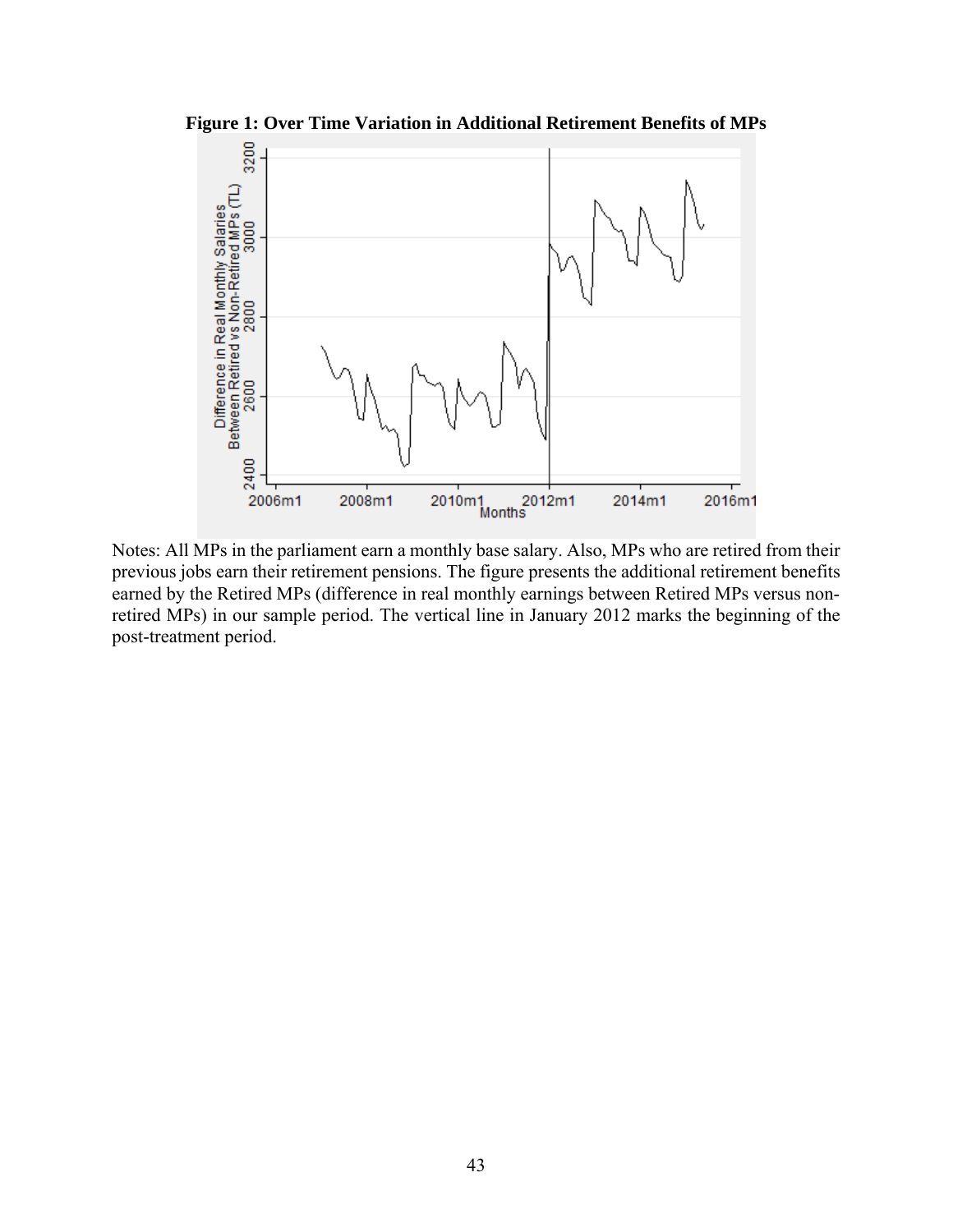

**Figure 2: Composite Performance over Time** 

Notes: Figure depicts smoothed monthly averages of MPs' *Performance*. We applied LOWESS smoothing with bandwidth 0.7. Solid and dashed smoothed lines represent retired and non-retired MPs, respectively. The vertical line in January 2012 marks the post-treatment period.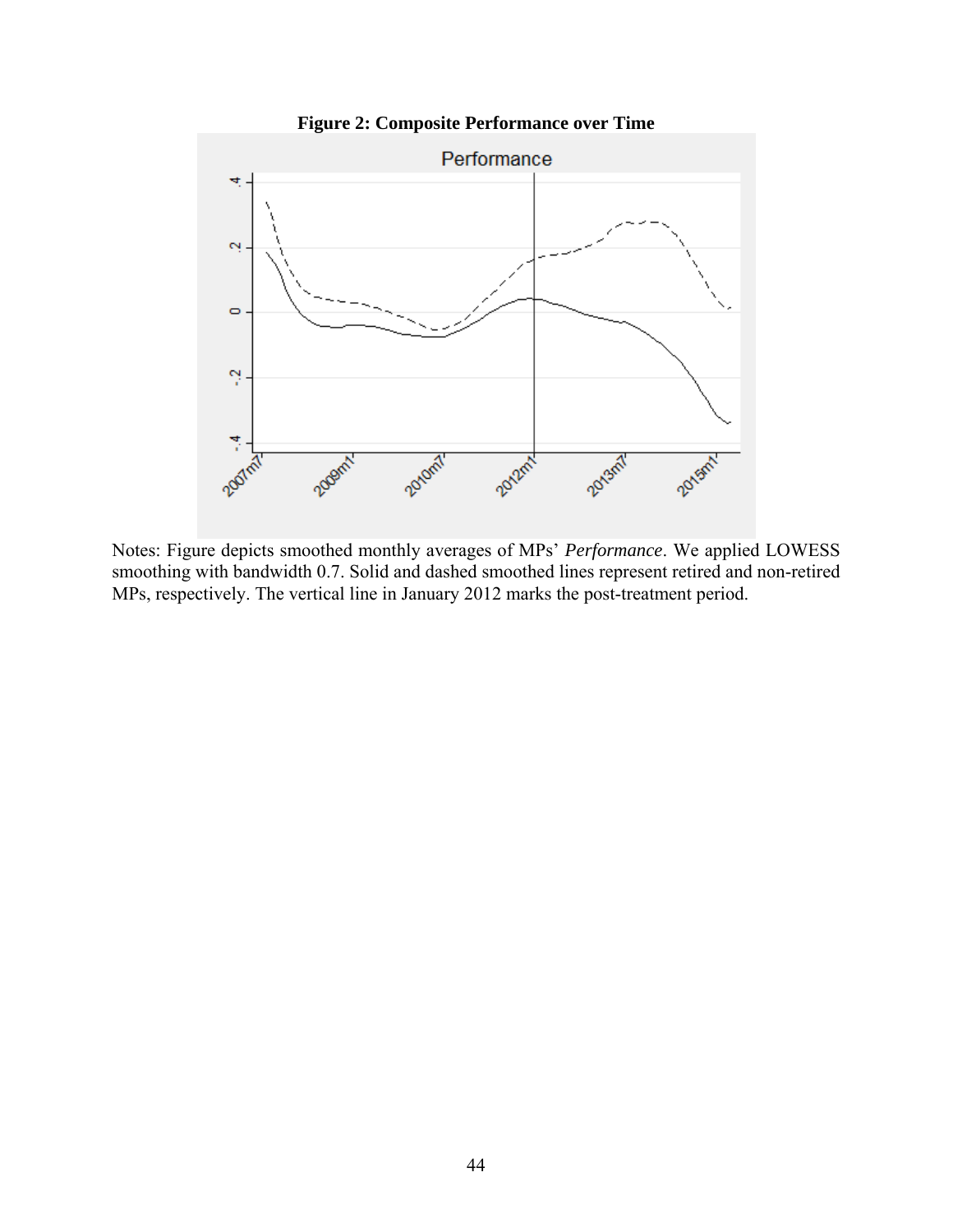

**Figure 3: Components of Performance over Time** 

Notes: Figure depicts smoothed monthly averages of components of MPs' *Performance*. These components are *Speeches* (Number of times MP participated in discussions on the parliament floor), *Words* (Number of words delivered by the MP during their speeches), *Motions* (Number of times MP proposed for inquiry, investigation or assembly on a particular topic), and *Law Drafts* (Number of law drafts MP co-sponsored). We use the standardized values of these variables. We applied LOWESS smoothing with bandwidth 0.7. Solid and dashed smoothed lines represent retired and non-retired MPs, respectively. The vertical line in January 2012 marks the posttreatment period.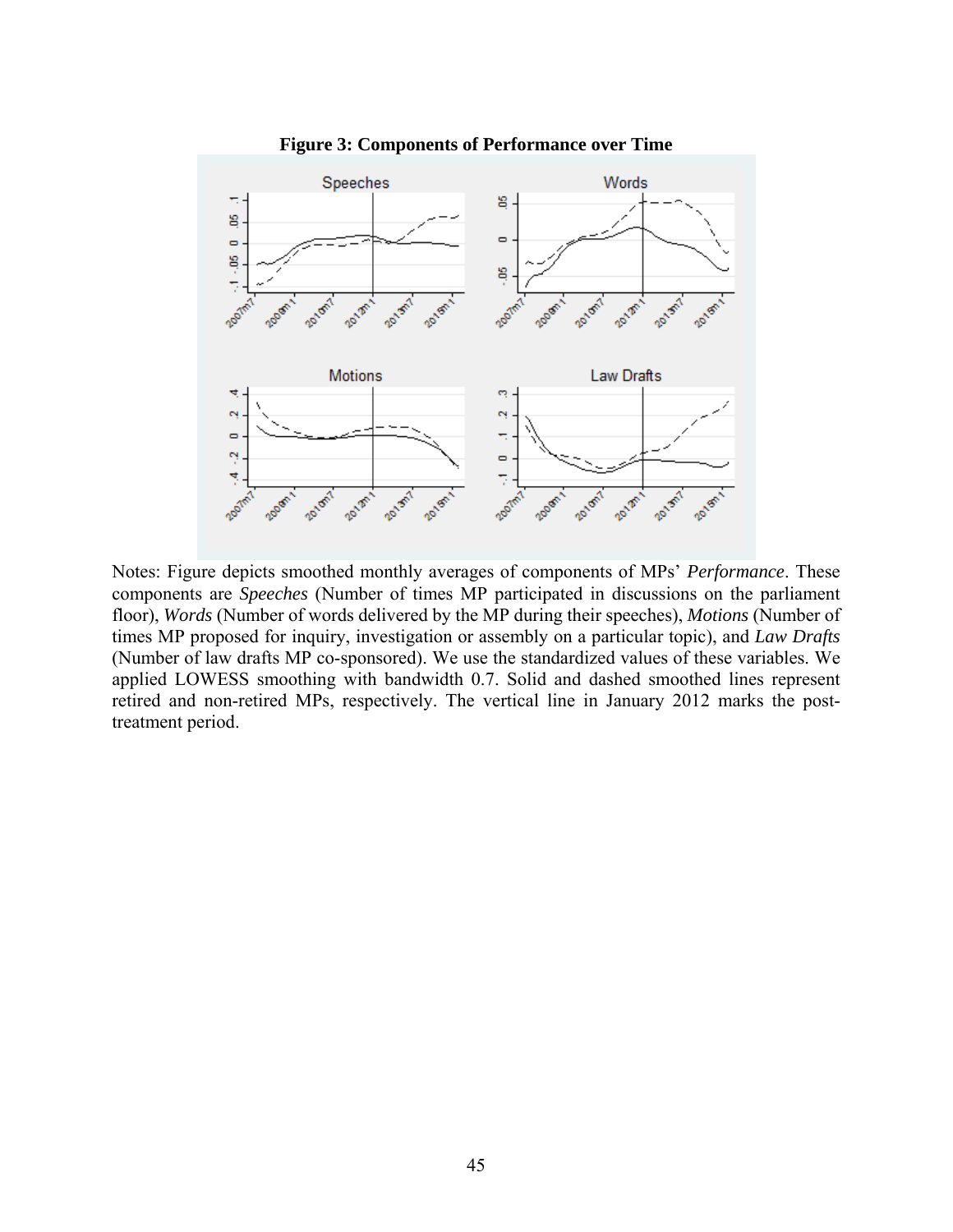

Notes: To produce the figure, we estimated the following regression:  $Performance_{it} =$  $\sum_{y=2007}^{2015} \beta_y 1(Year_t = y) + \sum_{y=2007}^{2015} \gamma_y Retired_{it} \times 1(Year_t = y) + \delta X_{it} + \mu_i + \tau_t + \varepsilon_{it}$ , where  $Effort_{it}$  is the Legislative Effort of MP *i* in month *t*. Retired<sub>it</sub> takes on the value of one if the MP is retirement eligible and zero otherwise.  $1(Year_t = y)$  are the dummies for years.  $X_{it}$ includes the full set of control variables.  $\mu_i$  and  $\tau_t$  are MP fixed effects and month dummies. The bars represent the point estimates of the interaction of the year dummies with  $Retired_{it}$ . The lines are 95 percent confidence intervals. The omitted year is 2011.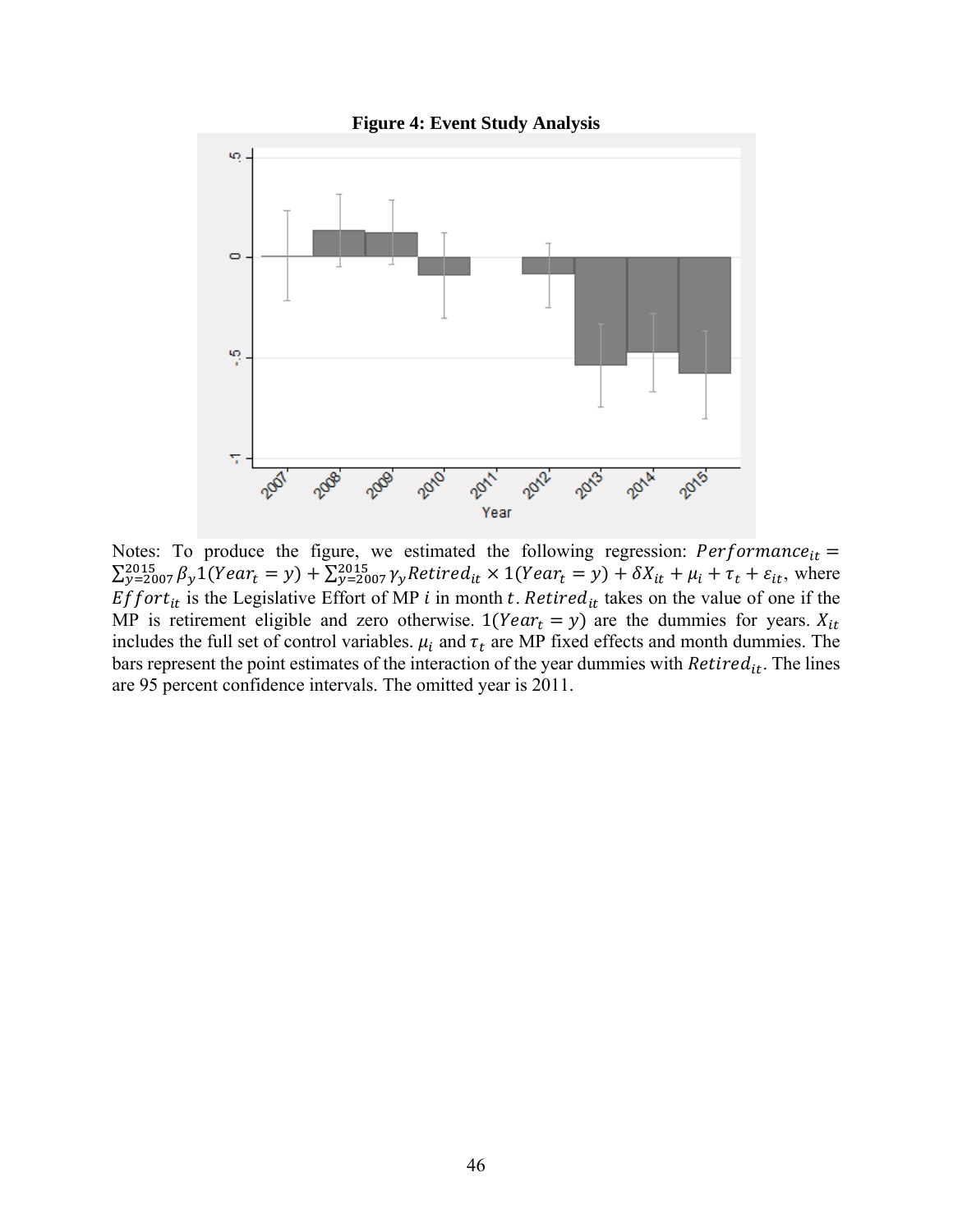| Variable                  | Description                           | Mean    | Std. Dev. |
|---------------------------|---------------------------------------|---------|-----------|
| Performance               | The sum of standardized values of     | 0.000   | 2.479     |
|                           | Speeches, Words, Motions and Law      |         |           |
|                           | drafts                                |         |           |
| Speeches - Standardized   |                                       | 0.000   | 1.000     |
| Words - Standardized      |                                       | 0.000   | 1.000     |
| Motions - Standardized    |                                       | 0.000   | 1.000     |
| Law Drafts - Standardized |                                       | 0.000   | 1.000     |
| Speeches                  | The number of times MP                | 6.450   | 25.407    |
|                           | participated in discussions on the    |         |           |
|                           | parliament floor.                     |         |           |
| Words                     | The number of words MP delivered      | 633.263 | 1637.854  |
|                           | during their speeches.                |         |           |
| Motions                   | The number of proposals for           | 2.217   | 6.094     |
|                           | inquiry, investigation or assembly.   |         |           |
| Law Drafts                | The number of law drafts MP co-       | 0.322   | 0.962     |
|                           | signed.                               |         |           |
| Retired                   | $=1$ if MP is retirement eligible.    | 0.719   | 0.449     |
| Post2012                  | $=1$ if 2012 or later.                | 0.457   | 0.498     |
| Log(Salary)               | The natural logarithm of the real     | 8.821   | 0.207     |
|                           | monthly salary of the MP.             |         |           |
| Age                       | Age of the MP in months               | 630.730 | 105.780   |
| Rank                      | Rank of the MP on their party's       | 3.021   | 2.655     |
|                           | ticket in the most recent elections.  |         |           |
| <b>Cabinet Member</b>     | $=1$ if the MP is also a member of    | 0.065   | 0.246     |
|                           | the cabinet.                          |         |           |
| Party's Vote Share        | The share of votes obtained by the    | 0.425   | 0.167     |
|                           | MP's party in the most recent         |         |           |
|                           | elections in the district that MP     |         |           |
|                           | represents.                           |         |           |
| MA/PhD                    | $=1$ if the MP has a graduate degree. | 0.349   | 0.477     |
| Female                    | $=1$ if MP is female.                 | 0.118   | 0.323     |

**Table 1: Summary Statistics and Descriptions of the Variables** 

Notes: Unit of observation is an MP-month. There are 44,550 observations in total.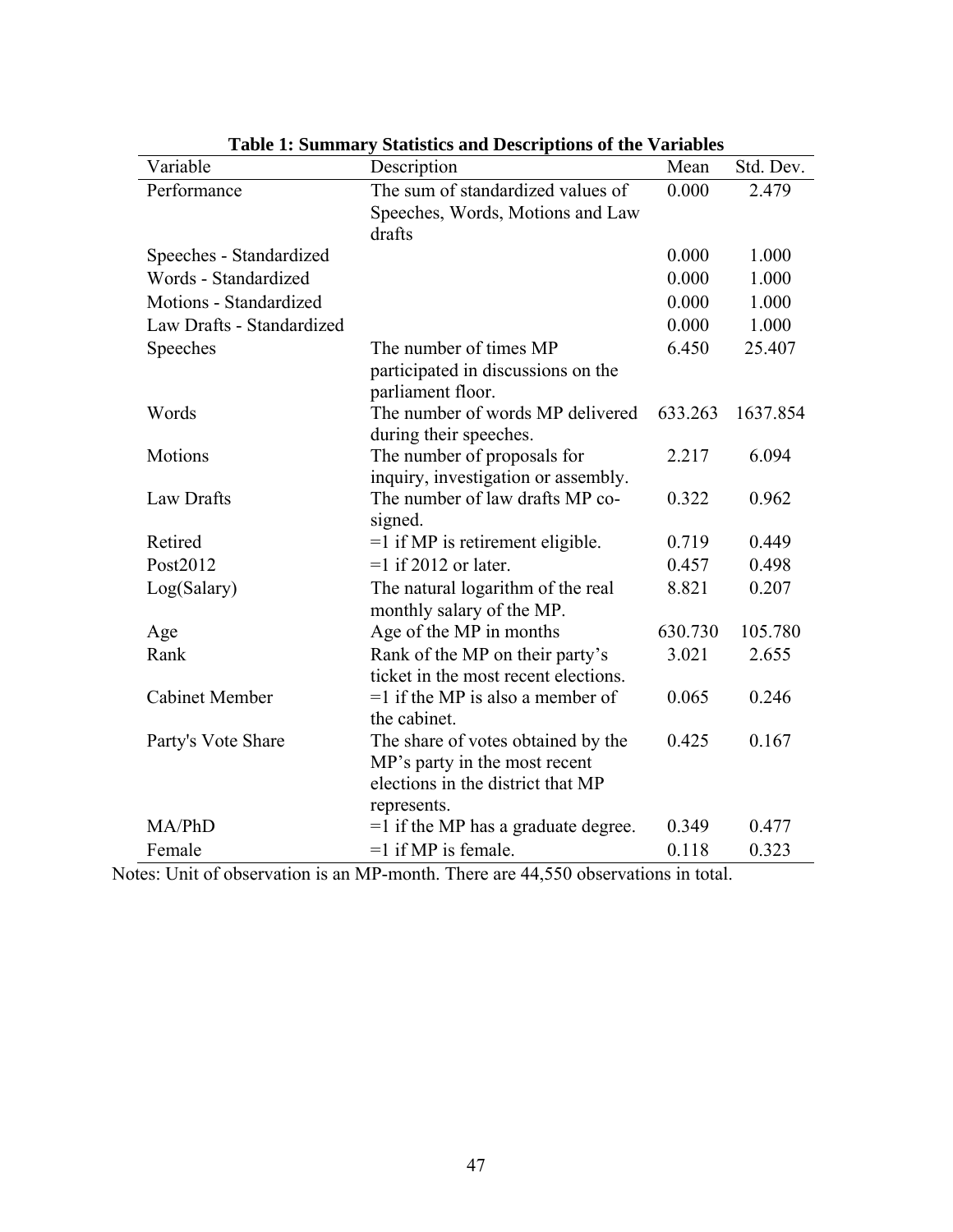|             | (1)          | $\mathbf{2})$      | (3)                               | (4)         | (5)             | (6)                             |                                     |  |
|-------------|--------------|--------------------|-----------------------------------|-------------|-----------------|---------------------------------|-------------------------------------|--|
|             |              | <b>Retired MPs</b> |                                   |             | Non-Retired MPs |                                 |                                     |  |
| Variable    | Pre-2012     | Post-2012          | Over Time                         | Pre-2012    | Post-2012       | Over Time                       | Difference in                       |  |
|             | $(N=17,668)$ | $(N=14,371)$       | Difference                        | $(N=6,532)$ | $(N=5,979)$     | Difference                      | <b>Differences</b>                  |  |
|             |              |                    | $\left( \text{col. } 2-1 \right)$ |             |                 | $\left(\text{col. } 5-4\right)$ | $\left( \text{col. } 3 - 6 \right)$ |  |
| Performance | $-0.042$     | $-0.055$           | $-0.013$                          | 0.024       | 0.231           | 0.206                           | $-0.219***$                         |  |
| Speeches    | $-0.001$     | 0.001              | 0.002                             | $-0.022$    | 0.025           | 0.047                           | $-0.044**$                          |  |
| Words       | $-0.010$     | $-0.007$           | 0.003                             | 0.001       | 0.045           | 0.043                           | $-0.040*$                           |  |
| Motions     | $-0.007$     | $-0.033$           | $-0.026$                          | 0.051       | 0.043           | $-0.009$                        | $-0.018$                            |  |
| Law Drafts  | $-0.024$     | $-0.016$           | 0.008                             | $-0.007$    | 0.118           | 0.125                           | $-0.117***$                         |  |

**Table 2: Means in Pre- and Post-Treatment Periods** 

Notes: *Performance:* The sum of the standardized values of MP's speeches, words, motions and law drafts. *Speeches*: Number of times MP participated in discussions on the parliament floor. *Words*: Number of words delivered by the MP during their speeches. *Motions*: Number of times MP proposed for inquiry, investigation or assembly on a particular topic. *Law Drafts*: Number of law drafts MP cosponsored. We use the standardized values of these variables. Entries are sample means. Columns 1 and 2 (5 and 6) pertain to the retired MPs (non-retired MPs) before and after 2012, respectively. Column 3 (6) shows the difference in pre-2012 vs. post-2012 means for the retired MPs (non-retired MPs). Column 7 presents the unconditional difference-in-differences estimates. \*, \*\*, \*\*\* indicate statistical significance at 10 percent, 5 percent and 1 percent levels, respectively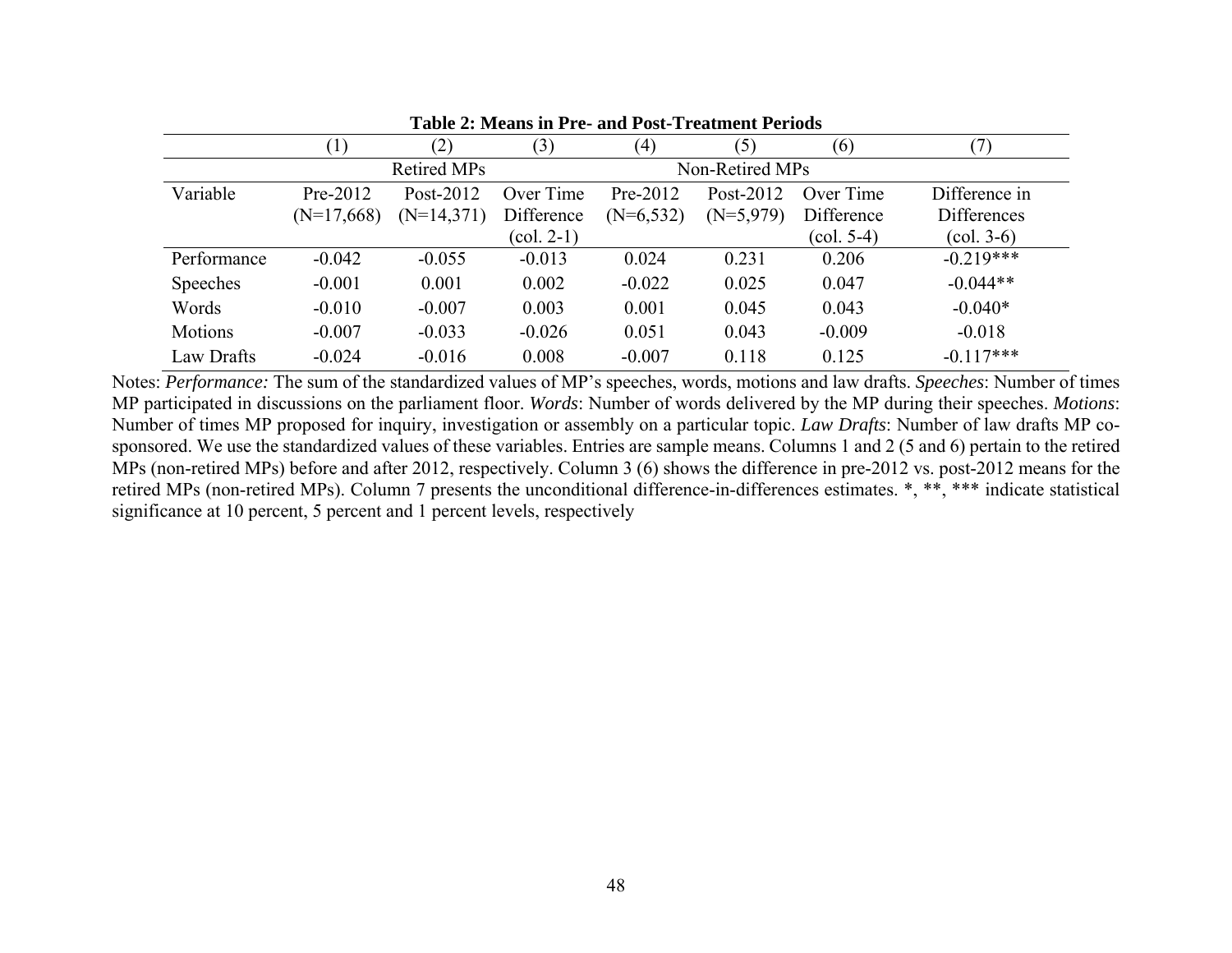|                               | (1)       | (2)       | (3)         | $\left(4\right)$ |
|-------------------------------|-----------|-----------|-------------|------------------|
| Retired                       | $-0.085$  | $-0.078$  | $-0.001$    | $-0.028$         |
|                               | (0.067)   | (0.066)   | (0.085)     | (0.085)          |
| $Retired\times Post2012$      | $-0.182*$ | $-0.191*$ | $-0.338***$ | $-0.308***$      |
|                               | (0.103)   | (0.101)   | (0.079)     | (0.080)          |
| Age                           |           |           |             | $0.023***$       |
|                               |           |           |             | (0.008)          |
| Rank                          |           |           |             | 0.035            |
|                               |           |           |             | (0.026)          |
| Cabinet Member                |           |           |             | $0.478**$        |
|                               |           |           |             | (0.225)          |
| Party's Vote Share            |           |           |             | $-1.500$         |
| in the district               |           |           |             | (1.038)          |
| Month & Year Dummies          | Yes       | Yes       | Yes         | Yes              |
| <b>District Fixed Effects</b> |           | Yes       | Yes         | Yes              |
| <b>MP</b> Fixed Effects       |           |           | Yes         | Yes              |
| Observations                  | 44,104    | 44,104    | 44,104      | 44,026           |

**Table 3: Effect of 2012 Salary Increase on MPs' Performance** 

Notes: Outcome variable is *Performance* which is the sum of the standardized values of MP's speeches, words, motions and law drafts. Unit of observation is an MP-month-year. Standard errors are clustered at the MP level. \*, \*\* and \*\*\* indicate statistical significance at 10 percent, 5 percent and 1 percent levels.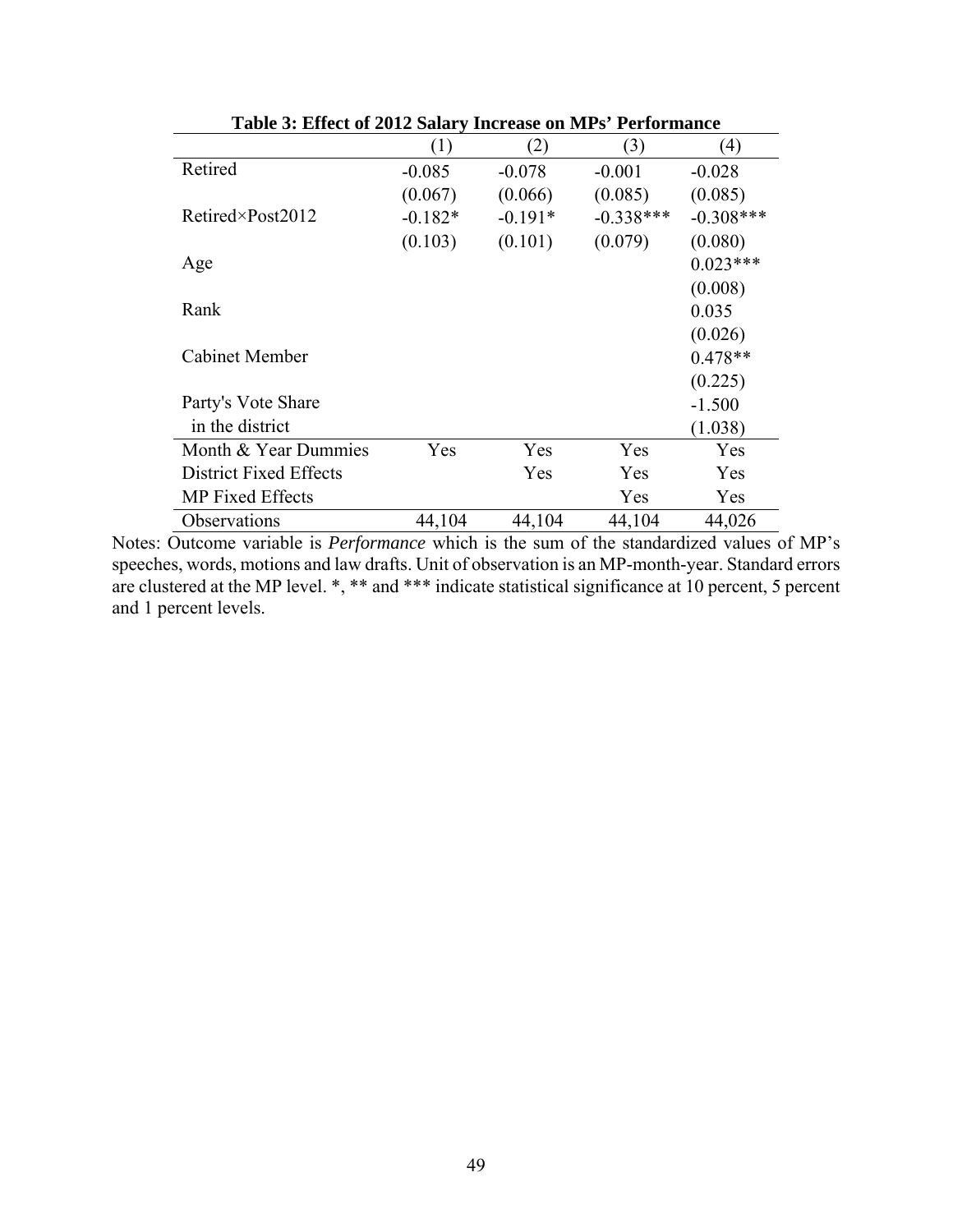|                     |               | (2)           | (3)            | $\left(4\right)$        |
|---------------------|---------------|---------------|----------------|-------------------------|
|                     | MPs Who Voted | MPs Who Voted | <b>AKP MPs</b> | <b>Opposition Party</b> |
|                     | Yes           | No.           |                | <b>MPs</b>              |
| Retired             | 0.034         | $-0.058$      | $-0.014$       | $-0.100$                |
|                     | (0.125)       | (0.148)       | (0.085)        | (0.181)                 |
| Retired*Post2012    | $-0.212*$     | $-0.298**$    | $-0.287***$    | $-0.322*$               |
|                     | (0.108)       | (0.122)       | (0.089)        | (0.167)                 |
| Age                 | 0.022         | $0.039***$    | $0.020***$     | $0.058***$              |
|                     | (0.028)       | (0.010)       | (0.008)        | (0.006)                 |
| Rank                | 0.008         | 0.039         | 0.028          | 0.121                   |
|                     | (0.039)       | (0.038)       | (0.019)        | (0.216)                 |
| Cabinet Member      | 0.537         | $0.469*$      | $0.446*$       |                         |
|                     | (0.415)       | (0.258)       | (0.240)        |                         |
| Party's Vote Share  | $-3.821$      | $-1.430$      | $-2.456*$      | $-2.117$                |
| in the district     | (3.338)       | (1.144)       | (1.467)        | (2.057)                 |
| <b>Observations</b> | 11,559        | 19,050        | 26,743         | 17,283                  |

**Table 4: Robustness Analysis: The Role of MPs who are in favor of and opposed to the Law Change & MPs who are from AKP and Opposition Parties** 

Notes: Outcome variable is the *Performance* which is the sum of the standardized values of MP's speeches, words, motions and law drafts. In columns (1) and (2) MPs who voted in support of the 2012 law and those who voted no or did not cast a vote enter into the regressions, respectively. In columns (3) and (4) MPs who are members of the AKP (the governing party in our sample period) and MPs who are members of opposition parties, MHP or CHP, or MPs without a party affiliation enter into the regressions, respectively. Unit of observation is an MP-month-year. All regressions include the whole set of control variables as in column (4) of Table 3 (time-varying MP characteristics, MP fixed effects, month and year dummies, district dummies). Standard errors are clustered at the MP level. \*, \*\* and \*\*\* indicate statistical significance at 10 percent, 5 percent and 1 percent levels.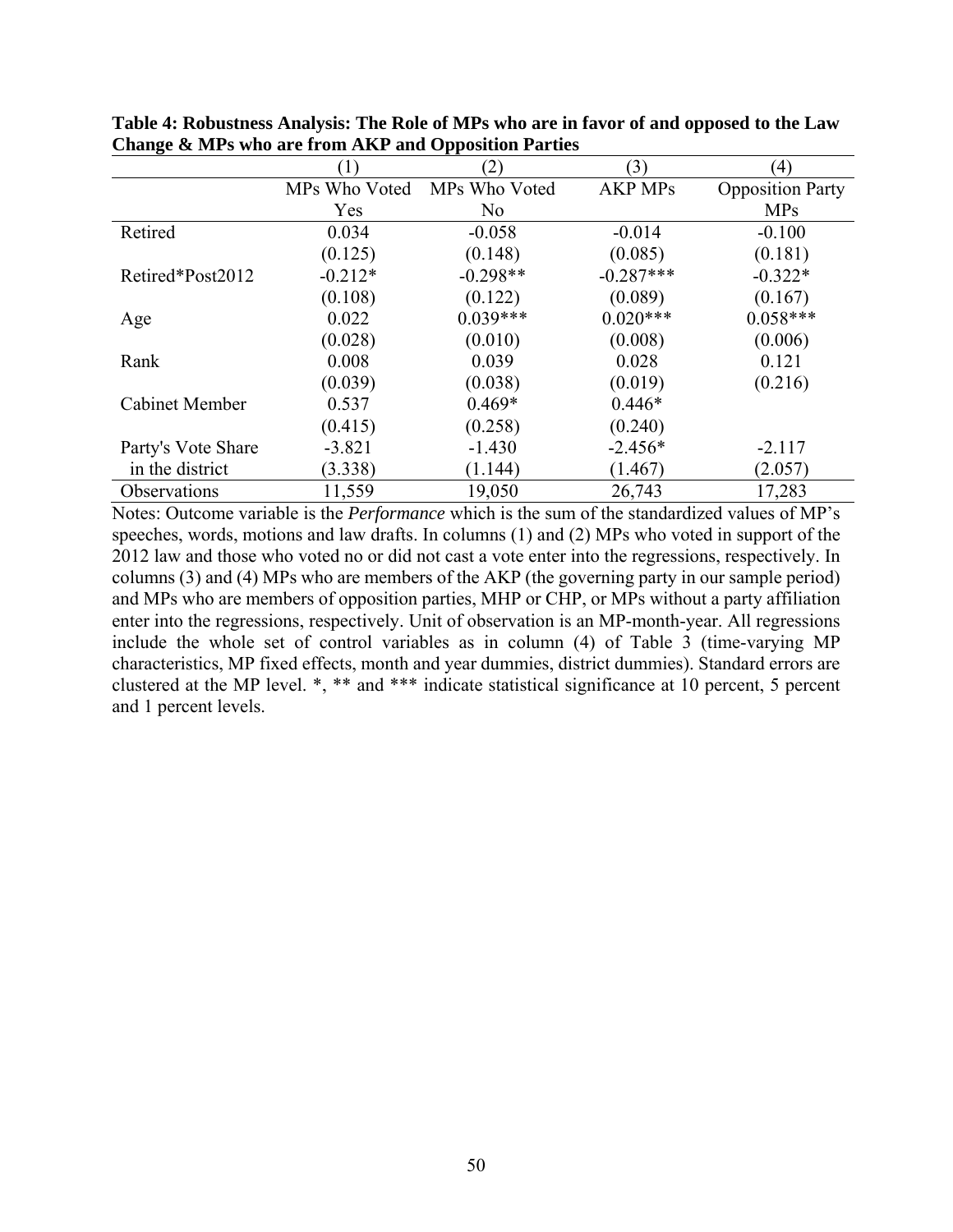|                       | (1)                                      | (2)                                |
|-----------------------|------------------------------------------|------------------------------------|
|                       | Ran for Re-Election for 24 <sup>th</sup> | Re-Elected to the 24 <sup>th</sup> |
|                       | Term                                     | Term                               |
| Retired as of the End | 0.055                                    | $-0.097$                           |
| of the $23rd$ term    | (0.076)                                  | (0.100)                            |
| Age                   | $-0.001***$                              | $-0.000$                           |
|                       | (0.000)                                  | (0.000)                            |
| Rank                  | $-0.035***$                              | $-0.025$                           |
|                       | (0.013)                                  | (0.015)                            |
| <b>Cabinet Member</b> | $0.268***$                               | 0.075                              |
|                       | (0.094)                                  | (0.073)                            |
| Party's Vote Share    | $0.486*$                                 | 0.103                              |
| in the District       | (0.273)                                  | (0.369)                            |
| Female                | 0.009                                    | 0.074                              |
|                       | (0.091)                                  | (0.085)                            |
| MA/PhD                | 0.028                                    | $0.136**$                          |
|                       | (0.053)                                  | (0.060)                            |
| Observations          | 549                                      | 257                                |

**Table 5: Robustness Analysis: The Importance of Running and Getting Re-Elected for the 24th Parliamentary Term** 

Notes: Unit of observation is an MP. We include the MPs who served in the 23<sup>rd</sup> term in the regressions. *Retired as of the End of the 23rd Term* is equal to one if the MP was retirement eligible as of the last month of the 23rd term (April 2011). The outcome variable in column 1 is an indicator for whether the MP ran for re-election to the  $24<sup>th</sup>$  term. The outcome in column 2 is a dummy that is equal to one if the MP is re-elected to the  $24<sup>th</sup>$  term. In column 2, only the MPs who ran for reelection for the 24<sup>th</sup> term are included. Standard errors are clustered at the MP level. \*, \*\* and \*\*\* indicate statistical significance at 10 percent, 5 percent and 1 percent levels. All regressions include district and party fixed effects.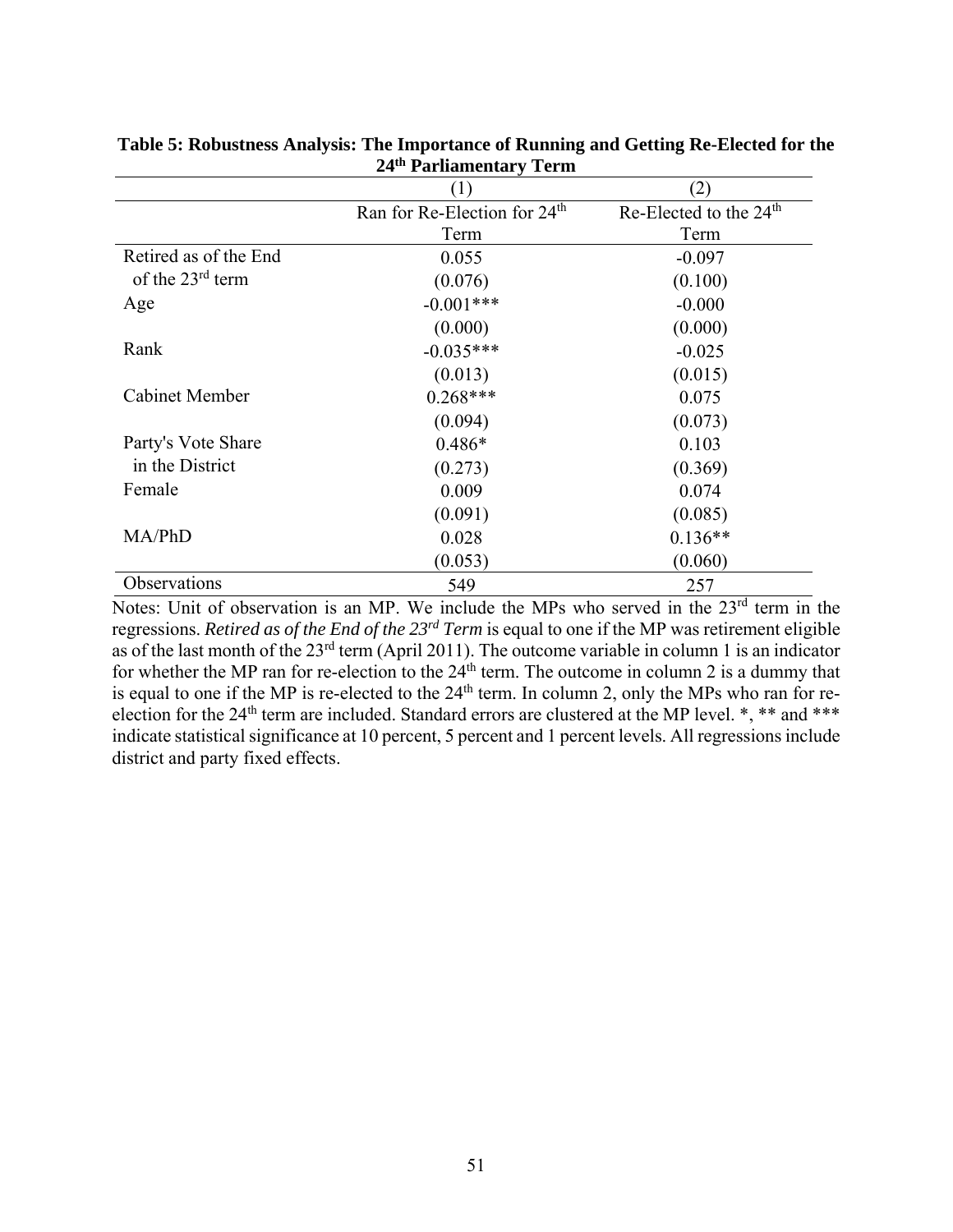|                          | (1)                    | (2)                                      |
|--------------------------|------------------------|------------------------------------------|
|                          | Both in 23rd and       | In 24 <sup>th</sup> Term but not in 23rd |
|                          | 24 <sup>th</sup> Terms |                                          |
| Retired                  | $-0.058$               | 0.219                                    |
|                          | (0.133)                | (0.142)                                  |
| $Retired\times Post2012$ | $-0.316**$             | $-0.314***$                              |
|                          | (0.125)                | (0.095)                                  |
| Age                      | $0.026**$              | $0.011**$                                |
|                          | (0.013)                | (0.005)                                  |
| Rank                     | 0.021                  |                                          |
|                          | (0.025)                |                                          |
| <b>Cabinet Member</b>    | $0.455**$              |                                          |
|                          | (0.211)                |                                          |
| Party's Vote Share       | $-0.725$               |                                          |
| in the district          | (1.047)                |                                          |
| Observations             | 16,209                 | 14,400                                   |

**Table 6: Robustness Analysis: MPs in 23rd and/or 24th Terms** 

Notes: Outcome variable is the *Performance* which is the sum of the standardized values of MP's speeches, words, motions and law drafts. Unit of observation is an MP-month. Standard errors are clustered at the MP level. \*, \*\* and \*\*\* indicate statistical significance at 10 percent, 5 percent and 1 percent levels. All regressions include MP fixed effects, month and year fixed effects and District Fixed Effects. In column 1, we include only the MPs who served in both 23<sup>rd</sup> and 24<sup>th</sup> terms. In columns 2 and 3, only the MPs who served in the 23<sup>rd</sup> and 24<sup>th)</sup> terms are included in the analysis, respectively.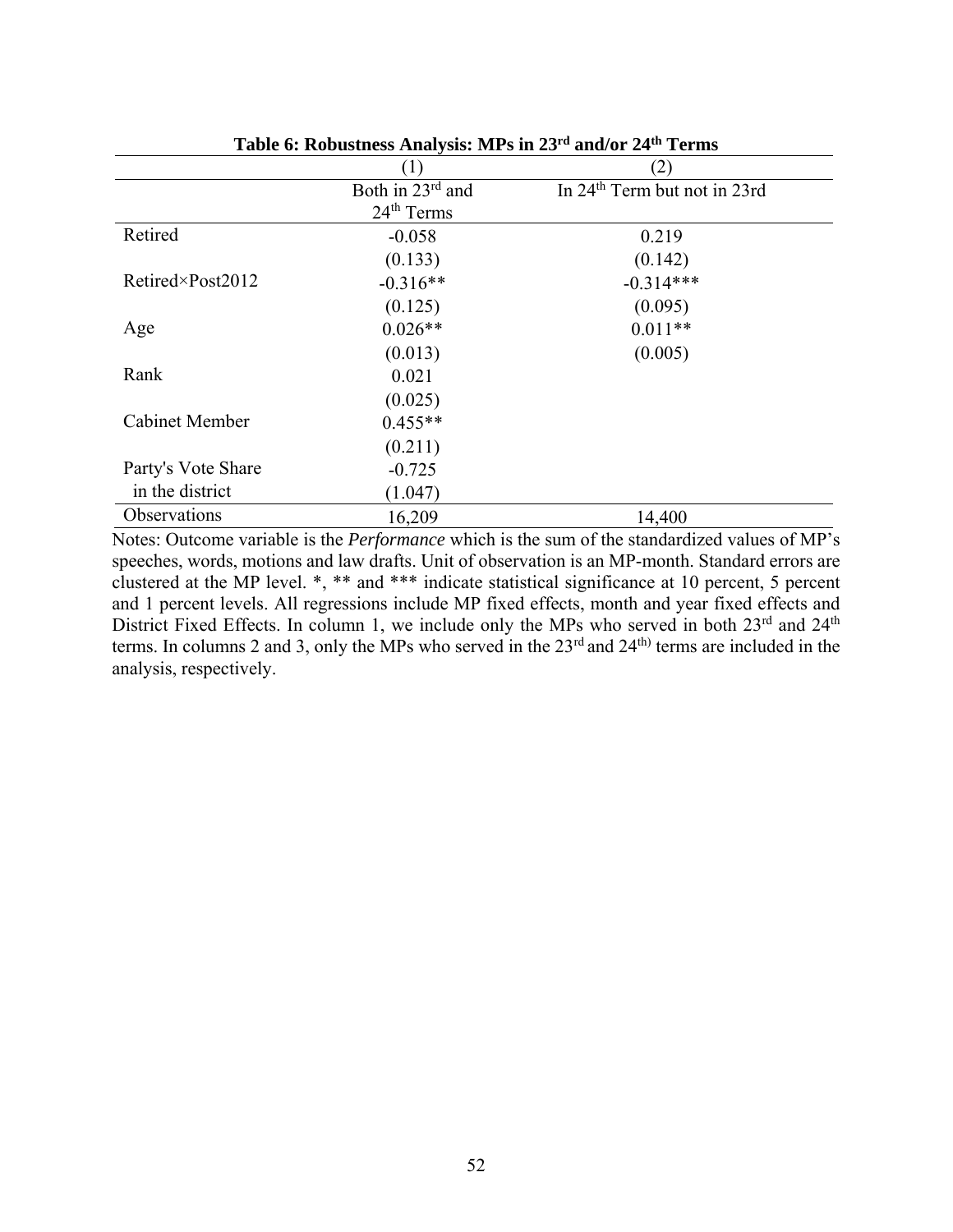|                          | (1)        | (2)         | (3)        | (4)         | (5)                       |
|--------------------------|------------|-------------|------------|-------------|---------------------------|
|                          | Speeches   | Words       | Motions    | Law Drafts  | 1 <sup>st</sup> Principal |
|                          |            |             |            |             | Component                 |
| Retired                  | 0.015      | 0.003       | $-0.050*$  | 0.016       | $-0.008$                  |
|                          | (0.027)    | (0.029)     | (0.030)    | (0.030)     | (0.047)                   |
| $Retired\times Post2012$ | $-0.056*$  | $-0.087***$ | $-0.003$   | $-0.090***$ | $-0.144***$               |
|                          | (0.029)    | (0.029)     | (0.026)    | (0.027)     | (0.046)                   |
| Age                      | $-0.000$   | $-0.004$    | $0.029***$ | 0.008       | 0.004                     |
|                          | (0.004)    | (0.003)     | (0.009)    | (0.007)     | (0.004)                   |
| Rank                     | 0.006      | $0.017***$  | $-0.005$   | $0.016*$    | $0.019*$                  |
|                          | (0.008)    | (0.007)     | (0.007)    | (0.008)     | (0.011)                   |
| Cabinet Member           | $0.204***$ | $0.297***$  | $-0.044$   | $-0.126*$   | $0.527***$                |
|                          | (0.073)    | (0.088)     | (0.031)    | (0.066)     | (0.136)                   |
| Party's Vote Share       | $-0.222$   | 0.004       | 0.031      | $-0.716**$  | $-0.681$                  |
| in the district          | (0.331)    | (0.372)     | (0.382)    | (0.309)     | (0.609)                   |
| <b>Observations</b>      | 44,022     | 44,023      | 43,863     | 44,021      | 43,584                    |

**Table 7: Effect of 2012 Salary Reform and Salary on Individual Components of Performance** 

Notes: *Speeches*: Number of times MP participated in discussions on the parliament floor. *Words*: Number of words delivered by the MP during their speeches. *Motions*: Number of times MP proposed for inquiry, investigation or assembly on a particular topic. *Law Drafts*: Number of law drafts MP co-sponsored. We use the standardized values of these variables in the regressions. *1st Principal Component* in column (5) is the first principal component of the four effort measures. Unit of observation is an MP-month-year. All regressions include the whole set of control variables as in column 4 of Table 3 (time-varying MP characteristics, MP fixed effects, month and year dummies, district dummies). Standard errors are clustered at the MP level. \*, \*\* and \*\*\* indicate statistical significance at 10 percent, 5 percent and 1 percent levels, respectively.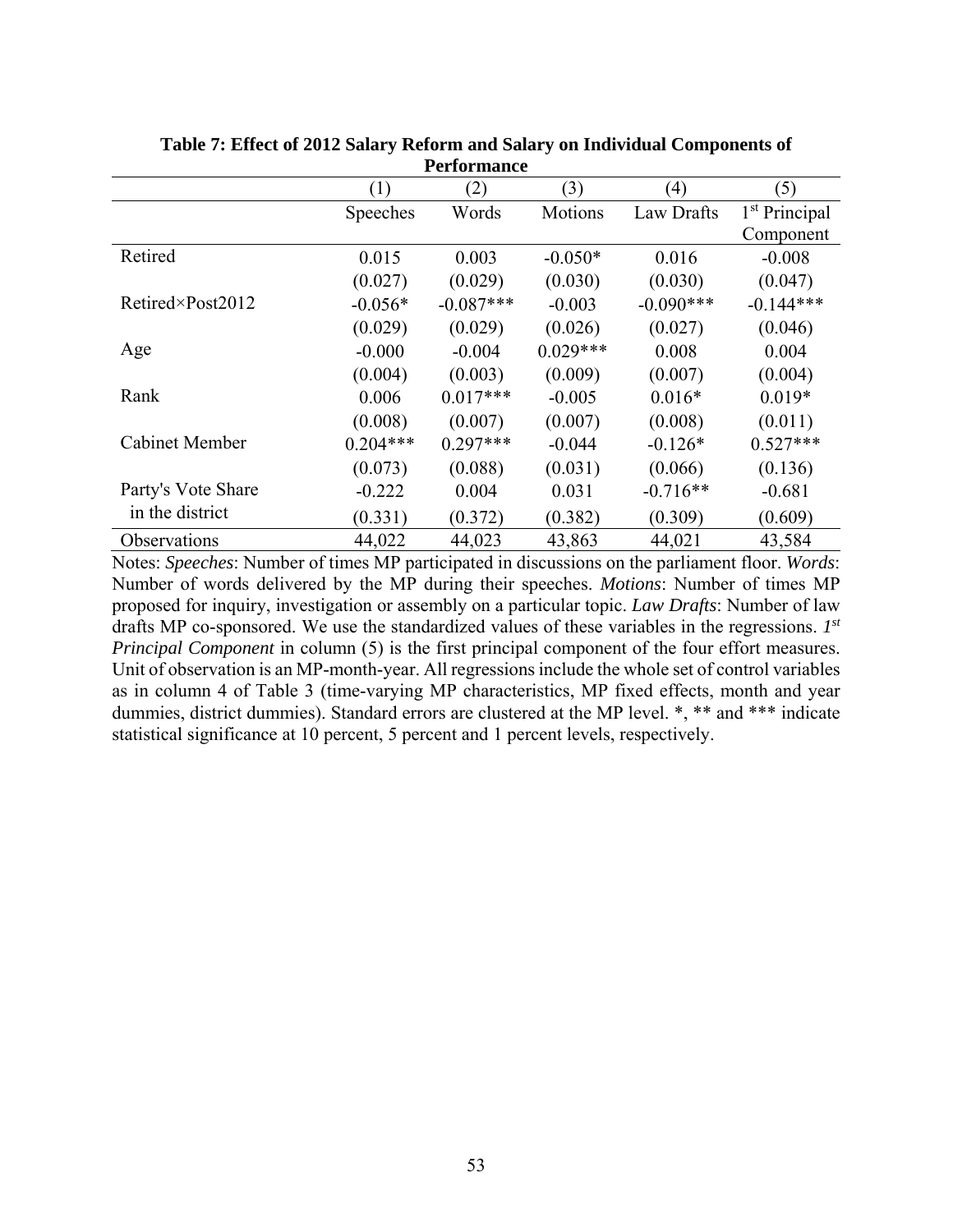|                          |                  |           |           | o              |             |
|--------------------------|------------------|-----------|-----------|----------------|-------------|
|                          | $\left(1\right)$ | (2)       | (3)       | (4)            | (5)         |
|                          | Performance      | Speeches  | Words     | <b>Motions</b> | Law Drafts  |
| Retired                  | 0.012            | 0.084     | $-0.014$  | $-0.110*$      | 0.051       |
|                          | (0.153)          | (0.054)   | (0.072)   | (0.060)        | (0.056)     |
| $Retired\times Post2012$ | $-0.437***$      | $-0.124*$ | $-0.103*$ | $-0.030$       | $-0.180***$ |
|                          | (0.140)          | (0.067)   | (0.054)   | (0.050)        | (0.049)     |
| Age                      | 0.016            | $-0.007$  | $-0.009*$ | $0.037***$     | $-0.006$    |
|                          | (0.013)          | (0.008)   | (0.005)   | (0.003)        | (0.004)     |
| Rank                     | 0.056            | 0.026     | 0.015     | $-0.017$       | $0.032*$    |
|                          | (0.084)          | (0.052)   | (0.022)   | (0.020)        | (0.020)     |
| <b>Cabinet Member</b>    | 0.305            | $-0.028$  | $0.564**$ | $-0.110*$      | $-0.121$    |
|                          | (0.622)          | (0.238)   | (0.272)   | (0.061)        | (0.140)     |
| Party's Vote Share       | $-1.826$         | $-0.244$  | $-0.553$  | 0.225          | $-1.254*$   |
| In the District          | (1.763)          | (0.580)   | (0.691)   | (0.527)        | (0.642)     |
| Observations             | 17,706           | 17,706    | 17,706    | 17,706         | 17,706      |

**Table 8: Effect of Salary Increase on Performance among** *Retired* **MPs** 

Notes: Outcome variable is the *Performance* which is the sum of the standardized values of MP's speeches, words, motions and law drafts. *Speeches*: Number of times MP participated in discussions on the parliament floor. *Words*: Number of words delivered by the MP during their speeches. *Motions*: Number of times MP proposed for inquiry, investigation or assembly on a particular topic. *Law Drafts*: Number of law drafts MP co-sponsored. We use the standardized values of these variables. Unit of observation is an MP-month-year. We include the MPs who declared that their jobs as Attorney, Teacher, Academician or Public Servant, and those MPs who declared they are Retired or Out of Labor Force. All regressions include the whole set of control variables as in Table 3 (time-varying MP characteristics, MP fixed effects, month and year dummies, district dummies). Standard errors are clustered at the MP level. \*, \*\* and \*\*\* indicate statistical significance at 10 percent, 5 percent and 1 percent levels.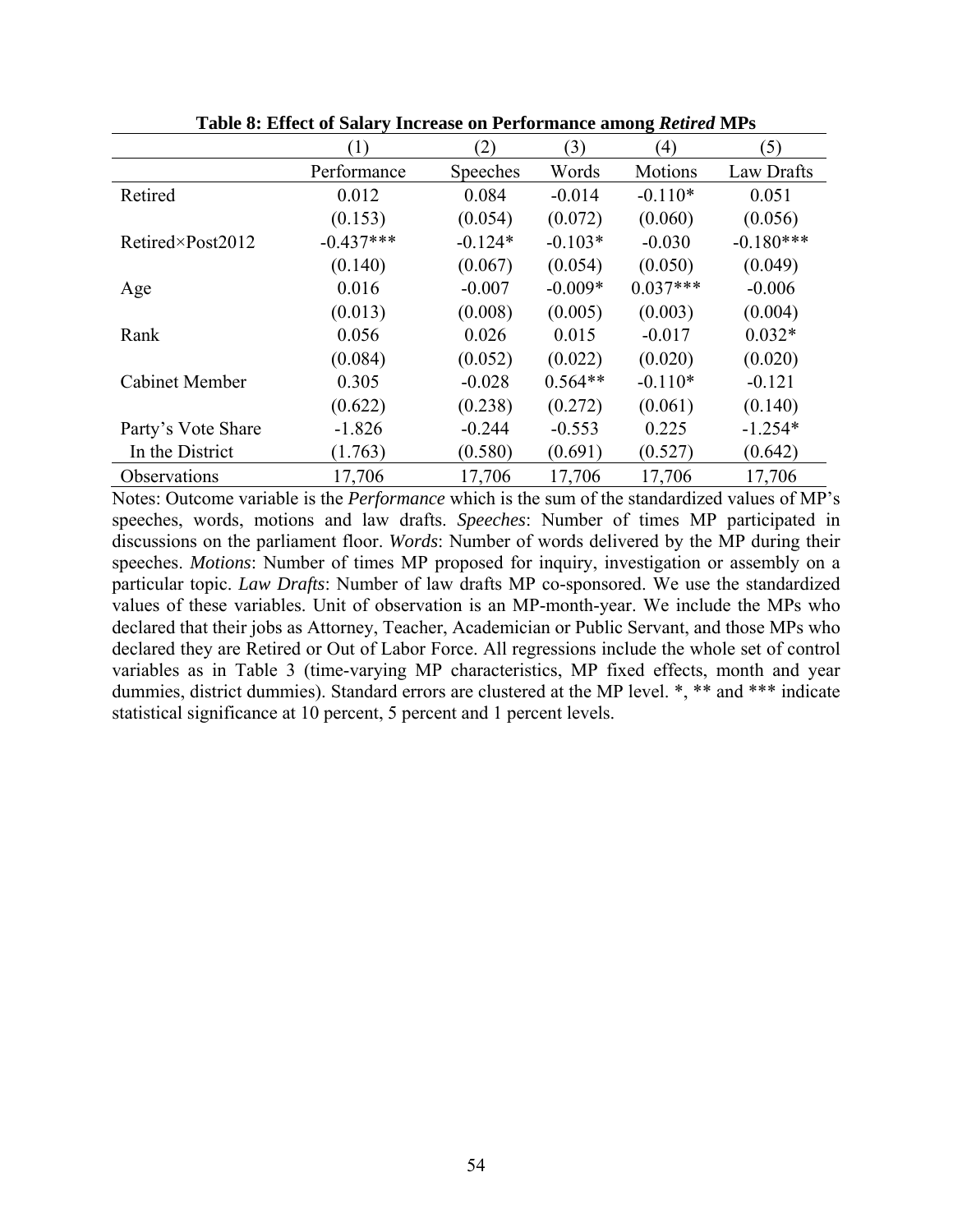| Table 2. Effect of Salary Hiclease on Attenualice |             |             |  |  |  |  |
|---------------------------------------------------|-------------|-------------|--|--|--|--|
|                                                   | (1)         | (2)         |  |  |  |  |
|                                                   | Attendance  | Attendance  |  |  |  |  |
| Retired                                           | $-0.066$    | $-0.005$    |  |  |  |  |
|                                                   | (0.083)     | (0.074)     |  |  |  |  |
| Retired×Post2012                                  | $-0.389***$ | $-0.216***$ |  |  |  |  |
|                                                   | (0.070)     | (0.060)     |  |  |  |  |
| <b>Voting Days</b>                                |             | $0.448***$  |  |  |  |  |
|                                                   |             | (0.011)     |  |  |  |  |
| Age                                               | $-0.064**$  | $-0.043$    |  |  |  |  |
|                                                   | (0.025)     | (0.038)     |  |  |  |  |
| Rank                                              | $0.075***$  | $0.031*$    |  |  |  |  |
|                                                   | (0.021)     | (0.016)     |  |  |  |  |
| <b>Cabinet Member</b>                             | $-0.264$    | $-0.286$    |  |  |  |  |
|                                                   | (0.236)     | (0.179)     |  |  |  |  |
| Party's Vote Share                                | $-2.525**$  | 0.075       |  |  |  |  |
| in the district                                   | (1.071)     | (0.552)     |  |  |  |  |
| Observations                                      | 33,824      | 33,824      |  |  |  |  |

**Table 9: Effect of Salary Increase on Attendance** 

Notes: On certain days of parliamentary meetings, MPs cast votes on law proposals. *Voting Days*  measure the number of days of a month in which a vote is held. The average number of *Voting Days* in a month is 3.74. MPs have options to participate by voting "Yes," "No" or "Abstain." The outcome variable in columns 1-2, *Attendance*, is the number of days in which an MP participated in the voting. The mean of this variable is 1.76. The attendance data are available only until October 2013. The outcome variable in column 3 is the ratio of *Attendance* to *Voting Days*. Unit of observation is an MP-month. All regressions include the whole set of control variables as in Table 3 (time-varying MP characteristics, MP fixed effects, month and year dummies, district dummies). Standard errors are clustered at the MP level. \*, \*\* and \*\*\* indicate statistical significance at 10 percent, 5 percent and 1 percent levels.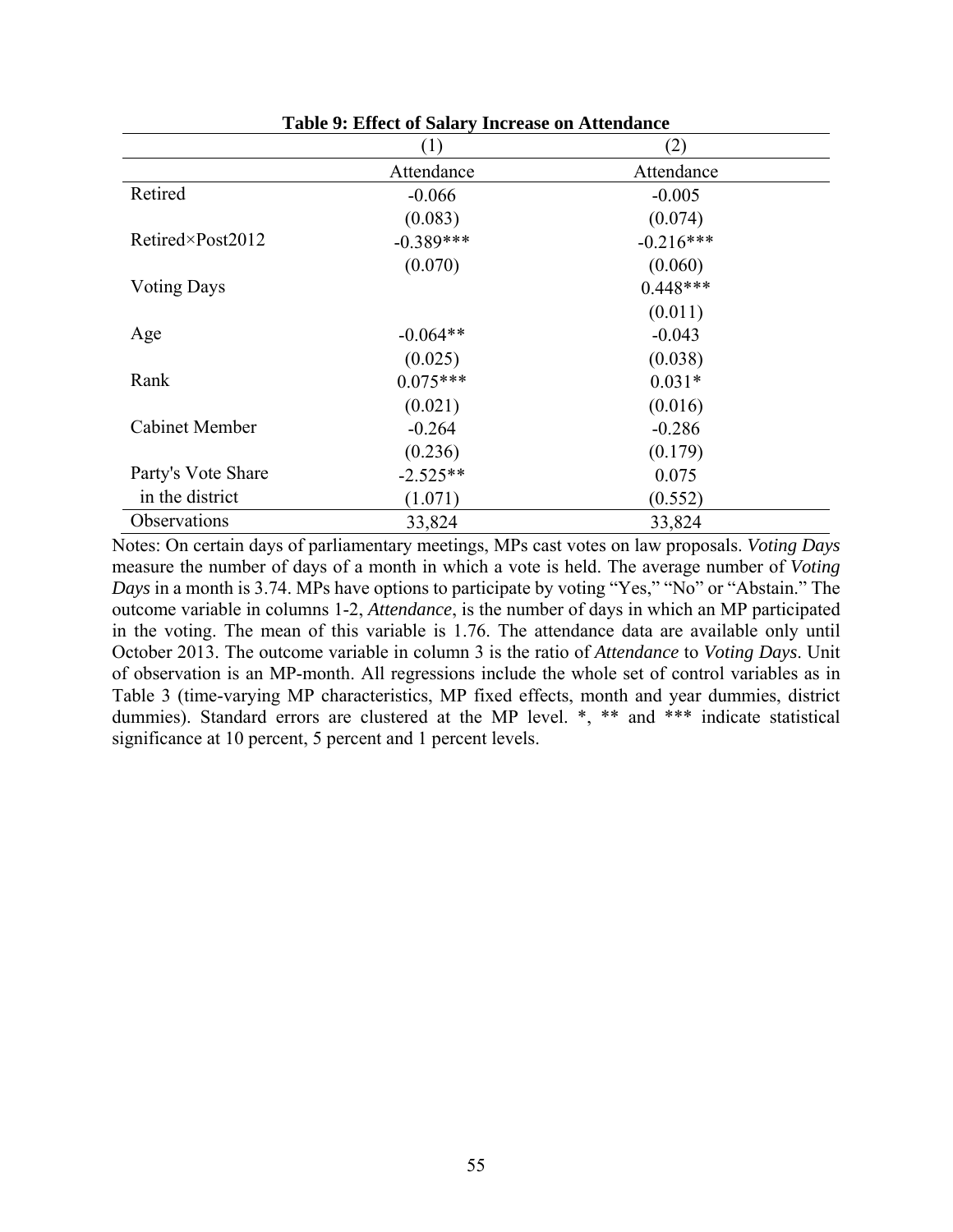|                          | $\left(1\right)$ | (2)         | (3)        | $\left( 4\right)$ | (5)         | (6)        |                | (8)         |
|--------------------------|------------------|-------------|------------|-------------------|-------------|------------|----------------|-------------|
|                          |                  |             |            |                   |             | <b>MPs</b> | $1st$ or $2nd$ |             |
|                          | Female           |             | Freshman   | Seasoned          | MPs with    | with BA    | Ranked         | MPs with    |
|                          | <b>MPs</b>       | Male MPs    | <b>MPs</b> | <b>MPs</b>        | MA/PhD      | or Less    | <b>MPs</b>     | Rank $3+$   |
| Retired                  | 0.013            | $-0.038$    | $-0.108$   | 0.117             | 0.050       | $-0.068$   | $-0.104$       | 0.148       |
|                          | (0.212)          | (0.094)     | (0.102)    | (0.127)           | (0.136)     | (0.109)    | (0.112)        | (0.090)     |
| $Retired\times Post2012$ | $-0.318**$       | $-0.309***$ | $-0.116$   | $-0.289**$        | $-0.362***$ | $-0.299**$ | $-0.296**$     | $-0.328***$ |
|                          | (0.150)          | (0.088)     | (0.092)    | (0.141)           | (0.105)     | (0.121)    | (0.116)        | (0.089)     |
| Observations             | 5256             | 38770       | 23440      | 20586             | 15346       | 28680      | 25470          | 18556       |

**Table 10: Effect of 2012 Salary Increase on MPs' Performance: Estimates from Various Sub-samples** 

Notes: Outcome variable is the *Performance* which is the sum of the standardized values of MP's speeches, words, motions and law drafts. Unit of observation is an MP-month-year. All regressions include the whole set of control variables as in column 4 of Table 3 (time-varying MP characteristics, MP fixed effects, month and year dummies, district dummies). Standard errors are clustered at the MP level.  $\ast$ ,  $\ast\ast$  and  $\ast\ast\ast$  indicate statistical significance at 10 percent, 5 percent and 1 percent levels. Subsamples:

*Freshman MPs* vs. *Seasoned MPs*: MPs who are serving their first term in the parliament vs. MPs who have served before. *MPs with MA/Ph.D.* vs. *MPs with BA or Less*: MPs who hold a graduate degree vs. MPs who have a college degree or less. *1st or 2nd Ranked MPs* vs. *MPs with Rank 3+*: MPs who were ranked first or second in their party's ticket in the elections vs. MPs who were ranked  $3<sup>rd</sup>$ ,  $4<sup>th</sup>$ , and so on.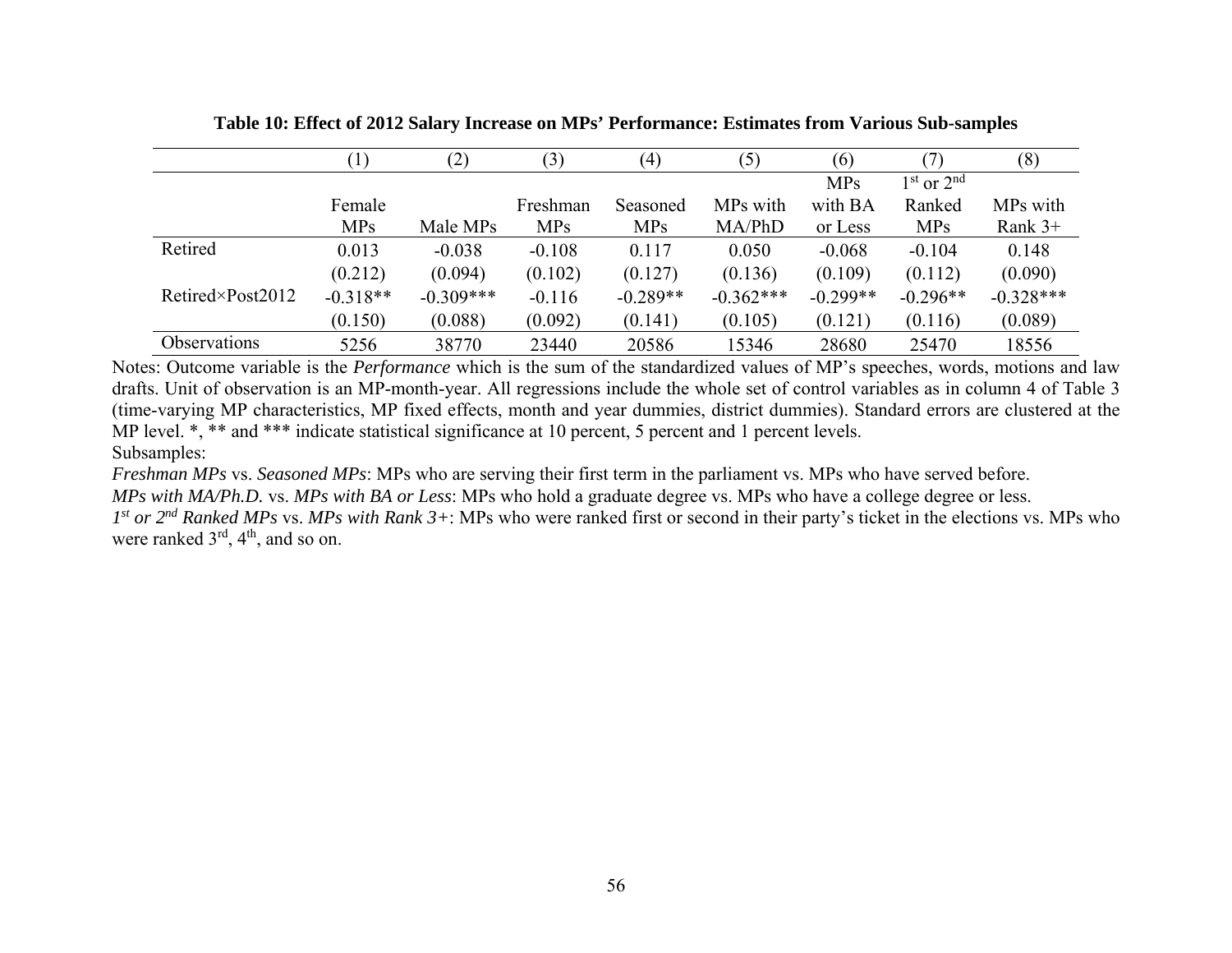|                | Performance | <b>Speeches</b> | Words  | <b>Motions</b> | Law Proposals |
|----------------|-------------|-----------------|--------|----------------|---------------|
| Performance    |             |                 |        |                |               |
| Speeches       | 0.7267      |                 |        |                |               |
| Words          | 0.7313      | 0.6658          |        |                |               |
| <b>Motions</b> | 0.4966      | 0.0403          | 0.0662 |                |               |
| Law Proposals  | 0.5251      | 0.0958          | 0.0814 | 0.1248         |               |

**Appendix Table 1: Correlations among Matrix for the Proxies of Effort** 

Notes: Sample correlations. *Performance* is the sum of the standardized values of MP's speeches, words, proposals and law drafts. *Speeches*: Number of times MP participated in discussions on the parliament floor. *Words*: Number of words delivered by the MP during their speeches. *Motions*: Number of times MP proposed for inquiry, investigation or assembly on a particular topic. *Law Drafts*: Number of law drafts MP co-sponsored.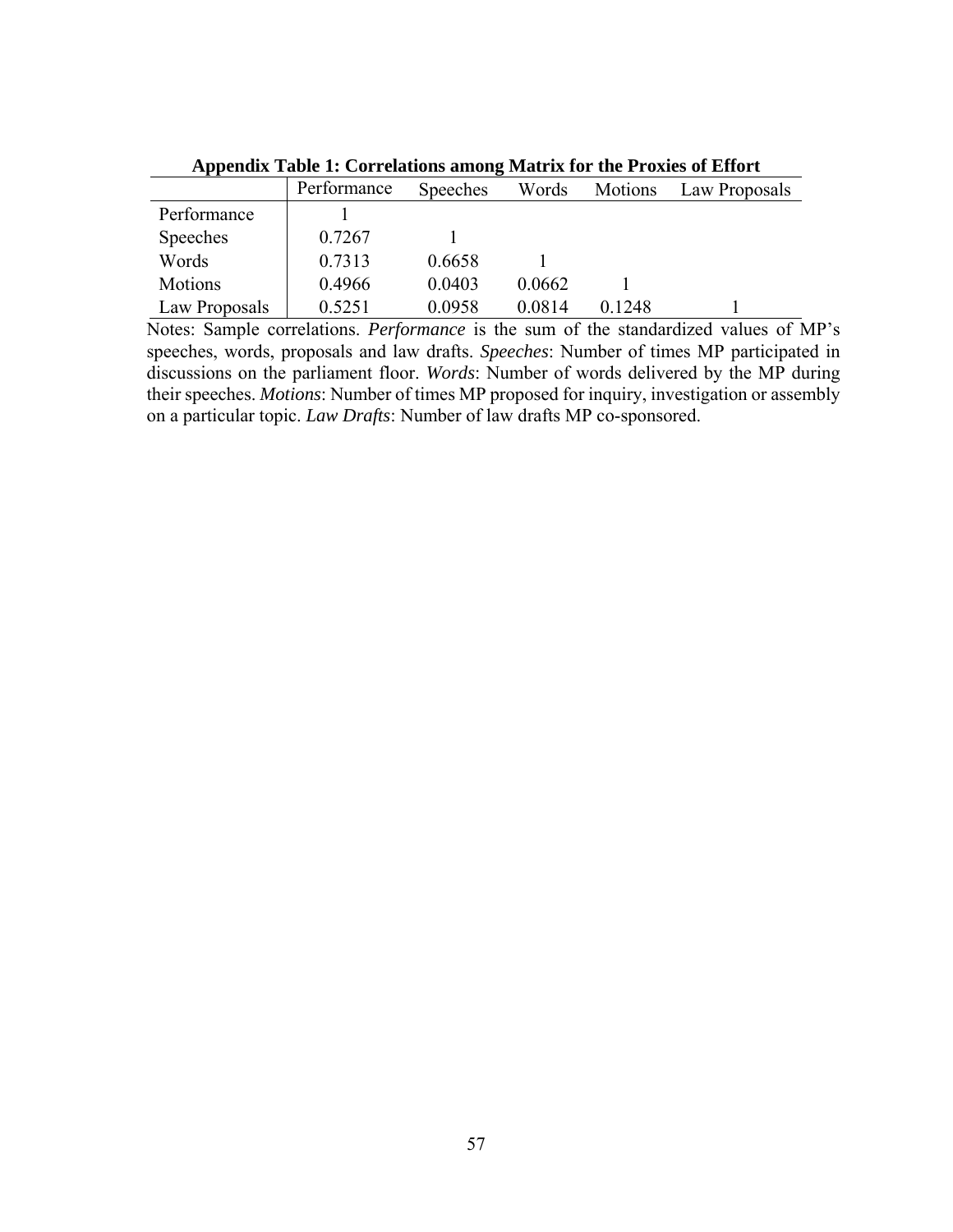|                       | (1)                                                                                | (2)                                                                            | (3)                                                            | (4)                                                           | (5)                                                   | (6)                                                  |
|-----------------------|------------------------------------------------------------------------------------|--------------------------------------------------------------------------------|----------------------------------------------------------------|---------------------------------------------------------------|-------------------------------------------------------|------------------------------------------------------|
|                       | No. words in<br>speeches that are<br>not related to the<br>parliamentary<br>agenda | No. words in<br>speeches that are<br>related to the<br>parliamentary<br>agenda | No. words in<br>speeches that<br>lasted less than 5<br>minutes | No. words in<br>speeches that<br>lasted at least 5<br>minutes | No. Speeches<br>that lasted<br>less than 5<br>minutes | No. Speeches<br>that lasted at<br>least 5<br>minutes |
| Retired               | 56.728                                                                             | 27.390                                                                         | 94.052*                                                        | $-4.513$                                                      | $4.424**$                                             | 0.013                                                |
|                       | (34.530)                                                                           | (56.970)                                                                       | (56.343)                                                       | (37.339)                                                      | (1.969)                                               | (0.042)                                              |
| Retired×Post2012      | $-21.055$                                                                          | $-137.005**$                                                                   | $-53.913$                                                      | $-109.229***$                                                 | $-2.766$                                              | $-0.110**$                                           |
|                       | (28.697)                                                                           | (53.096)                                                                       | (50.443)                                                       | (38.771)                                                      | (1.713)                                               | (0.043)                                              |
| Age                   | $-2.917$                                                                           | $-4.157$                                                                       | $-1.056$                                                       | $-7.655**$                                                    | $-0.159$                                              | $-0.010***$                                          |
|                       | (4.074)                                                                            | (4.027)                                                                        | (3.758)                                                        | (3.051)                                                       | (0.179)                                               | (0.003)                                              |
| Rank                  | 5.627                                                                              | 9.157                                                                          | 10.512                                                         | 6.595                                                         | 0.200                                                 | 0.009                                                |
|                       | (6.104)                                                                            | (11.688)                                                                       | (11.004)                                                       | (7.980)                                                       | (0.423)                                               | (0.008)                                              |
| <b>Cabinet Member</b> | 143.392**                                                                          | 270.506**                                                                      | 173.091*                                                       | 267.912***                                                    | 3.308                                                 | $0.191**$                                            |
|                       | (62.798)                                                                           | (122.185)                                                                      | (97.719)                                                       | (88.592)                                                      | (3.663)                                               | (0.080)                                              |
| Party's Vote Share    | $-95.923$                                                                          | $-48.619$                                                                      | 412.389                                                        | $-689.907$                                                    | 8.931                                                 | $-0.404$                                             |
| in the district       | (538.036)                                                                          | (748.514)                                                                      | (859.266)                                                      | (443.743)                                                     | (26.153)                                              | (0.556)                                              |
| Observations          | 44,100                                                                             | 44,100                                                                         | 44,469                                                         | 44,469                                                        | 44,469                                                | 44,469                                               |

# **Appendix Table 2: Length and Content**

MPs deliver 100 words per minute on average. We computed this by dividing the total number of words delivered in the parliamentary meetings to the duration of the meetings. That is, a 5-minute speech consists of 500 words. The outcome variables in columns 1 and 2 measure the number of words MP delivered in speeches that lasted less than 5 minutes and at least 5 minutes, respectively. Outcomes in columns 3 and 4 are the numbers of speeches that lasted less than and at least 5 minutes, respectively. The outcome variables in columns 5 and 6 are the numbers of words MP delivered in speeches that are unrelated and related to the parliamentary agenda, respectively. Speeches are related to the agenda if the MP mentioned at least one keyword that we identify as important using the procedure in Appendix B. Unit of observation is an MP-month. All regressions include the whole set of control variables as in Table 3 (time-varying MP characteristics, MP fixed effects, month and year dummies, district dummies). Standard errors are clustered at the MP level.  $*,$  \*\* and \*\*\* indicate statistical significance at 10 percent, 5 percent and 1 percent levels.